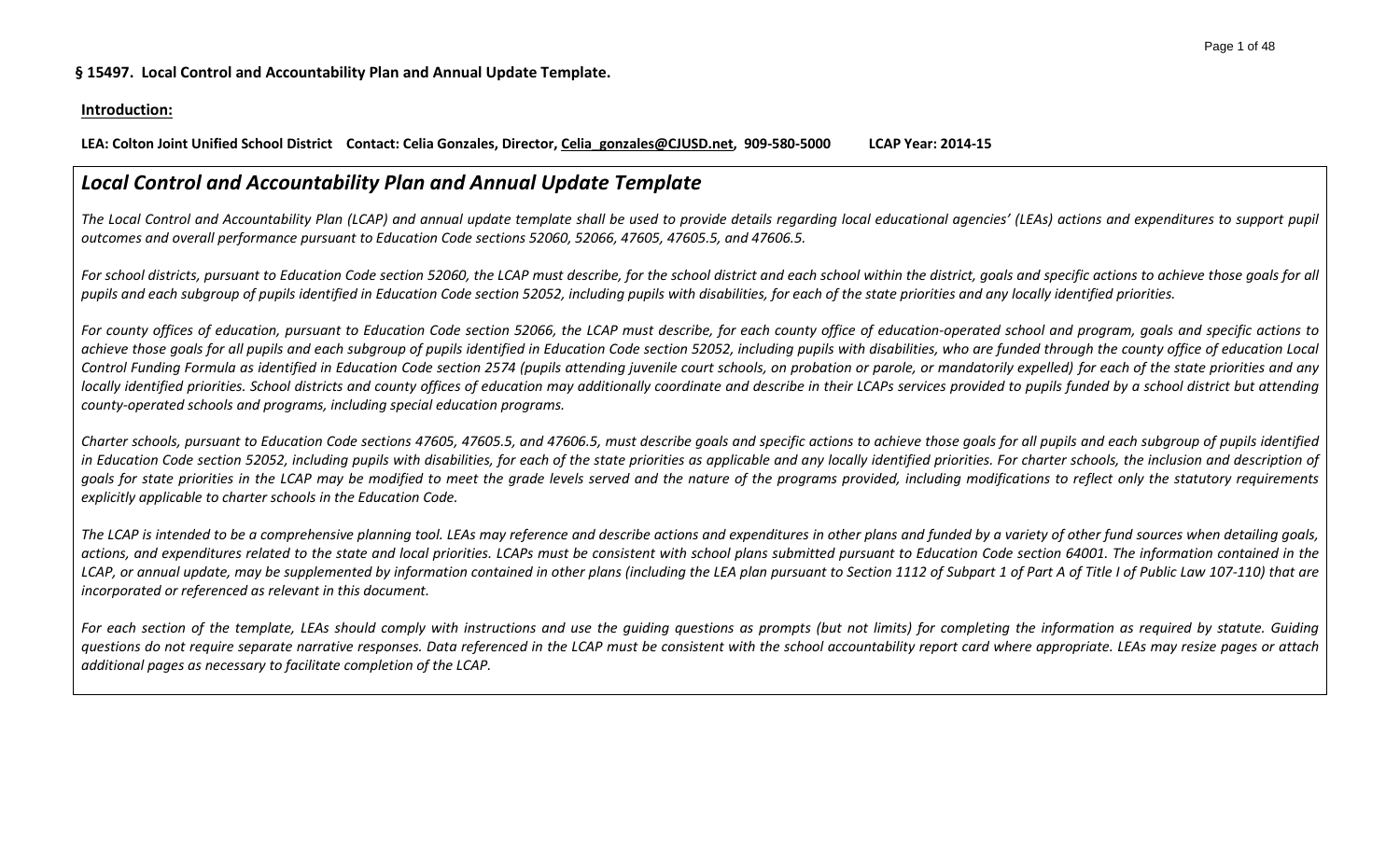# *State Priorities*

*The state priorities listed in Education Code sections 52060 and 52066 can be categorized as specified below for planning purposes, however, school districts and county offices of education must address each of the state priorities in their LCAP. Charter schools must address the priorities in Education Code section 52060(d) that apply to the grade levels served, or the nature of the program operated, by the charter school.*

# *A. Conditions of Learning:*

**Basic**: degree to which teachers are appropriately assigned pursuant to Education Code section 44258.9, and fully credentialed in the subject areas and for the pupils they are teaching; pupils have *access to standards-aligned instructional materials pursuant to Education Code section 60119; and school facilities are maintained in good repair pursuant to Education Code section 17002(d). (Priority 1)*

*Implementation of State Standards: implementation of academic content and performance standards adopted by the state board for all pupils, including English learners. (Priority 2)*

*Course access: pupil enrollment in a broad course of study that includes all of the subject areas described in Education Code section 51210 and subdivisions (a) to (i), inclusive, of Section 51220, as applicable. (Priority 7)*

*Expelled pupils (for county offices of education only): coordination of instruction of expelled pupils pursuant to Education Code section 48926. (Priority 9)*

**Foster youth (for county offices of education only)**: coordination of services, including working with the county child welfare agency to share information, responding to the needs of the juvenile court *system, and ensuring transfer of health and education records. (Priority 10)*

*B. Pupil Outcomes:* 

Pupil achievement: performance on standardized tests, score on Academic Performance Index, share of pupils that are college and career ready, share of English learners that become English proficient, *English learner reclassification rate, share of pupils that pass Advanced Placement exams with 3 or higher, share of pupils determined prepared for college by the Early Assessment Program. (Priority 4)*

*Other pupil outcomes: pupil outcomes in the subject areas described in Education Code section 51210 and subdivisions (a) to (i), inclusive, of Education Code section 51220, as applicable. (Priority 8)* 

# *C. Engagement:*

*Parent involvement: efforts to seek parent input in decision making, promotion of parent participation in programs for unduplicated pupils and special need subgroups. (Priority 3)*

*Pupil engagement: school attendance rates, chronic absenteeism rates, middle school dropout rates, high school dropout rates, high school graduations rates. (Priority 5)*

*School climate: pupil suspension rates, pupil expulsion rates, other local measures including surveys of pupils, parents and teachers on the sense of safety and school connectedness. (Priority 6)*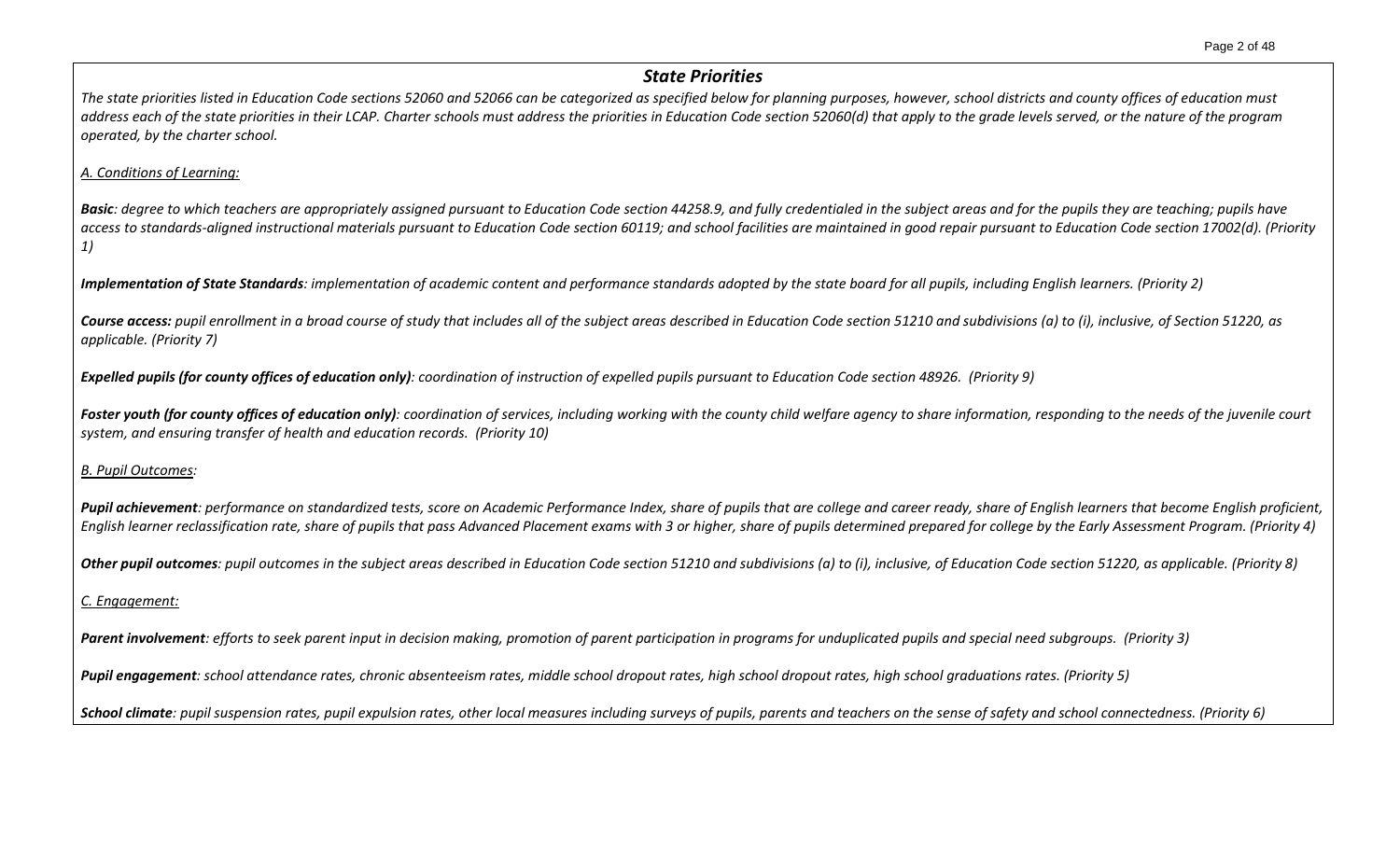#### **Section 1: Stakeholder Engagement**

*Meaningful engagement of parents, pupils, and other stakeholders, including those representing the subgroups identified in Education Code section 52052, is critical to the LCAP and budget process. Education Code sections 52062 and 52063 specify the minimum requirements for school districts; Education Code sections 52068 and 52069 specify the minimum requirements for county offices of education, and Education Code section 47606.5 specifies the minimum requirements for charter schools. In addition, Education Code section 48985 specifies the requirements for translation of documents.*

Instructions: Describe the process used to engage parents, pupils, and the community and how this engagement contributed to development of the LCAP or annual update. Note that the LEA's goals related to the state priority of parental involvement are to be described separately in Section 2, and the related actions and expenditures are to be described in Section 3.

#### **Guiding Questions:**

- 1) How have parents, community members, pupils, local bargaining units, and other stakeholders (e.g., LEA personnel, county child welfare agencies, county office of education foster youth services programs, court-appointed special advocates, foster youth, foster parents, education rights holders and other foster youth stakeholders, English learner parents, community organizations representing English learners, and others as appropriate) been engaged and involved in developing, reviewing, and supporting implementation of the LCAP?
- 2) How have stakeholders been included in the LEA's process in a timely manner to allow for engagement in the development of the LCAP?
- 3) What information (e.g., quantitative and qualitative data/metrics) was made available to stakeholders related to the state priorities and used by the LEA to inform the LCAP goal setting process?
- 4) What changes, if any, were made in the LCAP prior to adoption as a result of written comments or other feedback received by the LEA through any of the LEA's engagement processes?
- 5) What specific actions were taken to meet statutory requirements for stakeholder engagement pursuant to Education Code sections 52062, 52068, and 47606.5, including engagement with representative parents of pupils identified in Education Code section 42238.01?
- 6) In the annual update, how has the involvement of these stakeholders supported improved outcomes for pupils related to the state priorities?

| <b>Involvement Process</b>                                                                          | <b>Impact on LCAP</b> |
|-----------------------------------------------------------------------------------------------------|-----------------------|
| <b>District Demographics:</b>                                                                       |                       |
| Colton Joint Unified School enjoys a diverse enrollment of over 23,000 students in a transition     |                       |
| kindergarten through $12^{th}$ grade setting. Additional educational programs include preschool,    |                       |
| Headstart and Children's Center pre-kindergarten programs, as well as continuing educational        |                       |
| opportunities beyond the $12th$ grade for qualified special education students and students         |                       |
| approved for fifth year of high school attendance. The district serves a broad geographic area      |                       |
| which includes the cities of Colton, Bloomington and Grand Terrace, as well as portions of Fontana, |                       |
| Rialto, Loma Linda, and San Bernardino. The district maintains 18 elementary schools, (K-6), 4      |                       |
| middle schools (7-8), 3 comprehensive high schools (9-12), a continuation high school and an        |                       |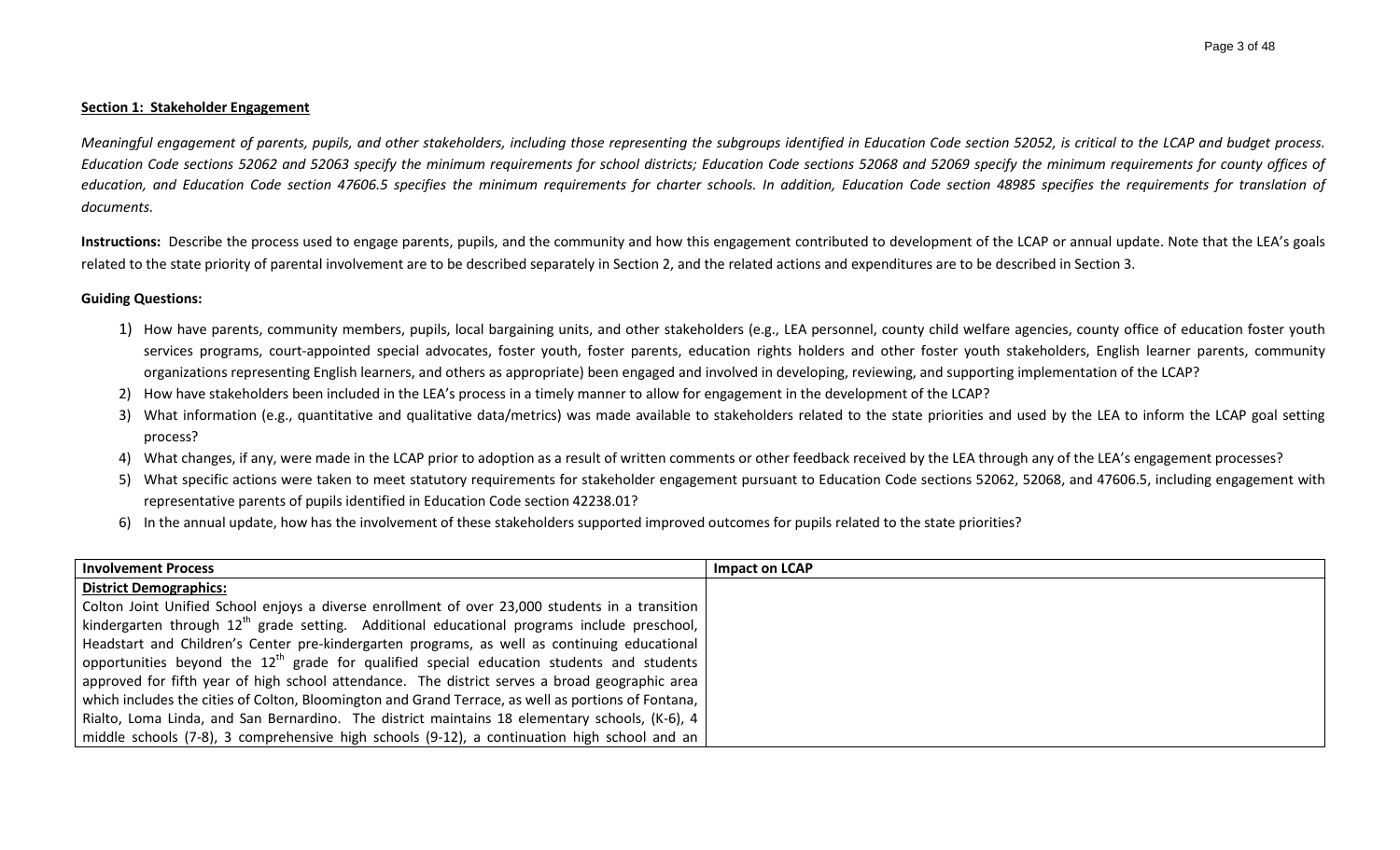| Page 4 of 48 |  |
|--------------|--|
|--------------|--|

| <b>Involvement Process</b>                                                                                                                                                                                                                                                                                                                                                                                                                                                                                                                                                                                                                                                                                                                                                                                                                                                                                                                                                                                                                                                                                                                                                                                                                                                                                                                                                                                                                                                                                                                                                                                                                                                                             | <b>Impact on LCAP</b>                                                                                                                                                                                                                                                                                                                                                                                                                                                                                                                                                                    |
|--------------------------------------------------------------------------------------------------------------------------------------------------------------------------------------------------------------------------------------------------------------------------------------------------------------------------------------------------------------------------------------------------------------------------------------------------------------------------------------------------------------------------------------------------------------------------------------------------------------------------------------------------------------------------------------------------------------------------------------------------------------------------------------------------------------------------------------------------------------------------------------------------------------------------------------------------------------------------------------------------------------------------------------------------------------------------------------------------------------------------------------------------------------------------------------------------------------------------------------------------------------------------------------------------------------------------------------------------------------------------------------------------------------------------------------------------------------------------------------------------------------------------------------------------------------------------------------------------------------------------------------------------------------------------------------------------------|------------------------------------------------------------------------------------------------------------------------------------------------------------------------------------------------------------------------------------------------------------------------------------------------------------------------------------------------------------------------------------------------------------------------------------------------------------------------------------------------------------------------------------------------------------------------------------------|
| alternative high school.                                                                                                                                                                                                                                                                                                                                                                                                                                                                                                                                                                                                                                                                                                                                                                                                                                                                                                                                                                                                                                                                                                                                                                                                                                                                                                                                                                                                                                                                                                                                                                                                                                                                               |                                                                                                                                                                                                                                                                                                                                                                                                                                                                                                                                                                                          |
| The District consists of 83.53% unduplicated pupils (English Learners, Low Income and/or Foster<br>Youth) as of the 2 <sup>nd</sup> interim reporting period. Based upon this data, resources in the plan are being<br>allocated to support the achievement of all students, with additional actions and services provided<br>to English Learners, Low Income and Foster Youth Students.                                                                                                                                                                                                                                                                                                                                                                                                                                                                                                                                                                                                                                                                                                                                                                                                                                                                                                                                                                                                                                                                                                                                                                                                                                                                                                               |                                                                                                                                                                                                                                                                                                                                                                                                                                                                                                                                                                                          |
| The district's stakeholders include DELAC, DAC, the Board of Education, the Superintendent's<br>Community Cabinet, the certificated and classified bargaining units and administration.                                                                                                                                                                                                                                                                                                                                                                                                                                                                                                                                                                                                                                                                                                                                                                                                                                                                                                                                                                                                                                                                                                                                                                                                                                                                                                                                                                                                                                                                                                                |                                                                                                                                                                                                                                                                                                                                                                                                                                                                                                                                                                                          |
| <b>District Steering Committee:</b><br>Beginning in October of 2013, the Colton Joint Unified School District established a steering<br>committee to provide direction to the development of the LCAP. The steering committee met<br>monthly beginning in October until the plan was finalized for draft presentation in April 2014.<br>A smaller sub-committee was created to work on the writing portion of the LCAP after the steering<br>committee had discussed the general priorities of the district, the board and the community.<br>The writing sub-committee was presented with information from the following sources before<br>beginning the discussions on the goals for the district:<br>California Healthy Kids Survey (School Climate)<br>Discipline and Expulsion 3-year Comparisons (School Climate)<br>$\Box$<br>Title III Improvement Plan Performance Goals (Pupil Achievement)<br>$\Box$<br>CDE Title III Accountability Report<br>$\Box$<br>DELAC Annual Report (Pupil Achievement, Parent Involvement)<br>$\Box$<br>District Profile (Pupil Achievement)<br>$\Box$<br>Numerically significant subgroups<br>$\Box$<br>LCAP District Data portrait (Pupil Achievement, Course Access)<br>$\Box$<br>CDE Career and Technical Education enrollment and passage rates (Pupil Achievement,<br>$\Box$<br>Course Access)<br>Student Information System A-G Monitoring report (Pupil Achievement, Course Access)<br>$\Box$<br>CDE Dataquest Completion rates for UC/CSU courses (Pupil Achievement, Course Access)<br>$\Box$<br>Advanced Placement Exam Passage Rates (Pupil Achievement, Course Access)<br>$\Box$<br><b>CDE School Quality Snapshots (Pupil Achievement)</b><br>$\Box$ | <b>District Steering Committee:</b><br>The District Steering Committee and the smaller writing sub-committee provided active<br>feedback and discussion on the goals that the district wants to achieve. The goals were<br>developed following monthly meetings with the stakeholders involved in the committee, which<br>reflect the state priorities, the board values and the priorities of the Superintendent's<br>Community Cabinet. The values of the stakeholders were ultimately represented in the plan as<br>the goals that our district hopes to accomplish through the LCAP. |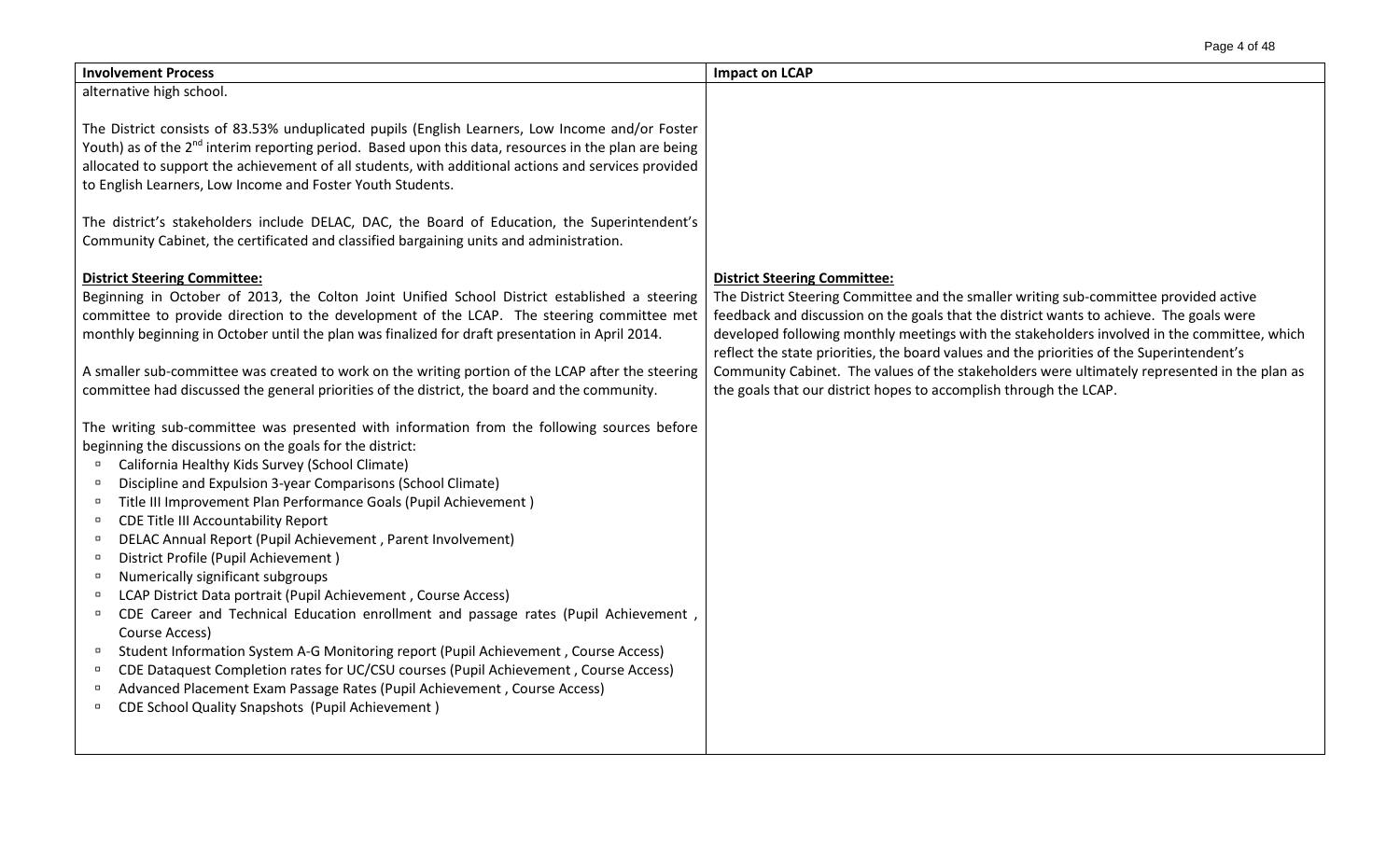| <b>Involvement Process</b>                        |                                                                                                                                                                                         |                                                              |                                                                                                         |                                                        | <b>Impact on LCAP</b>                                                                                                                                                               |  |  |  |  |
|---------------------------------------------------|-----------------------------------------------------------------------------------------------------------------------------------------------------------------------------------------|--------------------------------------------------------------|---------------------------------------------------------------------------------------------------------|--------------------------------------------------------|-------------------------------------------------------------------------------------------------------------------------------------------------------------------------------------|--|--|--|--|
|                                                   | <b>Stakeholder Engagement:</b>                                                                                                                                                          |                                                              |                                                                                                         |                                                        | <b>Stakeholder Engagement:</b>                                                                                                                                                      |  |  |  |  |
|                                                   |                                                                                                                                                                                         |                                                              | Three community forum meetings were held in the evenings on March 11, 2014, March 18, 2014              |                                                        | The feedback obtained through the community forums, the steering committee, the board                                                                                               |  |  |  |  |
|                                                   |                                                                                                                                                                                         |                                                              | and March 20, 2014 to provide parents, community members and staff an opportunity to learn              |                                                        | values, written comments, school site principals, teachers and other employees demonstrated                                                                                         |  |  |  |  |
|                                                   |                                                                                                                                                                                         |                                                              | about the LCAP and provide feedback on their educational values. These meetings were held in            |                                                        | many common themes including student support for academic, emotional, social and health                                                                                             |  |  |  |  |
|                                                   |                                                                                                                                                                                         |                                                              | three different locations representing the three major geographical locations of the district;          |                                                        | needs.                                                                                                                                                                              |  |  |  |  |
|                                                   |                                                                                                                                                                                         |                                                              | Bloomington, Colton and Grand Terrace. Approximately sixty parents, staff, students and                 |                                                        |                                                                                                                                                                                     |  |  |  |  |
|                                                   |                                                                                                                                                                                         |                                                              | community members attended to learn about the LCAP and to provide their feedback on the                 |                                                        | Through the development of the LCAP, the parents, community members, students, and staff                                                                                            |  |  |  |  |
|                                                   |                                                                                                                                                                                         | values they want represented for students in the plan.       |                                                                                                         |                                                        | reinforced the goals of the state priorities, board values, and Community Cabinet priorities. The                                                                                   |  |  |  |  |
|                                                   |                                                                                                                                                                                         |                                                              |                                                                                                         |                                                        | steering committee and the writing committee were able to take this unified vision and develop                                                                                      |  |  |  |  |
|                                                   |                                                                                                                                                                                         |                                                              | A website was created to publish information about the LCAP to the broader community.                   |                                                        | a plan that established an increased level of services and interventions to help our students                                                                                       |  |  |  |  |
|                                                   |                                                                                                                                                                                         |                                                              | Information posted on the website includes a timeline for the development of the plan, an FAQ,          |                                                        | succeed.                                                                                                                                                                            |  |  |  |  |
|                                                   |                                                                                                                                                                                         |                                                              | the state priorities, a copy of the community meeting presentation, and an e-mail link to send          |                                                        |                                                                                                                                                                                     |  |  |  |  |
|                                                   |                                                                                                                                                                                         |                                                              | comments relating to educational priorities to the district. Through the e-mail link, several parents   |                                                        | Following the launch of the district LCAP website, several e-mail responses were received from                                                                                      |  |  |  |  |
|                                                   |                                                                                                                                                                                         |                                                              | and staff members shared their ideas for the priorities of the district and the programs they would     |                                                        | teachers, classified staff, and parents, including the desire to reinstate the elementary                                                                                           |  |  |  |  |
|                                                   | like to see implemented in the district.                                                                                                                                                |                                                              |                                                                                                         |                                                        | counselors, the need to restore health services to students, the need for elementary assistant                                                                                      |  |  |  |  |
|                                                   |                                                                                                                                                                                         |                                                              |                                                                                                         |                                                        | principals, and the need to provide support services to struggling students. Those ideas, which                                                                                     |  |  |  |  |
|                                                   |                                                                                                                                                                                         |                                                              | On February 11, 2014, the Board of Education participated in a consensus building workshop for          |                                                        | mirror discussions from the committees, are represented throughout the plan.                                                                                                        |  |  |  |  |
|                                                   |                                                                                                                                                                                         |                                                              | the LCAP to identify their priorities for the district. Together, they identified eight values that are |                                                        |                                                                                                                                                                                     |  |  |  |  |
|                                                   |                                                                                                                                                                                         | closely related to the state identified priorities.          |                                                                                                         |                                                        | The verbal comments and questions shared during the presentation of the plan to the DELAC<br>and DAC committees were very well aligned with the goals that had been established and |  |  |  |  |
|                                                   |                                                                                                                                                                                         |                                                              |                                                                                                         |                                                        |                                                                                                                                                                                     |  |  |  |  |
|                                                   |                                                                                                                                                                                         |                                                              |                                                                                                         |                                                        | included comments on the integration of computer skills into elementary classrooms, the need                                                                                        |  |  |  |  |
|                                                   |                                                                                                                                                                                         |                                                              |                                                                                                         |                                                        | for additional counselors, including training for counselors on college going requirements,                                                                                         |  |  |  |  |
|                                                   |                                                                                                                                                                                         |                                                              | <b>Board Value 3: Educators</b>                                                                         |                                                        | cleanliness of schools, staff development, classroom to parent communication and the                                                                                                |  |  |  |  |
| <b>Board Value 1: Safe and</b>                    |                                                                                                                                                                                         | Board Value 2: All students                                  | need quality staff                                                                                      | <b>Board Value 4: Students</b><br>need equal access to | calculations to determine the site allocations of funding. Many of the questions were clarifying                                                                                    |  |  |  |  |
| positive environments lead<br>to healthy climates |                                                                                                                                                                                         | must have the opportunity to<br>be learn and be successfull. | development and<br>collaboration for effective                                                          | preparation for college and                            | questions and were answered through the course of the meeting.                                                                                                                      |  |  |  |  |
|                                                   |                                                                                                                                                                                         |                                                              | teaching.                                                                                               | career pathways.                                       |                                                                                                                                                                                     |  |  |  |  |
|                                                   |                                                                                                                                                                                         |                                                              |                                                                                                         |                                                        |                                                                                                                                                                                     |  |  |  |  |
|                                                   |                                                                                                                                                                                         | Board Value 6: Parent and                                    |                                                                                                         |                                                        |                                                                                                                                                                                     |  |  |  |  |
| Board Value 5: Staff must be                      |                                                                                                                                                                                         | community invovlement is                                     | <b>Board Value 7: All students</b>                                                                      | <b>Board Value 8: All students</b>                     |                                                                                                                                                                                     |  |  |  |  |
|                                                   | caring, helpful and qualified<br>needed and important to the<br>must have access to quality<br>must have quality resources<br>to encourage students.<br>development of our<br>programs. |                                                              |                                                                                                         | to excel.                                              |                                                                                                                                                                                     |  |  |  |  |
| students.                                         |                                                                                                                                                                                         |                                                              |                                                                                                         |                                                        |                                                                                                                                                                                     |  |  |  |  |
|                                                   |                                                                                                                                                                                         |                                                              |                                                                                                         |                                                        |                                                                                                                                                                                     |  |  |  |  |
|                                                   |                                                                                                                                                                                         |                                                              |                                                                                                         |                                                        |                                                                                                                                                                                     |  |  |  |  |
|                                                   |                                                                                                                                                                                         |                                                              | The draft LCAP was shared with both District English Language Advisory Committee (DELAC) and            |                                                        |                                                                                                                                                                                     |  |  |  |  |
|                                                   |                                                                                                                                                                                         |                                                              | the District Advisory Council (DAC) during a joint meeting held on April 23, 2014. DELAC and DAC        |                                                        |                                                                                                                                                                                     |  |  |  |  |
|                                                   |                                                                                                                                                                                         |                                                              |                                                                                                         |                                                        |                                                                                                                                                                                     |  |  |  |  |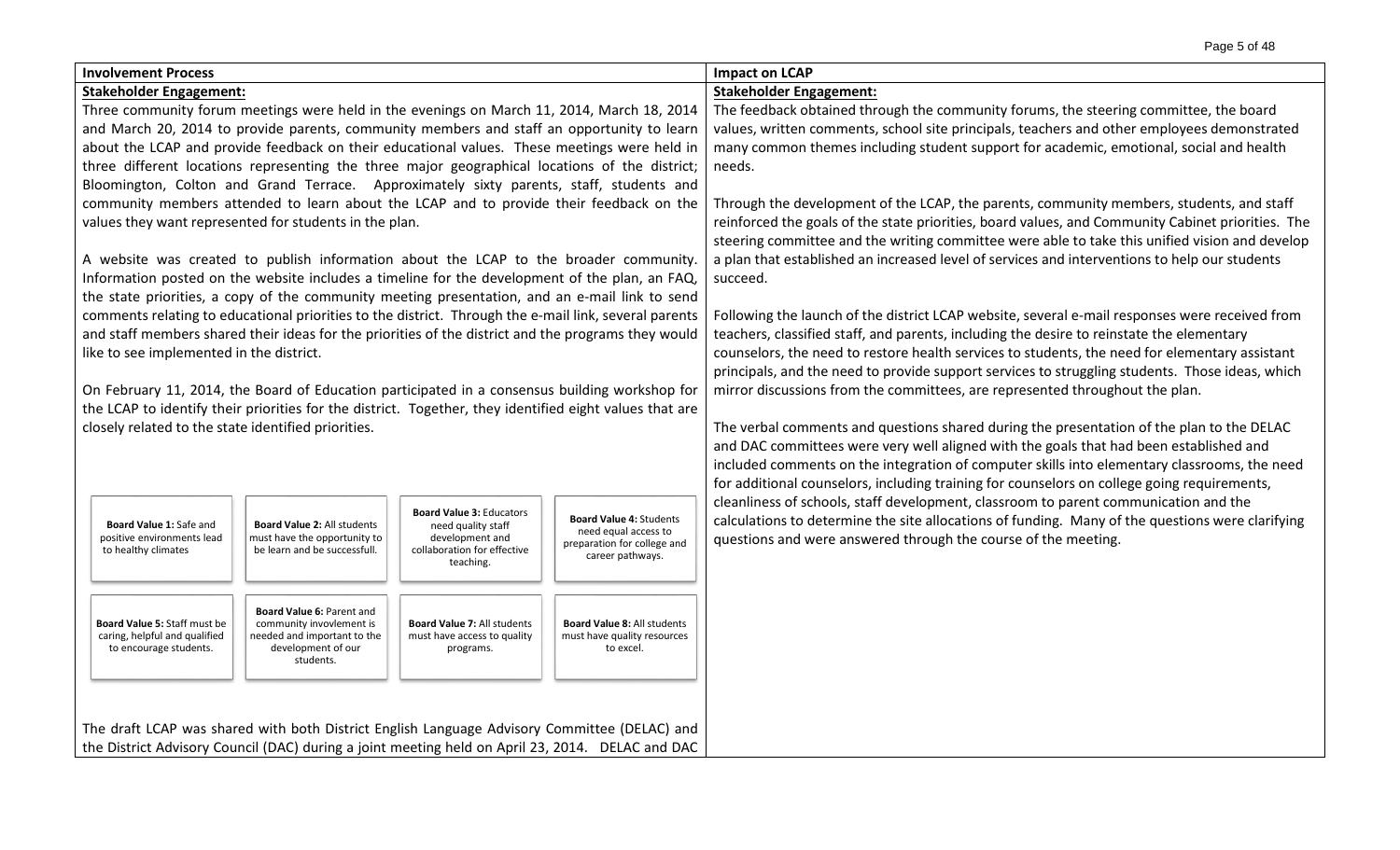| Page 6 of 48 |  |  |  |
|--------------|--|--|--|
|--------------|--|--|--|

| <b>Involvement Process</b>                                                                                                                                                                                                                                                                                                                                                                                                                                                                                                                                                                                                                                                                                                                                                                            | <b>Impact on LCAP</b> |
|-------------------------------------------------------------------------------------------------------------------------------------------------------------------------------------------------------------------------------------------------------------------------------------------------------------------------------------------------------------------------------------------------------------------------------------------------------------------------------------------------------------------------------------------------------------------------------------------------------------------------------------------------------------------------------------------------------------------------------------------------------------------------------------------------------|-----------------------|
| were presented with an overview of the plan, which was available in English and Spanish and had<br>an opportunity to ask questions about the plan. In addition, attendees were provided the website<br>address, which is also available in Spanish, and the e-mail address to submit additional written<br>questions.                                                                                                                                                                                                                                                                                                                                                                                                                                                                                 |                       |
| The Superintendent has developed a community involvement process called Community Cabinet<br>which brings together stakeholders throughout the district, including parents, DELAC<br>representatives, local business owners, higher education representatives, local charities, faith<br>based organizations, and community members. The Community Cabinet identified four priority<br>areas, which also served to guide the steering committee during the development of the LCAP.                                                                                                                                                                                                                                                                                                                   |                       |
| <b>Community Cabinet Priority</b><br><b>Community Cabinet Priority</b><br><b>Community Cabinet Priority</b><br><b>Community Cabinet Priority</b><br>2: Mental and physical health<br>1: Early preparation for<br>4: Academic and career<br>3: Literacy<br>school<br>and awareness<br>readiness                                                                                                                                                                                                                                                                                                                                                                                                                                                                                                        |                       |
| To integrate the ideas and feedback from our local foster families, the district scheduled a foster<br>family forum on March 25, 2014; however, despite several messages advertising the meeting, we<br>did not have any attendees.                                                                                                                                                                                                                                                                                                                                                                                                                                                                                                                                                                   |                       |
| Two school site principal forums were held to gain feedback from the principals on the needs of<br>their sites. Site principals participated in small group discussions on the state priorities, board<br>values and community cabinet priorities to identify programs and positions on their campuses<br>needed to increase and improve services to students. School site principals were also instructed to<br>speak with their teaching staff to solicit feedback on the development of the LCAP. Many of the<br>responses incorporated items that were discussed during the steering committee and writing<br>committee meetings, including the reinstatement of the elementary counselors, addition of more<br>health services personnel, increased technology, and improved custodial services. |                       |
| On March 4, 2014, a mass e-mail was sent to all district employees advertising the district's LCAP<br>website and providing a link for staff to present ideas and feedback.<br>Meetings were held with the Associated Student Body (ASB) leaders at all five high school sites to                                                                                                                                                                                                                                                                                                                                                                                                                                                                                                                     |                       |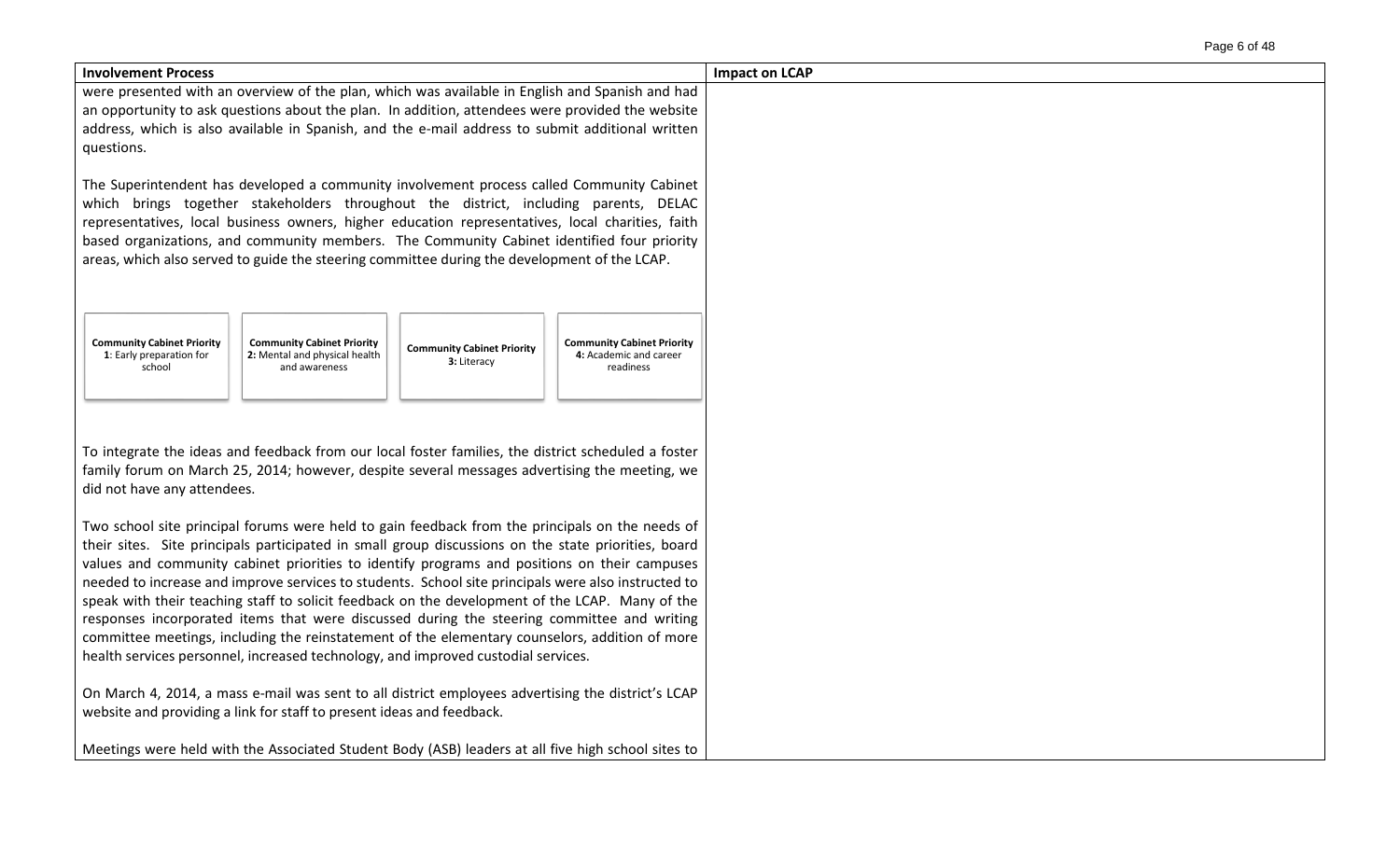| <b>Involvement Process</b>                                                                         | <b>Impact on LCAP</b> |
|----------------------------------------------------------------------------------------------------|-----------------------|
| discuss their educational goals and what programs and services the district can provide to support |                       |
| them.                                                                                              |                       |

#### **Section 2: Goals and Progress Indicators**

*For school districts, Education Code sections 52060 and 52061, for county offices of education, Education Code sections 52066 and 52067, and for charter schools, Education Code section 47606.5*  require(s) the LCAP to include a description of the annual goals, for all pupils and each subgroup of pupils, for each state priority and any local priorities and require the annual update to include a *review of progress towards the goals and describe any changes to the goals.* 

Instructions: Describe annual goals and expected and actual progress toward meeting goals. This section must include specifics projected for the applicable term of the LCAP, and in each annual update year, a review of progress made in the past fiscal year based on an identified metric. Charter schools may adjust the chart below to align with the term of the charter school's budget that is submitted to the school's authorizer pursuant to Education Code section 47604.33. The metrics may be quantitative or qualitative, although LEAs must, at minimum, use the specific metrics that statute explicitly references as required elements for measuring progress within a particular state priority area. Goals must address each of the state priorities and any additional local priorities; however, one goal may address multiple priorities. The LEA may identify which school sites and subgroups have the same goals, and group and describe those goals together. The LEA may also indicate those goals that are not applicable to a specific subgroup or school site. The goals must reflect outcomes for all pupils and include specific goals for school sites and specific subgroups, including pupils with disabilities, both at the LEA level and, where applicable, at the school site level. To facilitate alignment between the LCAP and school plans, the LCAP shall identify and incorporate school-specific goals related to the state and local priorities from the school plans submitted pursuant to Education Code section 64001. Furthermore, the LCAP should be shared with, and input requested from, school site-level advisory groups (e.g., school site councils, English Learner Advisory Councils, pupil advisory groups, etc.) to facilitate alignment between school-site and district-level goals and actions. An LEA may incorporate or reference actions described in other plans that are being undertaken to meet the goal.

#### **Guiding Questions:**

- 1) What are the LEA's goal(s) to address state priorities related to "Conditions of Learning"?
- 2) What are the LEA's goal(s) to address state priorities related to "Pupil Outcomes"?
- 3) What are the LEA's goal(s) to address state priorities related to "Engagement" (e.g., pupil and parent)?
- 4) What are the LEA's goal(s) to address locally-identified priorities?
- 5) How have the unique needs of individual school sites been evaluated to inform the development of meaningful district and/or individual school site goals (e.g., input from site level advisory groups, staff, parents, community, pupils; review of school level plans; in-depth school level data analysis, etc.)?
- 6) What are the unique goals for subgroups as defined in Education Code sections 42238.01 and 52052 that are different from the LEA's goals for all pupils?
- 7) What are the specific predicted outcomes/metrics/noticeable changes associated with each of the goals annually and over the term of the LCAP?
- 8) What information (e.g., quantitative and qualitative data/metrics) was considered/reviewed to develop goals to address each state or local priority and/or to review progress toward goals in the annual update?
- 9) What information was considered/reviewed for individual school sites?
- 10) What information was considered/reviewed for subgroups identified in Education Code section 52052?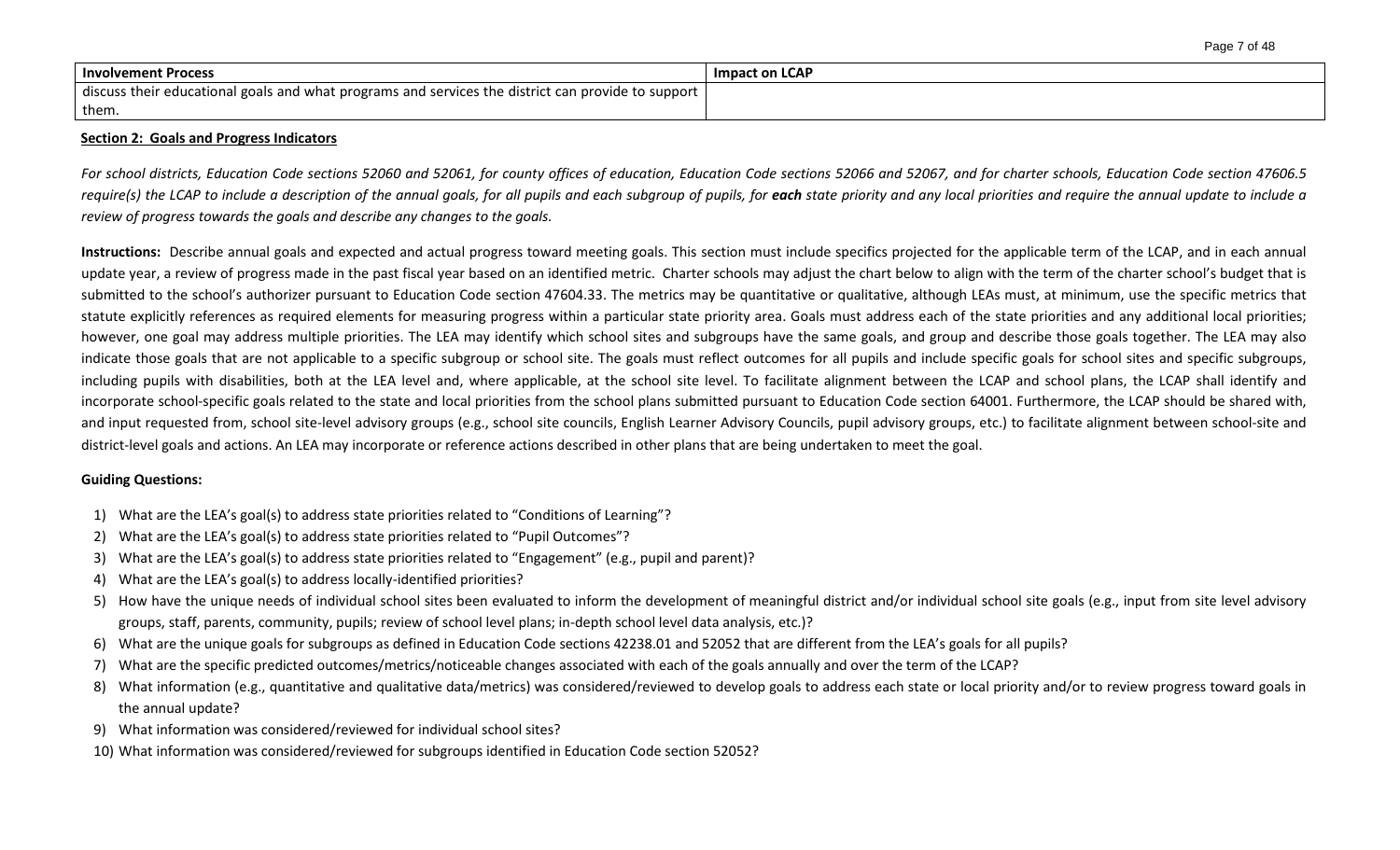11) In the annual update, what changes/progress have been realized and how do these compare to changes/progress predicted? What modifications are being made to the LCAP as a result of this comparison?

|                                                                                                                                                                                                                                                                                                                                                                                                                                                                                                                                                                                                                                                                                                                                                                                                                                                                                                                                                                                                                                                                                                                       |                                                              | Goals                                                                                                                                            |                                                                                                                                                              |                                              | What will be different/improved for students? (based on identified metric)                                                                                                                                                                                                                                                                                                                          |                                                                                                                                                                                                                            |                                                                                                                                                                    | <b>Related State and Local</b>                                                                                                                                                                                                  |
|-----------------------------------------------------------------------------------------------------------------------------------------------------------------------------------------------------------------------------------------------------------------------------------------------------------------------------------------------------------------------------------------------------------------------------------------------------------------------------------------------------------------------------------------------------------------------------------------------------------------------------------------------------------------------------------------------------------------------------------------------------------------------------------------------------------------------------------------------------------------------------------------------------------------------------------------------------------------------------------------------------------------------------------------------------------------------------------------------------------------------|--------------------------------------------------------------|--------------------------------------------------------------------------------------------------------------------------------------------------|--------------------------------------------------------------------------------------------------------------------------------------------------------------|----------------------------------------------|-----------------------------------------------------------------------------------------------------------------------------------------------------------------------------------------------------------------------------------------------------------------------------------------------------------------------------------------------------------------------------------------------------|----------------------------------------------------------------------------------------------------------------------------------------------------------------------------------------------------------------------------|--------------------------------------------------------------------------------------------------------------------------------------------------------------------|---------------------------------------------------------------------------------------------------------------------------------------------------------------------------------------------------------------------------------|
| <b>Identified Need and Metric</b><br>(What needs have been identified and what metrics are used<br>to measure progress?)                                                                                                                                                                                                                                                                                                                                                                                                                                                                                                                                                                                                                                                                                                                                                                                                                                                                                                                                                                                              | <b>Description of Goal</b>                                   | Applicable<br>Pupil<br>Subgroups<br>(Identify<br>applicable<br>subgroups (as<br>defined in EC<br>52052) or<br>indicate "all"<br>for all pupils.) | <b>School(s) Affected</b><br>(Indicate "all" if the<br>goal applies to all<br>schools in the LEA,<br>or alternatively, all<br>high schools, for<br>example.) | Annual<br>Update:<br>Analysis of<br>Progress | <b>LCAP YEAR</b><br>Year 1: 2014-15                                                                                                                                                                                                                                                                                                                                                                 | Year 2: 2015-16                                                                                                                                                                                                            | Year 3: 2016-17                                                                                                                                                    | <b>Priorities</b><br>(Identify specific state priority.<br>For districts and COEs, all<br>priorities in statute must be<br>included and identified; each<br>goal may be linked to more<br>than one priority if<br>appropriate.) |
| <b>Baseline:</b><br>In 2013/14, Colton High School began the pilot implementation<br>of the Health Sciences pathway under the Linked Learning<br>program model.<br>This pathway was in addition to a variety of career focused<br>classes, including introductory, concentration and capstone<br>courses, which exist through a partnership with the Colton,<br>Redlands, and Yucaipa Regional Occupation Program.<br>Approximately 2,972 students have participated in at least one<br>career education course in 2013/14. 273 students continued in<br>the pathways to complete the capstone courses.<br><b>Identified Need:</b><br>The district will need to increase the number of pathways tied<br>to local industry sectors to increase participation and<br>completion of pathways to prepare students for viable careers<br>upon graduation from high school or for entrance into a career<br>program in post-secondary education.<br><b>Metric:</b><br>Measure of progress will be determined by the number of<br>pathways available to students and by the enrollment of<br>students in available pathways. | 1. Increase the number<br>of pupils who are<br>career ready. | All                                                                                                                                              | All high schools                                                                                                                                             |                                              | Implementation of seven<br>additional pathways:<br><b>Colton High School</b><br><b>Health Sciences</b><br><b>Business</b><br><b>Bloomington High School</b><br>Business and Finance,<br>Engineering,<br>Law Enforcement<br><b>Grand Terrace High School</b><br>Engineering<br>Medical-EMT<br>Arts, Media and<br>Entertainment<br>Enrollment in Linked Learning<br>pathways will increase to<br>650. | Continued<br>development of<br>pathways utilizing<br>the Linked Learning<br>model. Expansion of<br>work based learning<br>opportunities.<br><b>Enrollment in Linked</b><br>Learning pathways<br>will increase to<br>1,130. | Refinement of<br>pathways and work<br>based learning<br>opportunities will<br>continue.<br>Enrollment in Linked<br>Learning pathways<br>will increase to<br>1,800. | State Priority # $4 - P$ upil<br>Achievement<br>State Priority #7 - Course<br>Access<br>Board Value #4 - Equal access<br>to college and career pathways.<br>Community Cabinet #4 -<br><b>Academic and Career Readiness</b>      |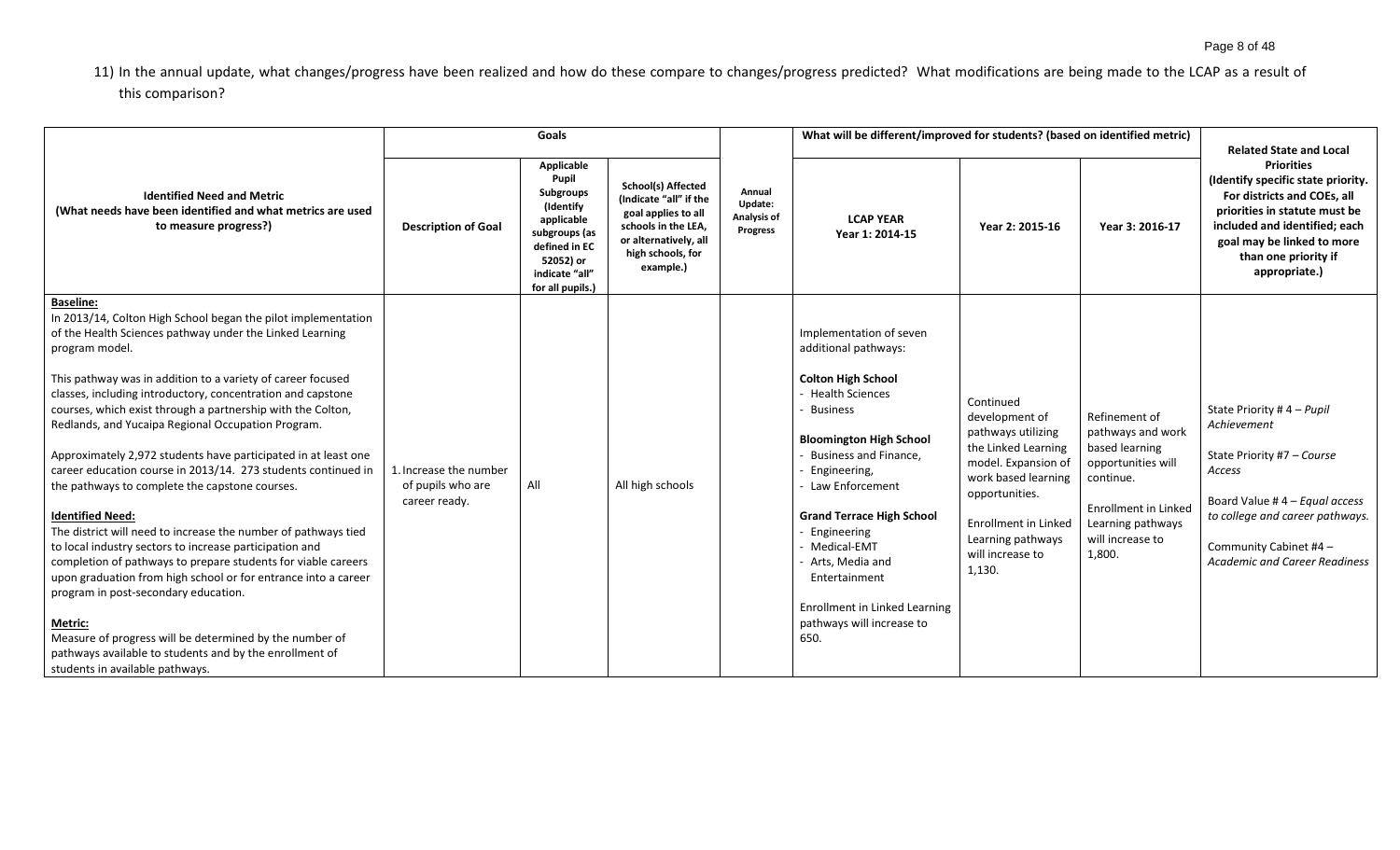|                                                                                                                                                                                                                                                                                                                                                                                                                                                                                                                                                                                                                                                                                                                                                                                              | Goals                                                                                    |                                                                                                                                                  |                                                                                                                                                              |                                              | What will be different/improved for students? (based on identified metric)                                                                                                                                            | <b>Related State and Local</b>                                                                                                                                                                                          |                                                                                                                                                                                                                         |                                                                                                                                                                                                                                                                        |
|----------------------------------------------------------------------------------------------------------------------------------------------------------------------------------------------------------------------------------------------------------------------------------------------------------------------------------------------------------------------------------------------------------------------------------------------------------------------------------------------------------------------------------------------------------------------------------------------------------------------------------------------------------------------------------------------------------------------------------------------------------------------------------------------|------------------------------------------------------------------------------------------|--------------------------------------------------------------------------------------------------------------------------------------------------|--------------------------------------------------------------------------------------------------------------------------------------------------------------|----------------------------------------------|-----------------------------------------------------------------------------------------------------------------------------------------------------------------------------------------------------------------------|-------------------------------------------------------------------------------------------------------------------------------------------------------------------------------------------------------------------------|-------------------------------------------------------------------------------------------------------------------------------------------------------------------------------------------------------------------------|------------------------------------------------------------------------------------------------------------------------------------------------------------------------------------------------------------------------------------------------------------------------|
| <b>Identified Need and Metric</b><br>(What needs have been identified and what metrics are used<br>to measure progress?)                                                                                                                                                                                                                                                                                                                                                                                                                                                                                                                                                                                                                                                                     | <b>Description of Goal</b>                                                               | Applicable<br>Pupil<br>Subgroups<br>(Identify<br>applicable<br>subgroups (as<br>defined in EC<br>52052) or<br>indicate "all"<br>for all pupils.) | <b>School(s) Affected</b><br>(Indicate "all" if the<br>goal applies to all<br>schools in the LEA.<br>or alternatively, all<br>high schools, for<br>example.) | Annual<br>Update:<br>Analysis of<br>Progress | <b>LCAP YEAR</b><br>Year 1: 2014-15                                                                                                                                                                                   | Year 2: 2015-16                                                                                                                                                                                                         | Year 3: 2016-17                                                                                                                                                                                                         | <b>Priorities</b><br>(Identify specific state priority.<br>For districts and COEs, all<br>priorities in statute must be<br>included and identified; each<br>goal may be linked to more<br>than one priority if<br>appropriate.)                                        |
| <b>Baseline:</b><br>As of 2011/12, 24.7% of 12 <sup>th</sup> grade graduates completed the<br>UC/CSU entrance requirements, below the county (31.1%) and<br>state (38.3%) rates.<br><b>Identified Need:</b><br>To increase the percentage of students who are prepared for<br>college by completing 'a-g' compliant coursework.<br>Metric:<br>Report card semester grades in 'a-g' courses will be used to<br>measure the total number of students passing the courses with<br>a grade of "C" or better in comparison to the total number of<br>students enrolled in 'a-g' courses.                                                                                                                                                                                                          | 2. Increase the<br>percentage of pupils<br>who are prepared for<br>college.              | All                                                                                                                                              | All high schools                                                                                                                                             |                                              | Increase the total number of<br>students passing the UC/CSU<br>approved courses to 27%.                                                                                                                               | Increase the total<br>number of students<br>passing the UC/CSU<br>approved courses to<br>29%.                                                                                                                           | Increase the total<br>number of students<br>passing the UC/CSU<br>approved courses to<br>31%.                                                                                                                           | State Priority #4 - Pupil<br>Achievement<br>State Priority #7 - Course<br>Access<br>Board Value #2 - Student<br>opportunities<br>Board Value # $4 -$ Equal access<br>to college and career pathways.<br>Community Cabinet #4 -<br><b>Academic and Career Readiness</b> |
| <b>Baseline:</b><br>In December 2013, based on the data compiled in the English<br>Learner Subgroup Self Assessment (ELSSA), 28.8% of English<br>learner students achieved English proficiency as measured for<br>students enrolled in the district for fewer than 5 years.<br>Students in the district for more than five years achieved<br>English proficiency at a rate of 49.9%.<br><b>Identified Need:</b><br>The district will need to increase the percentage of students<br>achieving English proficiency.<br>Metric:<br>CELDT data will be analyzed to measure the percentage of<br>students attaining English proficiency as determined by<br>students achieving an overall CELDT score of 4 or higher with a<br>scaled subtest score of 3 or higher on each of the four subtests. | 3. Increase the<br>percentage of English<br>learners who achieve<br>English proficiency. | All English<br>learner<br>students                                                                                                               | All                                                                                                                                                          |                                              | The English proficiency rate<br>will increase to 30% for<br>students enrolled in the<br>district for less than five<br>years.<br>Students in the district for 5<br>or more years will increase to<br>51% proficiency. | The English<br>proficiency rate will<br>increase to 32% for<br>students enrolled in<br>the district for less<br>than five years.<br>Students in the<br>district 5 or more<br>years will increase<br>to 53% proficiency. | The English<br>proficiency rate will<br>increase to 34% for<br>students enrolled in<br>the district for less<br>than five years.<br>Students in the<br>district 5 or more<br>years will increase<br>to 55% proficiency. | State Priority #4 - Pupil<br>Achievement<br>Board Value #2 - Student<br>opportunities<br>Community Cabinet Priority #3<br>- Literacy                                                                                                                                   |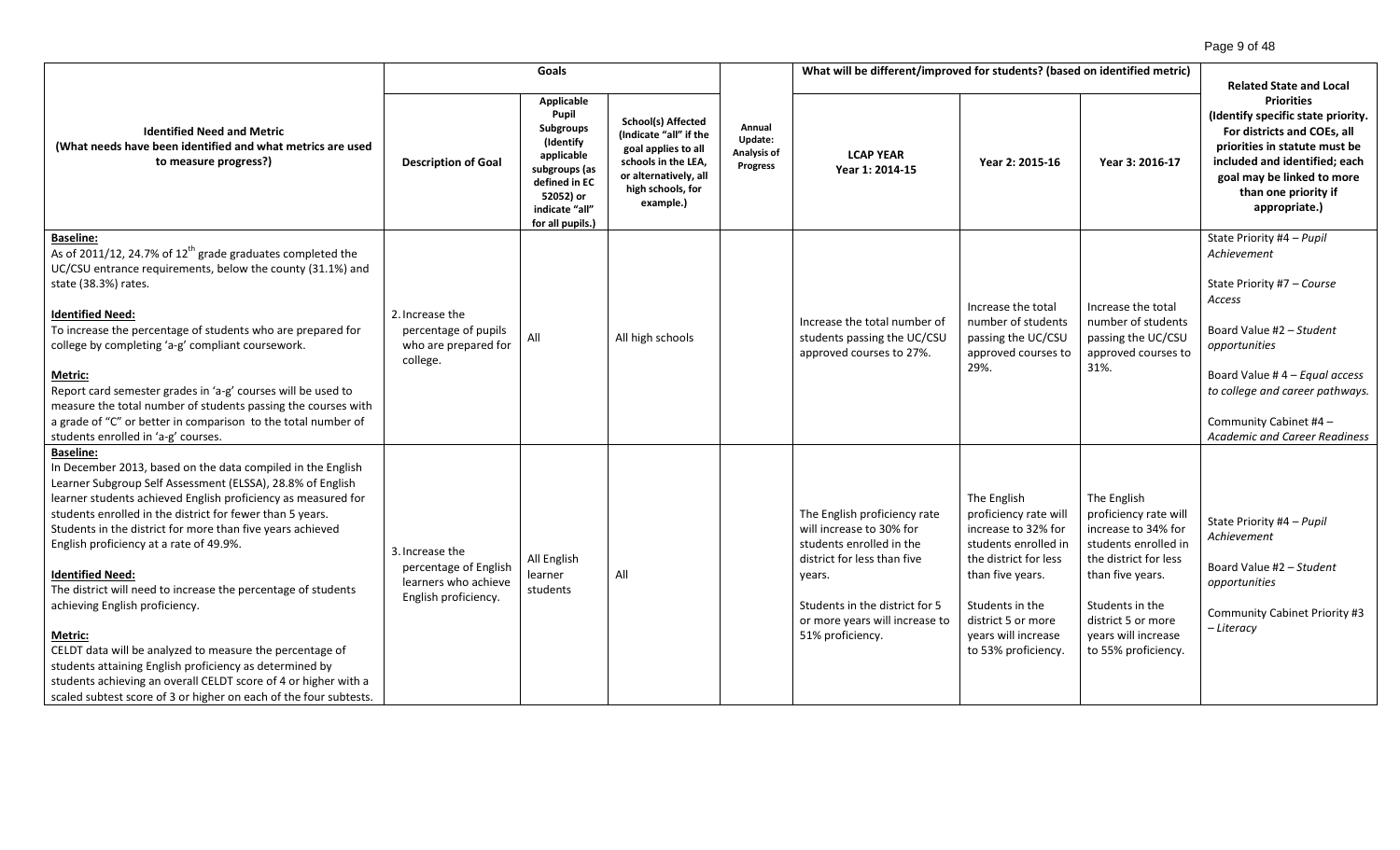|                                                                                                                                                                                                                                                                                                                                                                                                                                                                                                                                                                                                                                                                                                                                                                                                                                               | Goals                                                                                     |                                                                                                                                                  |                                                                                                                                                              |                                                     | What will be different/improved for students? (based on identified metric)                                                            |                                                                                                                                      |                                                                                                                                        |                                                                                                                                                                                                                                                                   |
|-----------------------------------------------------------------------------------------------------------------------------------------------------------------------------------------------------------------------------------------------------------------------------------------------------------------------------------------------------------------------------------------------------------------------------------------------------------------------------------------------------------------------------------------------------------------------------------------------------------------------------------------------------------------------------------------------------------------------------------------------------------------------------------------------------------------------------------------------|-------------------------------------------------------------------------------------------|--------------------------------------------------------------------------------------------------------------------------------------------------|--------------------------------------------------------------------------------------------------------------------------------------------------------------|-----------------------------------------------------|---------------------------------------------------------------------------------------------------------------------------------------|--------------------------------------------------------------------------------------------------------------------------------------|----------------------------------------------------------------------------------------------------------------------------------------|-------------------------------------------------------------------------------------------------------------------------------------------------------------------------------------------------------------------------------------------------------------------|
| <b>Identified Need and Metric</b><br>(What needs have been identified and what metrics are used<br>to measure progress?)                                                                                                                                                                                                                                                                                                                                                                                                                                                                                                                                                                                                                                                                                                                      | <b>Description of Goal</b>                                                                | Applicable<br>Pupil<br>Subgroups<br>(Identify<br>applicable<br>subgroups (as<br>defined in EC<br>52052) or<br>indicate "all"<br>for all pupils.) | <b>School(s) Affected</b><br>(Indicate "all" if the<br>goal applies to all<br>schools in the LEA,<br>or alternatively, all<br>high schools, for<br>example.) | Annual<br>Update:<br>Analysis of<br><b>Progress</b> | <b>LCAP YEAR</b><br>Year 1: 2014-15                                                                                                   | Year 2: 2015-16                                                                                                                      | Year 3: 2016-17                                                                                                                        | <b>Related State and Local</b><br><b>Priorities</b><br>(Identify specific state priority.<br>For districts and COEs, all<br>priorities in statute must be<br>included and identified; each<br>goal may be linked to more<br>than one priority if<br>appropriate.) |
| <b>Baseline:</b><br>In 2012-13, 685 students were reclassified out of 5,703 (11.7%).<br><b>Identified Need:</b><br>Increase the English learner reclassification rate to meet or<br>exceed the state's average of 12.2%.<br>Metric:<br>Data submitted to the state indicating the number of<br>reclassified students for the calendar year.                                                                                                                                                                                                                                                                                                                                                                                                                                                                                                   | 4. Increase the English<br>learner<br>reclassification rate.                              | All English<br>learner<br>students                                                                                                               | All                                                                                                                                                          |                                                     | The percentage of English<br>learner students being<br>reclassified will be increased<br>to 13.7%.                                    | The percentage of<br>English learner<br>students being<br>reclassified will be<br>increased to 15.7%.                                | The percentage of<br>English learner<br>students being<br>reclassified will be<br>maintained at 15.7%<br>to meet the state<br>average. | State Priority #4 - Pupil<br>Achievement<br>Board Value #2 - Student<br>opportunities<br>Community Cabinet Priority #3<br>- Literacy                                                                                                                              |
| <b>Baseline:</b><br>In 2010/11, 982 exams were attempted and 40% were passed<br>with a score of 3 or higher.<br>In 2011/12, 1,053 exams were attempted and 34% of exams<br>were passed with a score of 3 or higher.<br>In 2012/13, 1,156 exams were attempted and 34% of exams<br>were passed with a score of 3 or higher.<br><b>Identified Need:</b><br>Increase the percentage of students who are prepared for<br>successful transition to college by increasing the percentage of<br>students passing the Advanced Placement exams with a score<br>of 3 or higher.<br>Metric:<br>Data available from the College Board will be analyzed to<br>determine the number of students passing the advanced<br>placement exams with a score of 3 or higher in comparison to<br>the total number of students taking an advanced placement<br>exam. | 5. Increase the<br>percentage of<br>students who pass<br>the Advanced<br>Placement exams. | All                                                                                                                                              | All comprehensive<br>high schools                                                                                                                            |                                                     | Increase the total percentage<br>of students passing the<br><b>Advanced Placement exams</b><br>with a score of 3 or higher to<br>37%. | Increase the total<br>percentage of<br>students passing the<br>Advanced<br>Placement exams<br>with a score of 3 or<br>higher to 40%. | Increase the total<br>percentage of<br>students passing the<br>Advanced<br>Placement exams<br>with a score of 3 or<br>higher to 43%.   | State Priority #4 - Pupil<br>Achievement<br>Board Value #2 - Student<br>opportunities<br>Community Cabinet Priority #3<br>- Literacy                                                                                                                              |
| <b>Baseline:</b><br>In 2010/11, 9% of $11th$ grade students were determined<br>prepared for college based on their passage of the EAP, in ELA                                                                                                                                                                                                                                                                                                                                                                                                                                                                                                                                                                                                                                                                                                 | 6. Increase the<br>percentage of<br>students determined                                   | All                                                                                                                                              | All high schools                                                                                                                                             |                                                     | In 2014/15, 11% of eleventh<br>grade students will pass the<br>ELA portion of the EAP.                                                | In 2014/15, 14% of<br>eleventh grade<br>students will pass                                                                           | In 2014/15, 17% of<br>eleventh grade<br>students will pass                                                                             | State Priority #4 - Pupil<br>Achievement                                                                                                                                                                                                                          |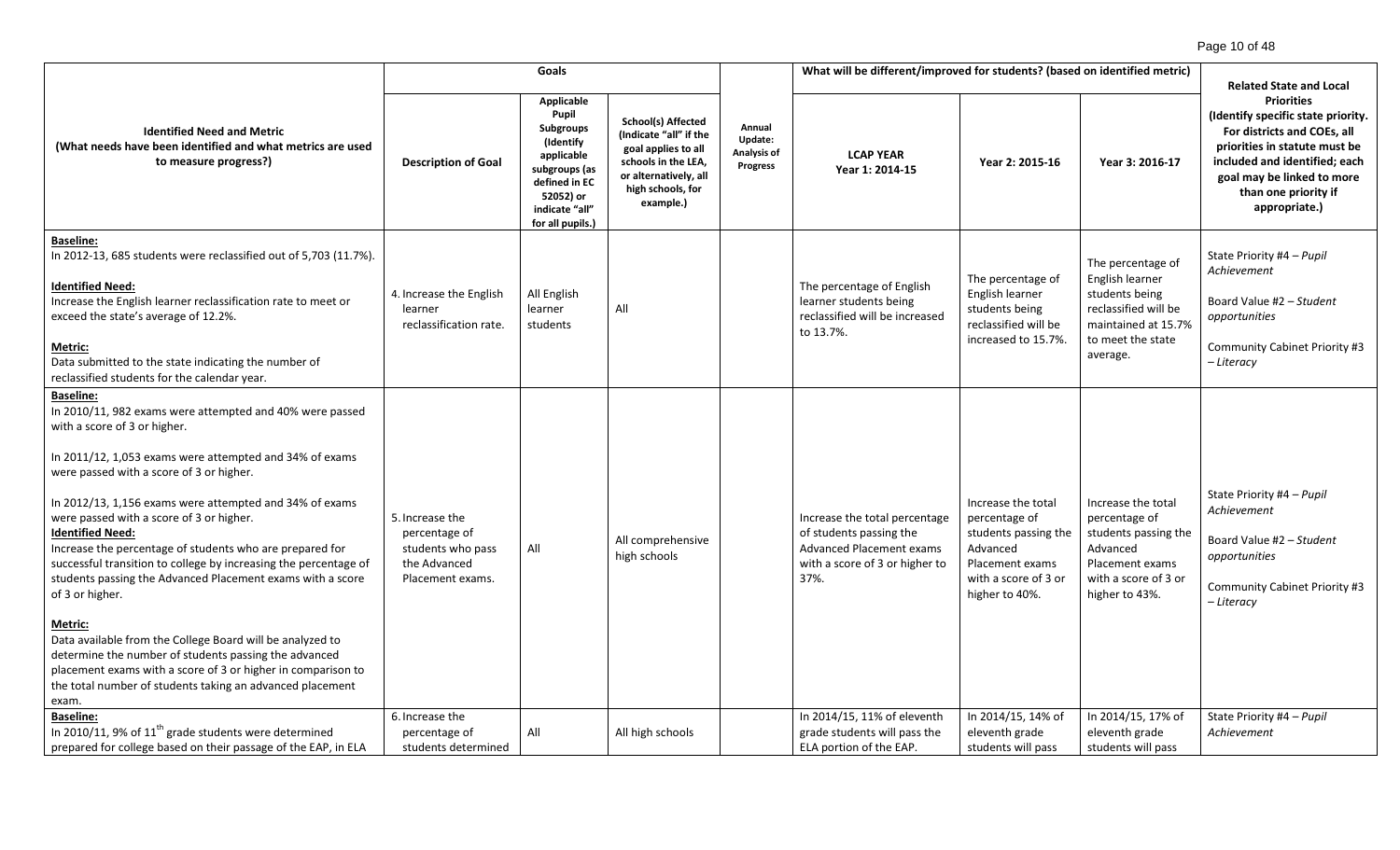#### Page 11 of 48

| Goals                                                                                                                                                                                                                                                                                                                                                                                                                                                                                                                                                                                                                                                                                                                                                                                                                                         |                                                                                                                 |                                                                                                                                                         |                                                                                                                                                              | What will be different/improved for students? (based on identified metric) |                                                                                                                                                                                                                                  |                                                                                                                                                                                          |                                                                                                                                                                                          |                                                                                                                                                                                                                                                                   |
|-----------------------------------------------------------------------------------------------------------------------------------------------------------------------------------------------------------------------------------------------------------------------------------------------------------------------------------------------------------------------------------------------------------------------------------------------------------------------------------------------------------------------------------------------------------------------------------------------------------------------------------------------------------------------------------------------------------------------------------------------------------------------------------------------------------------------------------------------|-----------------------------------------------------------------------------------------------------------------|---------------------------------------------------------------------------------------------------------------------------------------------------------|--------------------------------------------------------------------------------------------------------------------------------------------------------------|----------------------------------------------------------------------------|----------------------------------------------------------------------------------------------------------------------------------------------------------------------------------------------------------------------------------|------------------------------------------------------------------------------------------------------------------------------------------------------------------------------------------|------------------------------------------------------------------------------------------------------------------------------------------------------------------------------------------|-------------------------------------------------------------------------------------------------------------------------------------------------------------------------------------------------------------------------------------------------------------------|
| <b>Identified Need and Metric</b><br>(What needs have been identified and what metrics are used<br>to measure progress?)                                                                                                                                                                                                                                                                                                                                                                                                                                                                                                                                                                                                                                                                                                                      | <b>Description of Goal</b>                                                                                      | Applicable<br>Pupil<br><b>Subgroups</b><br>(Identify<br>applicable<br>subgroups (as<br>defined in EC<br>52052) or<br>indicate "all"<br>for all pupils.) | <b>School(s) Affected</b><br>(Indicate "all" if the<br>goal applies to all<br>schools in the LEA,<br>or alternatively, all<br>high schools, for<br>example.) | Annual<br>Update:<br>Analysis of<br><b>Progress</b>                        | <b>LCAP YEAR</b><br>Year 1: 2014-15                                                                                                                                                                                              | Year 2: 2015-16                                                                                                                                                                          | Year 3: 2016-17                                                                                                                                                                          | <b>Related State and Local</b><br><b>Priorities</b><br>(Identify specific state priority.<br>For districts and COEs, all<br>priorities in statute must be<br>included and identified; each<br>goal may be linked to more<br>than one priority if<br>appropriate.) |
| and 7% were determined prepared for college based on their<br>passage of the EAP in Math.<br>In 2011/12, 10% of 11 <sup>th</sup> grade students were determined<br>prepared for college based on their passage of the EAP in ELA<br>and 8% were determined prepared for college based on their<br>passage of the EAP in Math.<br>In 2012/13, 8% of $11th$ grade students were determined<br>prepared for college based on their passage of the EAP in ELA<br>and 7% were determined prepared for college based on their<br>passage of the EAP in Math.<br><b>Identified Need:</b><br>Increase the percentage of students who are prepared for<br>successful transition to college by increasing the percentage of<br>students passing the Early Assessment Program (EAP) in Math<br>and ELA to reduce the need for remedial coursework at the | ready for college by<br>the Early Assessment<br>Program (EAP).                                                  |                                                                                                                                                         |                                                                                                                                                              |                                                                            | 10% of eleventh grade<br>students will pass the Math<br>portion of the EAP.                                                                                                                                                      | the ELA portion of<br>the EAP.<br>13% of eleventh<br>grade students will<br>pass the Math<br>portion of the EAP.                                                                         | the ELA portion of<br>the EAP.<br>16% of eleventh<br>grade students will<br>pass the Math<br>portion of the EAP.                                                                         | Board Value #2 - Student<br>opportunities<br>Community Cabinet Priority #3<br>– Literacy                                                                                                                                                                          |
| post-secondary level.<br>Metric:<br>Data from the EAP will be used to determine progress towards<br>increasing the passage rates of the EAP.<br><b>Baseline:</b><br>Based on the Dynamic Indicators of Basic Early Literacy Skills<br>(DIBELS) testing conducted in 2014, 49% of Kindergarten<br>through third grade students are reading at or above target<br>level in reading proficiency.<br><b>Identified Need:</b><br>Increase the number of students achieving grade level reading<br>proficiency by third grade.<br>Metric:                                                                                                                                                                                                                                                                                                           | 7. Increase the<br>percentage of<br>students achieving<br>grade-level reading<br>proficiency by third<br>grade. | All                                                                                                                                                     | K-3 students                                                                                                                                                 |                                                                            | In 2014-15, 54% of students<br>in Kindergarten through third<br>grade will achieve reading<br>proficiency by the end of<br>their grade.<br>Maintaining small class sizes<br>at the elementary level,<br>subject to negotiations. | In 2015-16, 58% of<br>students in<br>Kindergarten<br>through third grade<br>will achieve reading<br>proficiency by the<br>end of their grade.<br>Maintaining small<br>class sizes at the | In 2016-17, 62% of<br>students in<br>Kindergarten<br>through third grade<br>will achieve reading<br>proficiency by the<br>end of their grade.<br>Maintaining small<br>class sizes at the | State Priority #4 - Pupil<br>Achievement<br>State Priority #8 - Other Pupil<br><b>Outcomes</b><br>Board Value #2 - Student<br>opportunities<br>Community Cabinet Priority #3<br>– Literacy                                                                        |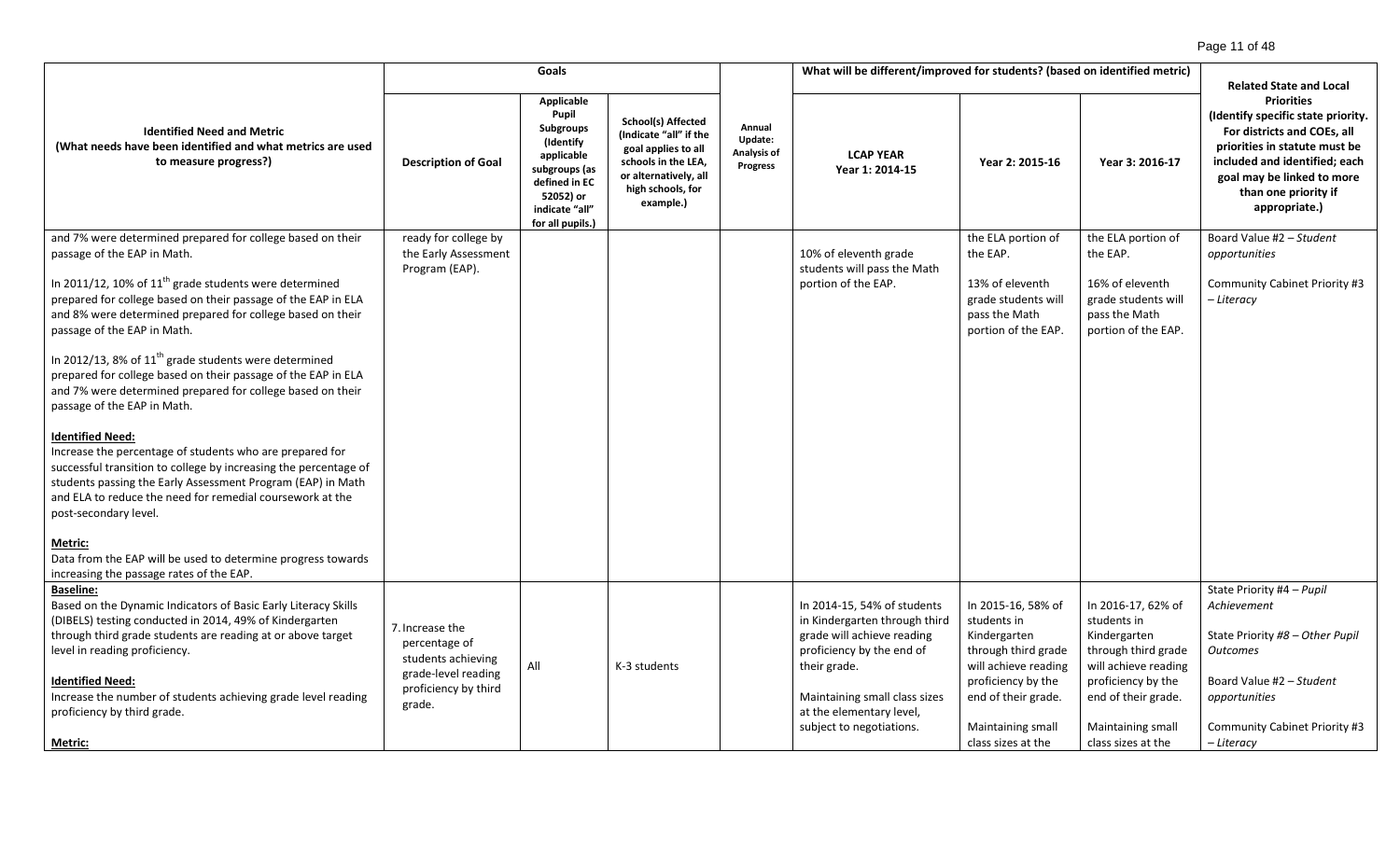|                                                                                                                                                                                                                                                                                                                                                                                                                                                                                                                                                                                                                                                                                                                                                                                                                                                                                                                                                                                |                                                                                                                                  | Goals                                                                                                                                            |                                                                                                                                                              |                                              | What will be different/improved for students? (based on identified metric)                                                                                                                                                                                                                                                                                                                                                                   |                                                                                                                                                                                                                                                                                                                                                                                                                                                               |                                                                                                                                                                                                                                                                                                                                                                                                                                                                               | <b>Related State and Local</b>                                                                                                                                                                                                  |
|--------------------------------------------------------------------------------------------------------------------------------------------------------------------------------------------------------------------------------------------------------------------------------------------------------------------------------------------------------------------------------------------------------------------------------------------------------------------------------------------------------------------------------------------------------------------------------------------------------------------------------------------------------------------------------------------------------------------------------------------------------------------------------------------------------------------------------------------------------------------------------------------------------------------------------------------------------------------------------|----------------------------------------------------------------------------------------------------------------------------------|--------------------------------------------------------------------------------------------------------------------------------------------------|--------------------------------------------------------------------------------------------------------------------------------------------------------------|----------------------------------------------|----------------------------------------------------------------------------------------------------------------------------------------------------------------------------------------------------------------------------------------------------------------------------------------------------------------------------------------------------------------------------------------------------------------------------------------------|---------------------------------------------------------------------------------------------------------------------------------------------------------------------------------------------------------------------------------------------------------------------------------------------------------------------------------------------------------------------------------------------------------------------------------------------------------------|-------------------------------------------------------------------------------------------------------------------------------------------------------------------------------------------------------------------------------------------------------------------------------------------------------------------------------------------------------------------------------------------------------------------------------------------------------------------------------|---------------------------------------------------------------------------------------------------------------------------------------------------------------------------------------------------------------------------------|
| <b>Identified Need and Metric</b><br>(What needs have been identified and what metrics are used<br>to measure progress?)                                                                                                                                                                                                                                                                                                                                                                                                                                                                                                                                                                                                                                                                                                                                                                                                                                                       | <b>Description of Goal</b>                                                                                                       | Applicable<br>Pupil<br>Subgroups<br>(Identify<br>applicable<br>subgroups (as<br>defined in EC<br>52052) or<br>indicate "all"<br>for all pupils.) | <b>School(s) Affected</b><br>(Indicate "all" if the<br>goal applies to all<br>schools in the LEA,<br>or alternatively, all<br>high schools, for<br>example.) | Annual<br>Update:<br>Analysis of<br>Progress | <b>LCAP YEAR</b><br>Year 1: 2014-15                                                                                                                                                                                                                                                                                                                                                                                                          | Year 2: 2015-16                                                                                                                                                                                                                                                                                                                                                                                                                                               | Year 3: 2016-17                                                                                                                                                                                                                                                                                                                                                                                                                                                               | <b>Priorities</b><br>(Identify specific state priority.<br>For districts and COEs, all<br>priorities in statute must be<br>included and identified; each<br>goal may be linked to more<br>than one priority if<br>appropriate.) |
| DIBELS, as the district assessment of reading proficiency, will be                                                                                                                                                                                                                                                                                                                                                                                                                                                                                                                                                                                                                                                                                                                                                                                                                                                                                                             |                                                                                                                                  |                                                                                                                                                  |                                                                                                                                                              |                                              |                                                                                                                                                                                                                                                                                                                                                                                                                                              | elementary level,                                                                                                                                                                                                                                                                                                                                                                                                                                             | elementary level,                                                                                                                                                                                                                                                                                                                                                                                                                                                             |                                                                                                                                                                                                                                 |
| used to measure progress towards increasing the number of                                                                                                                                                                                                                                                                                                                                                                                                                                                                                                                                                                                                                                                                                                                                                                                                                                                                                                                      |                                                                                                                                  |                                                                                                                                                  |                                                                                                                                                              |                                              |                                                                                                                                                                                                                                                                                                                                                                                                                                              | subject to                                                                                                                                                                                                                                                                                                                                                                                                                                                    | subject to                                                                                                                                                                                                                                                                                                                                                                                                                                                                    |                                                                                                                                                                                                                                 |
| students achieving grade level reading proficiency by third                                                                                                                                                                                                                                                                                                                                                                                                                                                                                                                                                                                                                                                                                                                                                                                                                                                                                                                    |                                                                                                                                  |                                                                                                                                                  |                                                                                                                                                              |                                              |                                                                                                                                                                                                                                                                                                                                                                                                                                              | negotiations.                                                                                                                                                                                                                                                                                                                                                                                                                                                 | negotiations.                                                                                                                                                                                                                                                                                                                                                                                                                                                                 |                                                                                                                                                                                                                                 |
| grade.<br><b>Baseline:</b><br>Based on 2013 CST results, 46% of sixth grade students scored<br>basic or below in ELA and 56% scored basic or below in Math.<br>As we transition to CCSS, District will be using its Benchmark<br>Assessments to measure student progress in ELA and Math.<br>Currently, 15% of 6 <sup>th</sup> grade students are At or Above Target in<br>ELA and 20% are At or Above Target in Math (Common Core<br>Standards).<br>Once the CAASPPP results are published in 2014-2015, those<br>results will be used as baseline to measure growth.<br><b>Identified Need:</b><br>Increase the number of students achieving grade level<br>competency in ELA/Math by the end of sixth grade.<br><b>Metric:</b><br>During the transition to CAASPP, data from district benchmark<br>assessments will be used to determine proficiency.<br>The metric will be revised once data from the CAASPP is<br>available and a baseline and target can be established. | 8. Increase the<br>percentage of<br>students achieving<br>grade level<br>competency in<br>ELA/Math by the end<br>of sixth grade. | All                                                                                                                                              | K-6 students                                                                                                                                                 |                                              | 20% of 6 <sup>th</sup> Grade students will<br>perform At or Above Target<br>in ELA on the district<br>benchmarks.<br>25% of 6 <sup>th</sup> Grade will perform<br>At or Above Target in Math<br>on district benchmarks.<br>The metric will be revised<br>once data from the CAASPP is<br>available and a baseline and<br>target can be established.<br>Maintaining small class sizes<br>at the elementary level,<br>subject to negotiations. | 25% of 6 <sup>th</sup> Grade<br>students will<br>perform At or Above<br>Target in ELA on<br>district benchmarks.<br>30% of 6 <sup>th</sup> Grade<br>will perform At or<br>Above Target in<br>Math on district<br>benchmarks.<br>The metric will be<br>revised once data<br>from the CAASPP is<br>available and a<br>baseline and target<br>can be established.<br>Maintaining small<br>class sizes at the<br>elementary level,<br>subject to<br>negotiations. | 30% of 6 <sup>th</sup> Grade<br>students will<br>perform At or Above<br>Target in ELA on<br>district benchmarks.<br>35% of 6 <sup>th</sup> Grade<br>students will<br>perform At or Above<br>Target in Math on<br>district benchmarks.<br>The metric will be<br>revised once data<br>from the CAASPP is<br>available and a<br>baseline and target<br>can be established.<br><b>Maintaining small</b><br>class sizes at the<br>elementary level,<br>subject to<br>negotiations. | State Priority #4 - Pupil<br>Achievement<br>State Priority #8 - Other Pupil<br><b>Outcomes</b><br>Board Value #2 - Student<br>opportunities<br>Community Cabinet Priority #3<br>- Literacy                                      |
| <b>Baseline:</b><br>Through the end of the first quarter of 2013/14, all<br>comprehensive sites have maintained an average of 96.21%<br>positive attendance rate.                                                                                                                                                                                                                                                                                                                                                                                                                                                                                                                                                                                                                                                                                                                                                                                                              | 9. Maintain high<br>attendance rates in<br>excess of 95%                                                                         | All                                                                                                                                              | All                                                                                                                                                          |                                              | Attendance rate will be<br>maintained at or above 95%<br>for all comprehensive<br>schools.                                                                                                                                                                                                                                                                                                                                                   | Attendance rate will<br>be maintained at or<br>above 95% for all<br>comprehensive<br>schools.                                                                                                                                                                                                                                                                                                                                                                 | Attendance rate will<br>be maintained at or<br>above 95% for all<br>comprehensive<br>schools.                                                                                                                                                                                                                                                                                                                                                                                 | State Priority 5 - Pupil<br>Engagement<br>Board Value #2 - Student<br>opportunities                                                                                                                                             |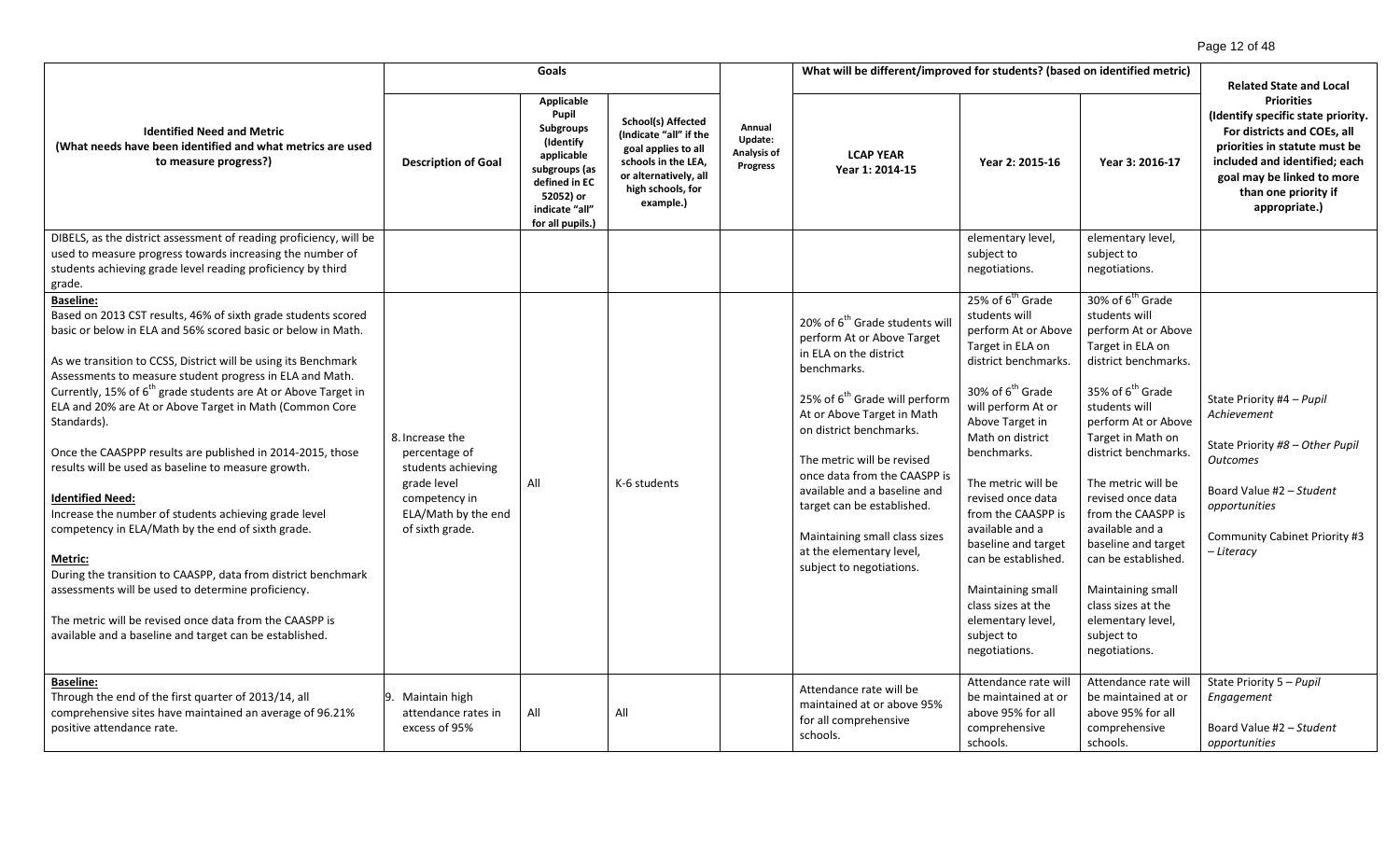|                                                                                                                                                                                                                                                                                                                                                                                                                                                          | Goals                                                           |                                                                                                                                                                |                                                                                                                                                              |                                              | What will be different/improved for students? (based on identified metric) |                                                                    |                                                                    | <b>Related State and Local</b>                                                                                                                                                                                                  |
|----------------------------------------------------------------------------------------------------------------------------------------------------------------------------------------------------------------------------------------------------------------------------------------------------------------------------------------------------------------------------------------------------------------------------------------------------------|-----------------------------------------------------------------|----------------------------------------------------------------------------------------------------------------------------------------------------------------|--------------------------------------------------------------------------------------------------------------------------------------------------------------|----------------------------------------------|----------------------------------------------------------------------------|--------------------------------------------------------------------|--------------------------------------------------------------------|---------------------------------------------------------------------------------------------------------------------------------------------------------------------------------------------------------------------------------|
| <b>Identified Need and Metric</b><br>(What needs have been identified and what metrics are used<br>to measure progress?)                                                                                                                                                                                                                                                                                                                                 | <b>Description of Goal</b>                                      | <b>Applicable</b><br>Pupil<br><b>Subgroups</b><br>(Identify<br>applicable<br>subgroups (as<br>defined in EC<br>52052) or<br>indicate "all"<br>for all pupils.) | <b>School(s) Affected</b><br>(Indicate "all" if the<br>goal applies to all<br>schools in the LEA,<br>or alternatively, all<br>high schools, for<br>example.) | Annual<br>Update:<br>Analysis of<br>Progress | <b>LCAP YEAR</b><br>Year 1: 2014-15                                        | Year 2: 2015-16                                                    | Year 3: 2016-17                                                    | <b>Priorities</b><br>(Identify specific state priority.<br>For districts and COEs, all<br>priorities in statute must be<br>included and identified; each<br>goal may be linked to more<br>than one priority if<br>appropriate.) |
| <b>Identified Need:</b><br>Maintain high student attendance rates above 95%.<br><u>Metric:</u><br>Data from Zangle, the student information system, on student<br>absenteeism will be analyzed to determine continued<br>maintenance of attendance rates above 95%.                                                                                                                                                                                      |                                                                 |                                                                                                                                                                |                                                                                                                                                              |                                              |                                                                            |                                                                    |                                                                    | Community Cabinet Priority #2<br>- Mental and Physical Health<br>and Awareness                                                                                                                                                  |
| <b>Baseline:</b><br>In 2012/13, the district-wide graduation rate from the<br>comprehensive school sites was 85.7%.<br><b>Identified Need:</b><br>Increase the district-wide graduation rate.<br>Metric:<br>Data from Zangle, the student information system will be<br>reviewed to determine compliance with graduation<br>requirements as well as CAHSEE passage rates to determine<br>progress towards increasing the district-wide graduation rates. | 10. Increase the district-<br>wide graduation<br>rates          | All                                                                                                                                                            | All comprehensive high<br>schools                                                                                                                            |                                              | The graduation rate will<br>increase to 87%.                               | The graduation rate<br>will increase to 88%.                       | The graduation rate<br>will increase to 89%.                       | State Priority #4 - Pupil<br>Achievement<br>Board Value #2 - Student<br>opportunities<br>Community Cabinet Priority #3<br>– Literacy                                                                                            |
| <b>Baseline:</b><br>The 2011-12 Annual adjusted drop- out rate was 4.1%<br>according to Dataquest.<br><b>Identified Need:</b><br>Decrease the district-wide drop-out rate.<br>Metric:<br>Information compiled from CDE and available through<br>Dataquest will continue to be analyzed to determine a<br>reduction in the district-wide drop-out rate.<br><b>Baseline:</b>                                                                               | 11. Decrease the district-<br>wide dropout rate                 | All                                                                                                                                                            | All high schools                                                                                                                                             |                                              | The drop-out rate will<br>decrease to 3.8%<br>The district will lower the  | The drop-out rate<br>will decrease to<br>3.5%<br>The district will | The drop-out rate<br>will decrease to<br>3.2%<br>The district will | State Priority 5 - Pupil<br>Engagement<br>Board Value #2 - Student<br>opportunities<br>Community Cabinet Priority #2<br>- Mental and Physical Health<br>and Awareness<br>State Priority 6 - School                              |
| In 2012-13, the district-wide suspension rate was 1,504 total<br>suspensions.                                                                                                                                                                                                                                                                                                                                                                            | 12. Continue to reduce<br>the district-wide<br>suspension rates | All                                                                                                                                                            | All                                                                                                                                                          |                                              | suspension rate an additional<br>3% in 2014/15.                            | lower the<br>suspension rate an<br>additional 2% in                | lower the<br>suspension rate an<br>additional 1% in                | Climate<br>Board Value #2 - Student                                                                                                                                                                                             |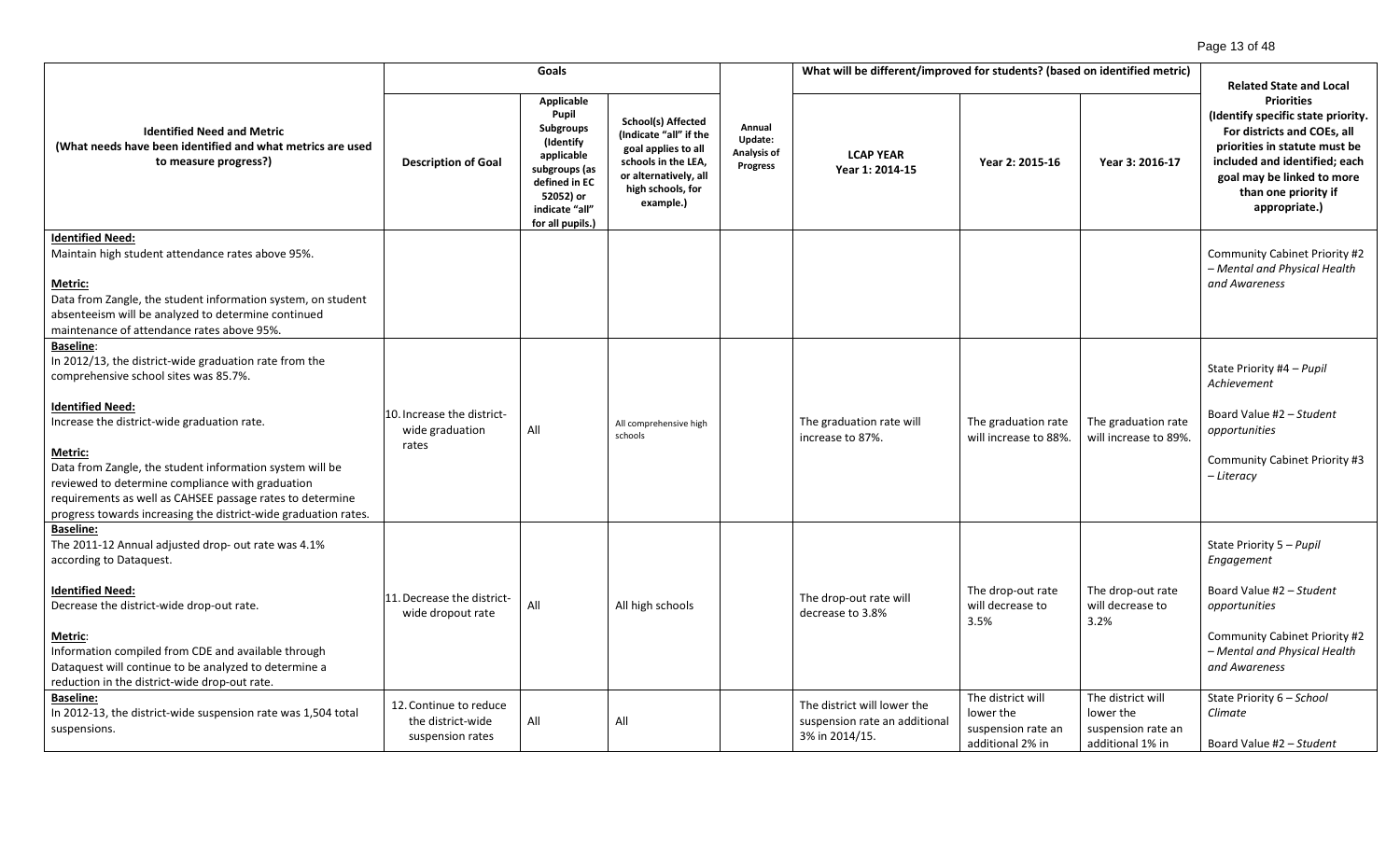|                                                                                                                                                                                                                                                                                                                                                                                                                                                                                                                                                            | Goals                                                                                       |                                                                                                                                                                |                                                                                                                                                       | What will be different/improved for students? (based on identified metric) |                                                                                                |                                                                                                      |                                                                                                      | <b>Related State and Local</b>                                                                                                                                                                                                  |
|------------------------------------------------------------------------------------------------------------------------------------------------------------------------------------------------------------------------------------------------------------------------------------------------------------------------------------------------------------------------------------------------------------------------------------------------------------------------------------------------------------------------------------------------------------|---------------------------------------------------------------------------------------------|----------------------------------------------------------------------------------------------------------------------------------------------------------------|-------------------------------------------------------------------------------------------------------------------------------------------------------|----------------------------------------------------------------------------|------------------------------------------------------------------------------------------------|------------------------------------------------------------------------------------------------------|------------------------------------------------------------------------------------------------------|---------------------------------------------------------------------------------------------------------------------------------------------------------------------------------------------------------------------------------|
| <b>Identified Need and Metric</b><br>(What needs have been identified and what metrics are used<br>to measure progress?)                                                                                                                                                                                                                                                                                                                                                                                                                                   | <b>Description of Goal</b>                                                                  | <b>Applicable</b><br>Pupil<br><b>Subgroups</b><br>(Identify<br>applicable<br>subgroups (as<br>defined in EC<br>52052) or<br>indicate "all"<br>for all pupils.) | School(s) Affected<br>(Indicate "all" if the<br>goal applies to all<br>schools in the LEA,<br>or alternatively, all<br>high schools, for<br>example.) | Annual<br>Update:<br>Analysis of<br><b>Progress</b>                        | <b>LCAP YEAR</b><br>Year 1: 2014-15                                                            | Year 2: 2015-16                                                                                      | Year 3: 2016-17                                                                                      | <b>Priorities</b><br>(Identify specific state priority.<br>For districts and COEs, all<br>priorities in statute must be<br>included and identified; each<br>goal may be linked to more<br>than one priority if<br>appropriate.) |
| <b>Identified Need:</b><br>The district has implemented a number of interventions over<br>the last five years which has resulted in a decrease of 54% in<br>the number of suspensions. The district will continue to<br>provide behavior interventions to maintain the low suspension<br>rate.                                                                                                                                                                                                                                                             |                                                                                             |                                                                                                                                                                |                                                                                                                                                       |                                                                            |                                                                                                | 2015/16.                                                                                             | 2016/17.                                                                                             | opportunities<br>Community Cabinet Priority #2<br>- Mental and Physical Health<br>and Awareness                                                                                                                                 |
| Metric:<br>Data from Zangle, the student information system will be<br>analyzed to determine progress towards continuing to decrease<br>the suspension rates.                                                                                                                                                                                                                                                                                                                                                                                              |                                                                                             |                                                                                                                                                                |                                                                                                                                                       |                                                                            |                                                                                                |                                                                                                      |                                                                                                      |                                                                                                                                                                                                                                 |
| <b>Baseline:</b><br>In 2012-13, the district-wide expulsion rate was 35 total<br>expulsions.<br><b>Identified Need:</b><br>The district has implemented a number of interventions over<br>the last five years which has resulted in a decrease of 76% in<br>the number of expulsions. The district will continue to provide<br>behavior interventions to maintain the low expulsion rate.<br>Metric:<br>Data from Zangle, the student information system will be<br>analyzed to determine progress towards continuing to decrease<br>the suspension rates. | 13. Continue to reduce<br>the district-wide<br>expulsion rates                              | All                                                                                                                                                            | All                                                                                                                                                   |                                                                            | The district will lower the<br>expulsion rate an additional<br>1% in 2014/15.                  | The district will<br>lower the expulsion<br>rate an additional<br>1% in 2015/16.                     | The district will<br>lower the expulsion<br>rate an additional<br>1% in 2016/17.                     | State Priority 6 - School<br>Climate<br>Board Value #2 - Student<br>opportunities<br><b>Community Cabinet Priority #2</b><br>- Mental and Physical Health<br>and Awareness                                                      |
| <b>Baseline:</b><br>In 2012-13, 66% of students enrolled in Algebra I passed with a<br>grade of "C" or better on their first attempt.<br><b>Identified Need:</b><br>Increase the percentage of students passing Algebra I on the<br>first attempt, which allows students to remain on path to<br>completion of 'a-g' requirements and career pathway<br>completion.                                                                                                                                                                                        | 14. Increase the<br>percentage of<br>students passing<br>Algebra I on the<br>first attempt. | All                                                                                                                                                            | All high schools                                                                                                                                      |                                                                            | The percentage of students<br>passing Algebra I on their first<br>attempt will increase to 69% | The percentage of<br>students passing<br>Algebra I on their<br>first attempt will<br>increase to 72% | The percentage of<br>students passing<br>Algebra I on their<br>first attempt will<br>increase to 75% | State Priority #7 - Course<br>Access<br>State Priority #4 - Pupil<br>Achievement<br>Board Value #2 - Student<br>Opportunities                                                                                                   |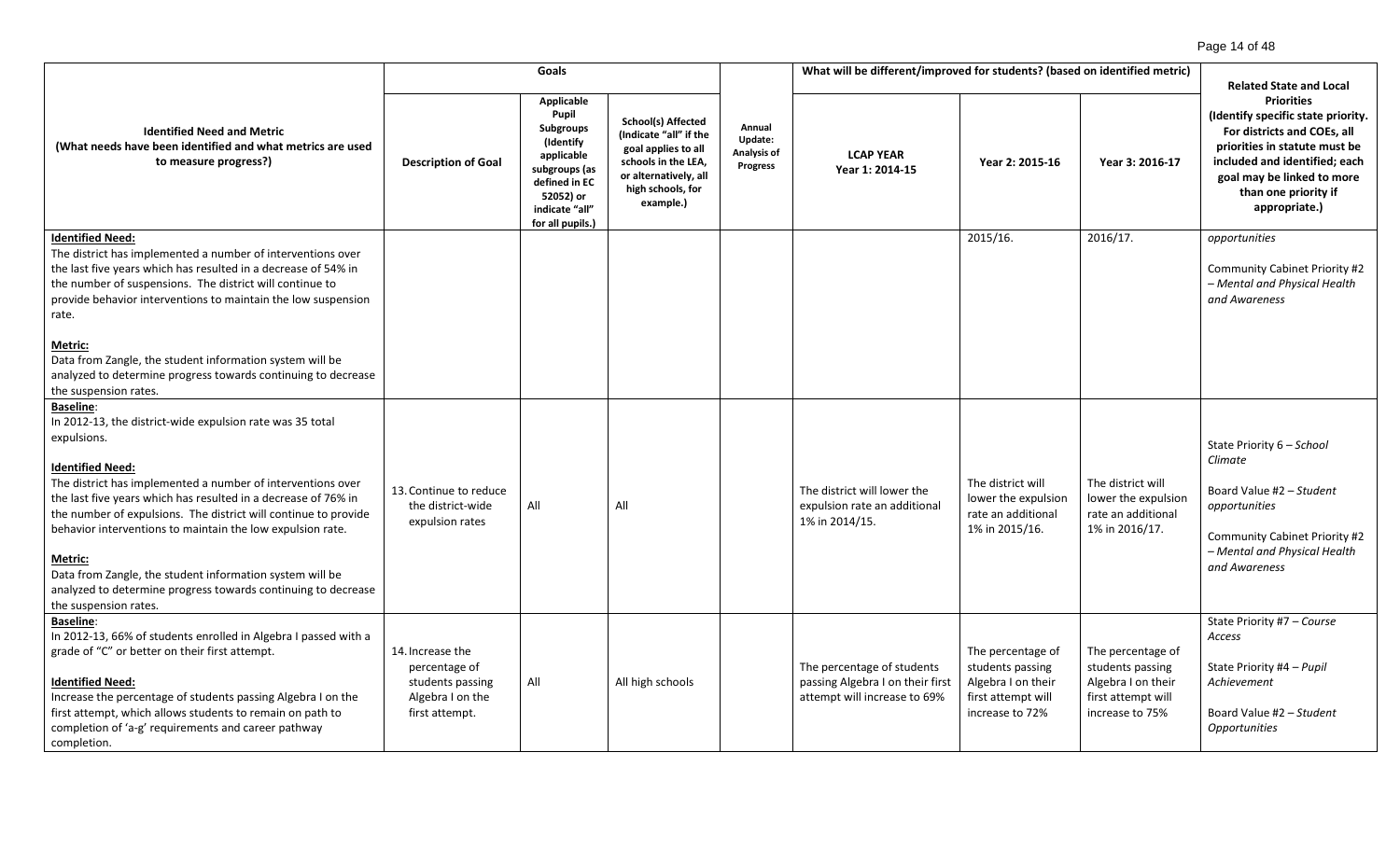|                                                                                                                                                                                                                                                                                                                                                                                                                                                                                                                                                                                                                                                                                                                                                                                                                                                                   |                                                                                             | Goals                                                                                                                                                          |                                                                                                                                                              |                                                     | What will be different/improved for students? (based on identified metric)                                                                                |                                                                                                                                                                       |                                                                                                                                                                       | <b>Related State and Local</b>                                                                                                                                                                                                  |
|-------------------------------------------------------------------------------------------------------------------------------------------------------------------------------------------------------------------------------------------------------------------------------------------------------------------------------------------------------------------------------------------------------------------------------------------------------------------------------------------------------------------------------------------------------------------------------------------------------------------------------------------------------------------------------------------------------------------------------------------------------------------------------------------------------------------------------------------------------------------|---------------------------------------------------------------------------------------------|----------------------------------------------------------------------------------------------------------------------------------------------------------------|--------------------------------------------------------------------------------------------------------------------------------------------------------------|-----------------------------------------------------|-----------------------------------------------------------------------------------------------------------------------------------------------------------|-----------------------------------------------------------------------------------------------------------------------------------------------------------------------|-----------------------------------------------------------------------------------------------------------------------------------------------------------------------|---------------------------------------------------------------------------------------------------------------------------------------------------------------------------------------------------------------------------------|
| <b>Identified Need and Metric</b><br>(What needs have been identified and what metrics are used<br>to measure progress?)                                                                                                                                                                                                                                                                                                                                                                                                                                                                                                                                                                                                                                                                                                                                          | <b>Description of Goal</b>                                                                  | <b>Applicable</b><br>Pupil<br><b>Subgroups</b><br>(Identify<br>applicable<br>subgroups (as<br>defined in EC<br>52052) or<br>indicate "all"<br>for all pupils.) | <b>School(s) Affected</b><br>(Indicate "all" if the<br>goal applies to all<br>schools in the LEA,<br>or alternatively, all<br>high schools, for<br>example.) | Annual<br>Update:<br>Analysis of<br><b>Progress</b> | <b>LCAP YEAR</b><br>Year 1: 2014-15                                                                                                                       | Year 2: 2015-16                                                                                                                                                       | Year 3: 2016-17                                                                                                                                                       | <b>Priorities</b><br>(Identify specific state priority.<br>For districts and COEs, all<br>priorities in statute must be<br>included and identified; each<br>goal may be linked to more<br>than one priority if<br>appropriate.) |
| Metric:<br>Semester report card grades will be evaluated to determine<br>progress towards increasing the number of students who pass<br>Algebra I during their first attempt.                                                                                                                                                                                                                                                                                                                                                                                                                                                                                                                                                                                                                                                                                     |                                                                                             |                                                                                                                                                                |                                                                                                                                                              |                                                     |                                                                                                                                                           |                                                                                                                                                                       |                                                                                                                                                                       | Board Value #7 - Access to<br>Programs                                                                                                                                                                                          |
| <b>Baseline:</b><br>In 2013/14, all students had access to standards aligned<br>instructional materials.<br><b>Identified Need:</b><br>All students will have access to standards aligned instructional<br>materials.<br><b>Metric:</b><br>The district will audit access to instructional materials for all<br>students.                                                                                                                                                                                                                                                                                                                                                                                                                                                                                                                                         | 15. All students will<br>have access to<br>standards aligned<br>instructional<br>materials. | All                                                                                                                                                            | All                                                                                                                                                          |                                                     | All students will have access<br>to standards aligned<br>instructional materials.                                                                         | All students will<br>have access to<br>standards aligned<br>instructional<br>materials.                                                                               | All students will<br>have access to<br>standards aligned<br>instructional<br>materials.                                                                               | State Priority #1 - Basic<br><b>Services</b><br>Board Value #8 - Access to<br>quality resources                                                                                                                                 |
| <b>Baseline:</b><br>In 2010/11, the district had zero teachers without a full<br>credential. Nine teachers were teaching outside of their<br>subject area of competence, on a board-authorized resolution.<br>In 2011/12, the district had zero teachers without a full<br>credential. Four teachers were teaching outside of their subject<br>area, on a board-authorized resolution. In 2012/13, the district<br>had zero teachers without a full credential. Twelve teachers<br>were teaching outside of their subject area of competence, on a<br>board-authorized resolution.<br><b>Identified Need:</b><br>The district will continue to appropriately assign teachers<br>within their credential area, or as authorized by the<br>Commission on Teacher Credentialing and by Board of<br>Education and will hire teachers will full-credentials, including | 16. All teachers will be<br>appropriately<br>assigned.                                      | All                                                                                                                                                            | All                                                                                                                                                          |                                                     | All students will be taught by<br>fully credentialed teachers,<br>who are providing instruction<br>in the subject area authorized<br>by their credential. | All students will be<br>taught by fully<br>credentialed<br>teachers, who are<br>providing<br>instruction in the<br>subject area<br>authorized by their<br>credential. | All students will be<br>taught by fully<br>credentialed<br>teachers, who are<br>providing<br>instruction in the<br>subject area<br>authorized by their<br>credential. | State Priority #1 - Basic<br><b>Services</b><br>Board Value #8 - Access to<br>quality resources                                                                                                                                 |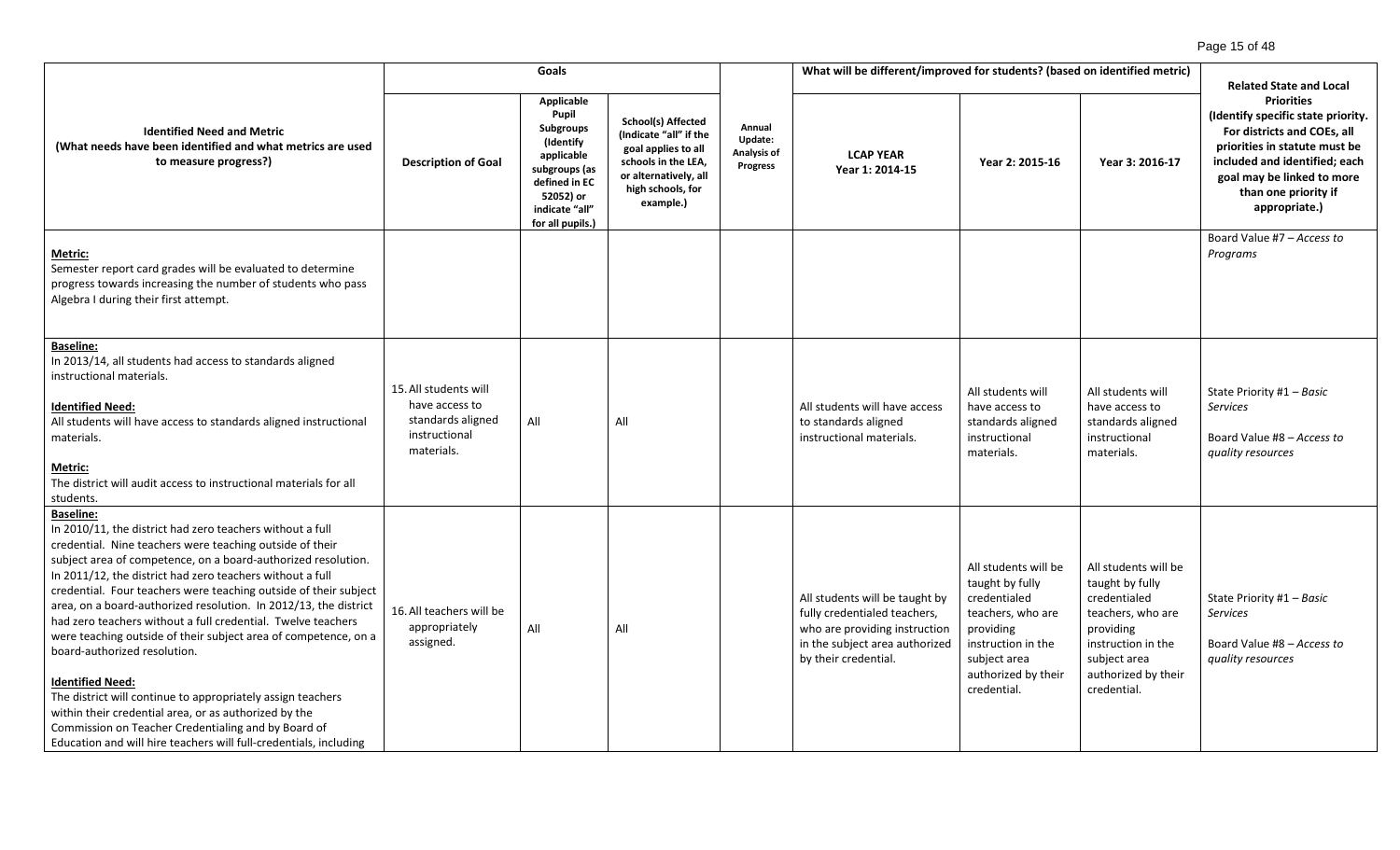|                                                                                                                                                                                                                                                                                         |                                                                                        | Goals                                                                                                                                                   |                                                                                                                                                              | What will be different/improved for students? (based on identified metric) |                                                                                                                               |                                                                                  |                                                                  |                                                                                                                                                                                                                                                                   |  |
|-----------------------------------------------------------------------------------------------------------------------------------------------------------------------------------------------------------------------------------------------------------------------------------------|----------------------------------------------------------------------------------------|---------------------------------------------------------------------------------------------------------------------------------------------------------|--------------------------------------------------------------------------------------------------------------------------------------------------------------|----------------------------------------------------------------------------|-------------------------------------------------------------------------------------------------------------------------------|----------------------------------------------------------------------------------|------------------------------------------------------------------|-------------------------------------------------------------------------------------------------------------------------------------------------------------------------------------------------------------------------------------------------------------------|--|
| <b>Identified Need and Metric</b><br>(What needs have been identified and what metrics are used<br>to measure progress?)                                                                                                                                                                | <b>Description of Goal</b>                                                             | Applicable<br>Pupil<br><b>Subgroups</b><br>(Identify<br>applicable<br>subgroups (as<br>defined in EC<br>52052) or<br>indicate "all"<br>for all pupils.) | <b>School(s) Affected</b><br>(Indicate "all" if the<br>goal applies to all<br>schools in the LEA,<br>or alternatively, all<br>high schools, for<br>example.) | Annual<br>Update:<br>Analysis of<br><b>Progress</b>                        | <b>LCAP YEAR</b><br>Year 1: 2014-15                                                                                           | Year 2: 2015-16                                                                  | Year 3: 2016-17                                                  | <b>Related State and Local</b><br><b>Priorities</b><br>(Identify specific state priority.<br>For districts and COEs, all<br>priorities in statute must be<br>included and identified; each<br>goal may be linked to more<br>than one priority if<br>appropriate.) |  |
| authorization to teach English learner students.                                                                                                                                                                                                                                        |                                                                                        |                                                                                                                                                         |                                                                                                                                                              |                                                                            |                                                                                                                               |                                                                                  |                                                                  |                                                                                                                                                                                                                                                                   |  |
| Metric:<br>The Human Resources Department will continue to monitor<br>credentialing and teaching assignments to insure that teachers<br>are appropriately assigned. In addition, Human Resources will<br>continue to hire only teachers who are fully credentialed.<br><b>Baseline:</b> |                                                                                        |                                                                                                                                                         |                                                                                                                                                              |                                                                            |                                                                                                                               |                                                                                  |                                                                  |                                                                                                                                                                                                                                                                   |  |
| In 2011/12, the district had zero misassignments of teachers,<br>including teachers of English learners. The district had 0 vacant<br>teacher positions.                                                                                                                                |                                                                                        |                                                                                                                                                         |                                                                                                                                                              |                                                                            |                                                                                                                               |                                                                                  |                                                                  |                                                                                                                                                                                                                                                                   |  |
| In 2012/13, the district had 15 teacher misassignments,<br>including zero for teachers of English learners. The 15<br>misassignments were due to the need for a credentialed<br>Orthopedic Impairment teacher. That position has now been<br>filled.                                    | 17. Within the first 30                                                                |                                                                                                                                                         |                                                                                                                                                              |                                                                            | All students will be taught by                                                                                                | All students will be<br>taught by a fully                                        | All students will be<br>taught by a fully<br>credentialed        | State Priority #1 - Basic                                                                                                                                                                                                                                         |  |
| In 2013/14, the district had zero teacher misassignments,<br>including zero for teachers of English learners. The district had<br>two vacant teacher positions.                                                                                                                         | days of each school<br>year and semester<br>a fully credentialed<br>teacher will be in | All                                                                                                                                                     | All                                                                                                                                                          |                                                                            | a fully credentialed teacher,<br>providing instruction in their<br>authorized subject area<br>within the first 30 days of the | credentialed<br>teacher, providing<br>instruction in their<br>authorized subject | teacher, providing<br>instruction in their<br>authorized subject | <b>Services</b><br>Board Value #8 - Access to                                                                                                                                                                                                                     |  |
| <b>Identified Need:</b><br>The district will insure that all vacant positions are filled with a<br>credentialed teacher authorized to provide instruction for that<br>subject area or grade level, including an authorization to teach<br>English learner students.                     | each classroom.                                                                        |                                                                                                                                                         |                                                                                                                                                              |                                                                            | school year.                                                                                                                  | area within the first<br>30 days of the<br>school year.                          | area within the first<br>30 days of the<br>school year.          | quality resources                                                                                                                                                                                                                                                 |  |
| Metric:<br>The Human Resources Department will continue to monitor<br>credentialing and teaching assignments to insure that teachers<br>are appropriately assigned. In addition, Human Resources will<br>continue to hire only teachers who are fully credentialed.                     |                                                                                        |                                                                                                                                                         |                                                                                                                                                              |                                                                            |                                                                                                                               |                                                                                  |                                                                  |                                                                                                                                                                                                                                                                   |  |
| <b>Baseline:</b>                                                                                                                                                                                                                                                                        | 18. All school facilities                                                              | All                                                                                                                                                     | All                                                                                                                                                          |                                                                            |                                                                                                                               |                                                                                  |                                                                  | State Priority #1 - Basic                                                                                                                                                                                                                                         |  |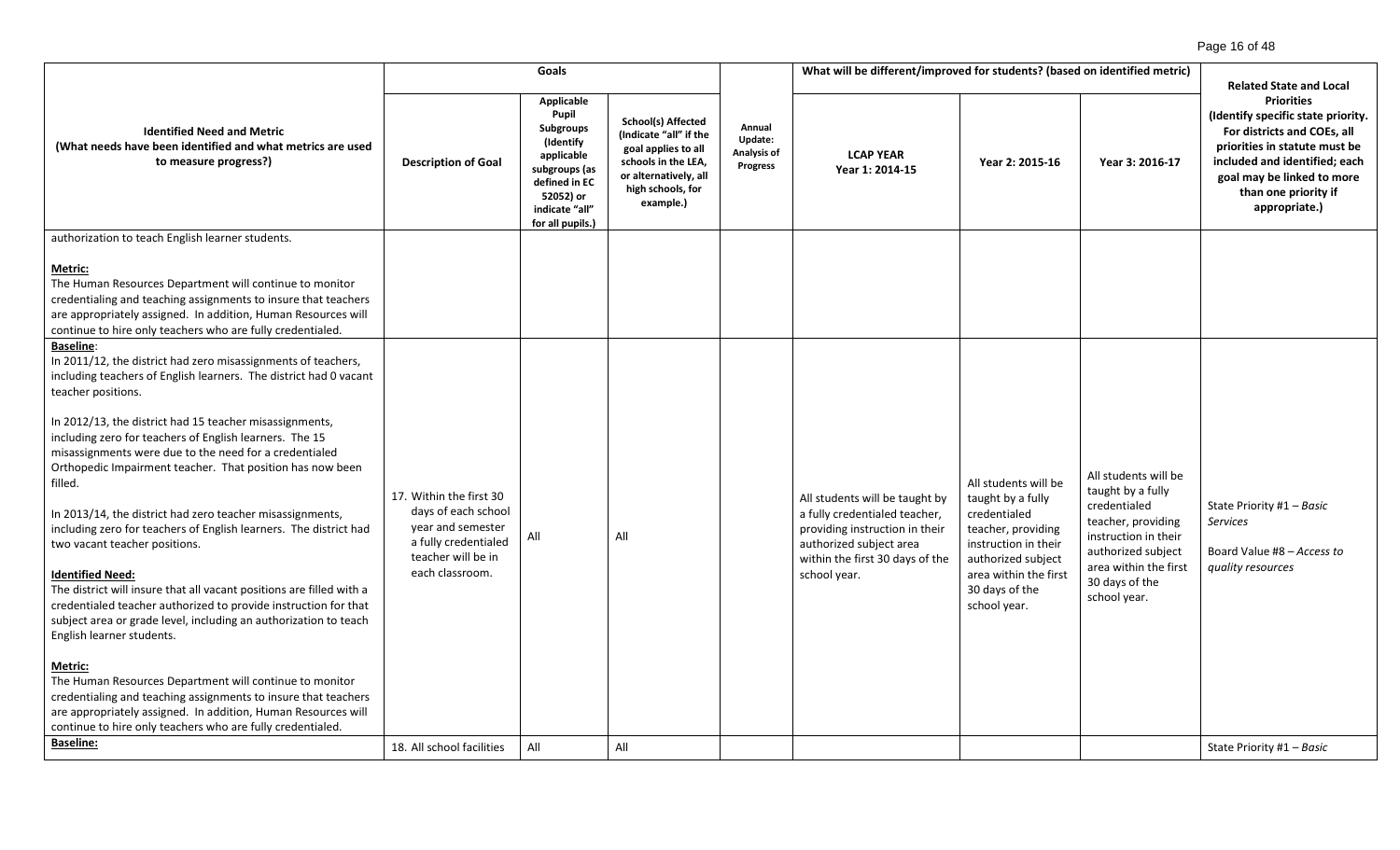# Page 17 of 48

|                                                                                                                                                                                                                                                                                                             |                                                                               | Goals                                                                                                                                                   |                                                                                                                                                              |                                                     | What will be different/improved for students? (based on identified metric)                 |                                                                                 |                                                                                 |                                                                                                                                                                                                                                                                   |
|-------------------------------------------------------------------------------------------------------------------------------------------------------------------------------------------------------------------------------------------------------------------------------------------------------------|-------------------------------------------------------------------------------|---------------------------------------------------------------------------------------------------------------------------------------------------------|--------------------------------------------------------------------------------------------------------------------------------------------------------------|-----------------------------------------------------|--------------------------------------------------------------------------------------------|---------------------------------------------------------------------------------|---------------------------------------------------------------------------------|-------------------------------------------------------------------------------------------------------------------------------------------------------------------------------------------------------------------------------------------------------------------|
| <b>Identified Need and Metric</b><br>(What needs have been identified and what metrics are used<br>to measure progress?)                                                                                                                                                                                    | <b>Description of Goal</b>                                                    | Applicable<br>Pupil<br><b>Subgroups</b><br>(Identify<br>applicable<br>subgroups (as<br>defined in EC<br>52052) or<br>indicate "all"<br>for all pupils.) | <b>School(s) Affected</b><br>(Indicate "all" if the<br>goal applies to all<br>schools in the LEA,<br>or alternatively, all<br>high schools, for<br>example.) | Annual<br>Update:<br>Analysis of<br><b>Progress</b> | <b>LCAP YEAR</b><br>Year 1: 2014-15                                                        | Year 2: 2015-16                                                                 | Year 3: 2016-17                                                                 | <b>Related State and Local</b><br><b>Priorities</b><br>(Identify specific state priority.<br>For districts and COEs, all<br>priorities in statute must be<br>included and identified; each<br>goal may be linked to more<br>than one priority if<br>appropriate.) |
| During the preceding years, the district reduced its custodial<br>staff and implemented the Geographical Zone Cleaning<br>program which maximized the services of the remaining<br>custodians. The reduced number of custodians has resulted in<br>a reduction to the services performed by the custodians. | will be maintained<br>in good repair.                                         |                                                                                                                                                         |                                                                                                                                                              |                                                     | All students will have access<br>to clean and well-maintained<br>facilities.               | All students will<br>have access to clean<br>and well-maintained<br>facilities. | All students will<br>have access to clean<br>and well-maintained<br>facilities. | <b>Services</b><br>Board Value #1 - Clean<br>Environments                                                                                                                                                                                                         |
| Also, in preceding years, maintenance and grounds staffing was<br>reduced due to budget constraints resulting in a reduction of<br>ongoing maintenance of facilities and grounds.                                                                                                                           |                                                                               |                                                                                                                                                         |                                                                                                                                                              |                                                     |                                                                                            |                                                                                 |                                                                                 |                                                                                                                                                                                                                                                                   |
| <b>Identified Need:</b><br>The district will maintain its use of the Geographical Zone<br>Cleaning method, but will add additional staff to supplement<br>the teams cleaning the school sites.                                                                                                              |                                                                               |                                                                                                                                                         |                                                                                                                                                              |                                                     |                                                                                            |                                                                                 |                                                                                 |                                                                                                                                                                                                                                                                   |
| Key vacant maintenance positions will be filled including HVAC<br>and electronics technicians Additionally, grounds personnel<br>will be added to help ensure ongoing, well-maintained and safe<br>grounds.                                                                                                 |                                                                               |                                                                                                                                                         |                                                                                                                                                              |                                                     |                                                                                            |                                                                                 |                                                                                 |                                                                                                                                                                                                                                                                   |
| Metric:<br>The increased expenditure on additional custodian,<br>maintenance and grounds staffing will be used to measure the<br>district's progress towards added services for maintaining all<br>school facilities in good repair.                                                                        |                                                                               |                                                                                                                                                         |                                                                                                                                                              |                                                     |                                                                                            |                                                                                 |                                                                                 |                                                                                                                                                                                                                                                                   |
| Funding in the Local Control Funding Formula will be reserved<br>and designated for on-going scheduled maintenance of<br>facilities.                                                                                                                                                                        |                                                                               |                                                                                                                                                         |                                                                                                                                                              |                                                     |                                                                                            |                                                                                 |                                                                                 |                                                                                                                                                                                                                                                                   |
| <b>Baseline:</b><br>Beginning 2012, Elementary teachers have received five days of<br>staff development on implementing Common Core State<br>standards (CCSS). In 2012-13, there were two days of training                                                                                                  | 19. Implement all<br>academic content<br>and performance<br>standards adopted | All                                                                                                                                                     | All                                                                                                                                                          |                                                     | All students will have access<br>to quality instruction from<br>teachers who have received | All students will<br>have access to                                             | All students will<br>have access to<br>quality instruction                      | State Priority #2 -<br><b>Implementation of Common</b><br>Core State Standards                                                                                                                                                                                    |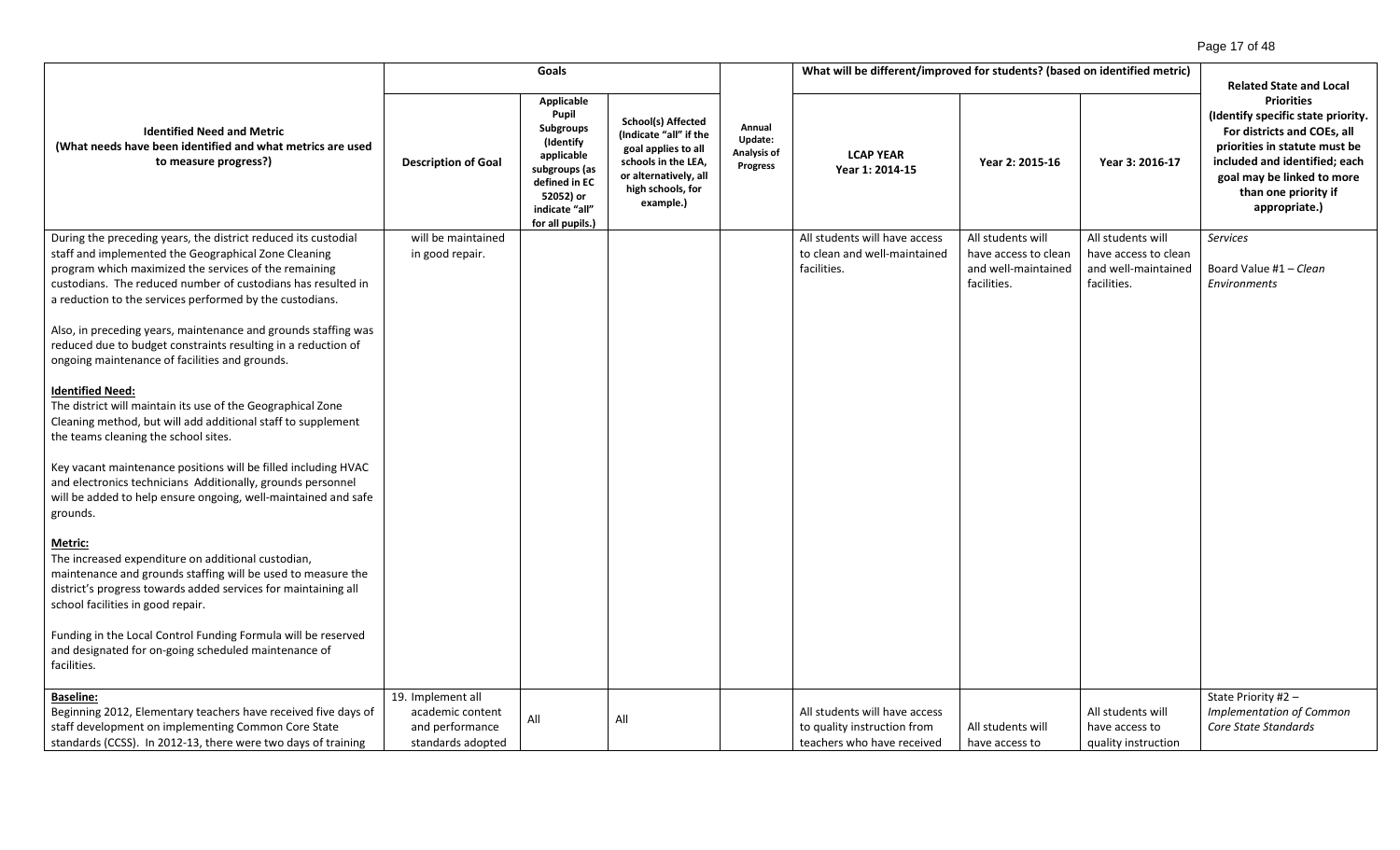|                                                                                                                                                                                                                                                                                                                                                                                                                                                                                                                                                                                                                                                                                                                                                                                                                                                                                                                                                                                                | Goals                                                                                                                                |                                                                                                                                                         |                                                                                                                                                              |                                                     | What will be different/improved for students? (based on identified metric)                                                                                                                                                                                                  |                                                                                                                                                                                                                                                                           |                                                                                                                                                                                                                                                      | <b>Related State and Local</b>                                                                                                                                                                                                  |
|------------------------------------------------------------------------------------------------------------------------------------------------------------------------------------------------------------------------------------------------------------------------------------------------------------------------------------------------------------------------------------------------------------------------------------------------------------------------------------------------------------------------------------------------------------------------------------------------------------------------------------------------------------------------------------------------------------------------------------------------------------------------------------------------------------------------------------------------------------------------------------------------------------------------------------------------------------------------------------------------|--------------------------------------------------------------------------------------------------------------------------------------|---------------------------------------------------------------------------------------------------------------------------------------------------------|--------------------------------------------------------------------------------------------------------------------------------------------------------------|-----------------------------------------------------|-----------------------------------------------------------------------------------------------------------------------------------------------------------------------------------------------------------------------------------------------------------------------------|---------------------------------------------------------------------------------------------------------------------------------------------------------------------------------------------------------------------------------------------------------------------------|------------------------------------------------------------------------------------------------------------------------------------------------------------------------------------------------------------------------------------------------------|---------------------------------------------------------------------------------------------------------------------------------------------------------------------------------------------------------------------------------|
| <b>Identified Need and Metric</b><br>(What needs have been identified and what metrics are used<br>to measure progress?)                                                                                                                                                                                                                                                                                                                                                                                                                                                                                                                                                                                                                                                                                                                                                                                                                                                                       | <b>Description of Goal</b>                                                                                                           | Applicable<br>Pupil<br><b>Subgroups</b><br>(Identify<br>applicable<br>subgroups (as<br>defined in EC<br>52052) or<br>indicate "all"<br>for all pupils.) | <b>School(s) Affected</b><br>(Indicate "all" if the<br>goal applies to all<br>schools in the LEA,<br>or alternatively, all<br>high schools, for<br>example.) | Annual<br>Update:<br>Analysis of<br><b>Progress</b> | <b>LCAP YEAR</b><br>Year 1: 2014-15                                                                                                                                                                                                                                         | Year 2: 2015-16                                                                                                                                                                                                                                                           | Year 3: 2016-17                                                                                                                                                                                                                                      | <b>Priorities</b><br>(Identify specific state priority.<br>For districts and COEs, all<br>priorities in statute must be<br>included and identified; each<br>goal may be linked to more<br>than one priority if<br>appropriate.) |
| on the overview of Common Core Standards. In 2013-2014,<br>there were three days of training on strategies for teaching the<br>Common Core Standards.<br>Secondary ELA and Math teachers were presented with four<br>days of staff development on the new standards under the<br>Common Core State Standards.<br>Secondary ELA and Math teachers received four days of staff<br>development in the integration of the common core state<br>standards.<br><b>Identified Need:</b><br>Implement standards-aligned academic content and<br>performance standards as adopted by the state.<br><b>Metric:</b><br>At each school site, site administration conduct walk-through<br>visits to monitor the implementation of common core lessons.<br>District office administration also participates in weekly walk-<br>through visits to monitor site compliance and measure<br>implementation of the new standards. Staff Development will<br>continue as the teachers implement the new standards. | by the state.                                                                                                                        |                                                                                                                                                         |                                                                                                                                                              |                                                     | training on the<br>implementation of academic<br>content and performance<br>standards adopted by the<br>state.                                                                                                                                                              | quality instruction<br>from teachers who<br>are continuing to<br>refine their<br>implementation of<br>the new academic<br>content and<br>performance<br>standards adopted<br>by the state,<br>including the<br>implementation of a<br>new math<br>curriculum<br>adoption. | from teachers who<br>are continuing to<br>refine their<br>implementation of<br>the new academic<br>content and<br>performance<br>standards adopted<br>by the state,<br>including the<br>implementation of a<br>new English/LA<br>curriculum adoption | State Priority #7 - Course<br>Access<br>Board Value #3 - Quality staff<br>development                                                                                                                                           |
| <b>Baseline:</b><br>The district has an established system of parental participation<br>which includes involvement opportunities through the District<br>Advisory Council (DAC), the District and site level English<br>Learner Advisory Committee [(D)(ELAC)], the site based School<br>Site Council (SSC), booster organizations organized for the<br>benefit of the schools and for a variety of clubs and activities at<br>the secondary schools. Several of the elementary school sites<br>have Parent Teacher Associations (PTA). Community Cabinet,<br>which has several parent representatives, is being used to                                                                                                                                                                                                                                                                                                                                                                       | 20. The district will<br>continue to<br>promote parental<br>participation at the<br>district and<br>individual school<br>site level. | All                                                                                                                                                     | All                                                                                                                                                          |                                                     | Establish a parent resource<br>center to provide parents<br>with resources for helping<br>their students be successful.<br>The district will continue to<br>offer parent participation<br>opportunities through its<br>established system of<br>involvement and provide new | The parent resource<br>center will be<br>continued.<br>The district will<br>continue to offer<br>parent participation<br>opportunities<br>through its<br>established system                                                                                               | The parent resource<br>center will be<br>continued.<br>The district will<br>continue to offer<br>parent participation<br>opportunities<br>through its<br>established system                                                                          | State Priority #3 - Parent<br>Involvement<br>Board Value #6 - Parent and<br>community<br>involvement<br>Community Cabinet #2 -<br>Mental and Physical Health and<br>Awareness                                                   |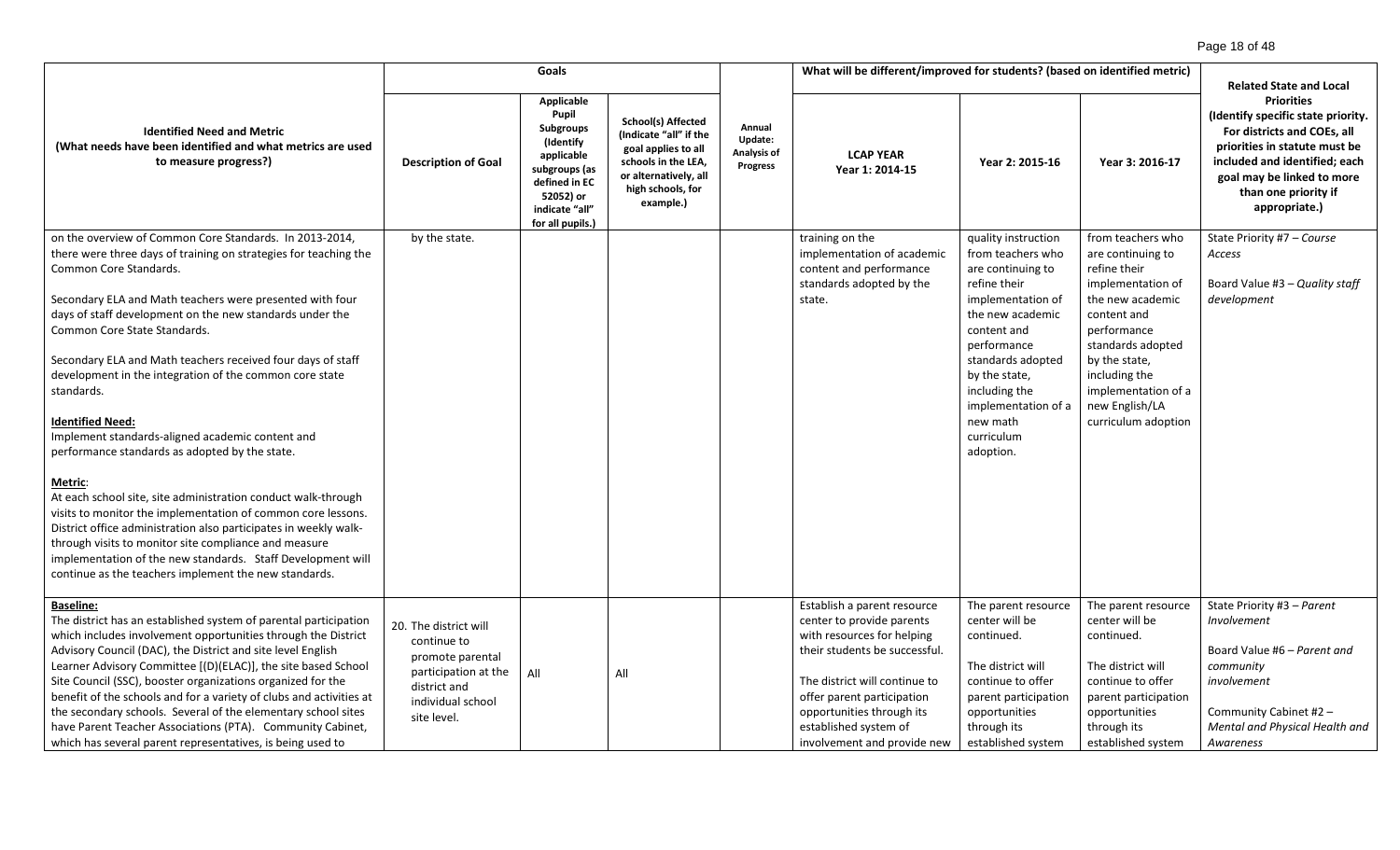| Goals                                                                                                                                                                                                                                                                                                                                                                                                                                                                                                                                                                                                                                                                                                                                                                                                                                                                                                                                                                                                      |                                                                   |                                                                                                                                                                |                                                                                                                                                              |                                              | What will be different/improved for students? (based on identified metric)                                                                                                                                                                                                                                                                                                                                                                                                 | <b>Related State and Local</b>                                                                                                                                                                                                                                                                                                                          |                                                                                                                                                                                                                                                                                                                                                         |                                                                                                                                                                                                                                 |
|------------------------------------------------------------------------------------------------------------------------------------------------------------------------------------------------------------------------------------------------------------------------------------------------------------------------------------------------------------------------------------------------------------------------------------------------------------------------------------------------------------------------------------------------------------------------------------------------------------------------------------------------------------------------------------------------------------------------------------------------------------------------------------------------------------------------------------------------------------------------------------------------------------------------------------------------------------------------------------------------------------|-------------------------------------------------------------------|----------------------------------------------------------------------------------------------------------------------------------------------------------------|--------------------------------------------------------------------------------------------------------------------------------------------------------------|----------------------------------------------|----------------------------------------------------------------------------------------------------------------------------------------------------------------------------------------------------------------------------------------------------------------------------------------------------------------------------------------------------------------------------------------------------------------------------------------------------------------------------|---------------------------------------------------------------------------------------------------------------------------------------------------------------------------------------------------------------------------------------------------------------------------------------------------------------------------------------------------------|---------------------------------------------------------------------------------------------------------------------------------------------------------------------------------------------------------------------------------------------------------------------------------------------------------------------------------------------------------|---------------------------------------------------------------------------------------------------------------------------------------------------------------------------------------------------------------------------------|
| <b>Identified Need and Metric</b><br>(What needs have been identified and what metrics are used<br>to measure progress?)                                                                                                                                                                                                                                                                                                                                                                                                                                                                                                                                                                                                                                                                                                                                                                                                                                                                                   | <b>Description of Goal</b>                                        | <b>Applicable</b><br>Pupil<br><b>Subgroups</b><br>(Identify<br>applicable<br>subgroups (as<br>defined in EC<br>52052) or<br>indicate "all"<br>for all pupils.) | <b>School(s) Affected</b><br>(Indicate "all" if the<br>goal applies to all<br>schools in the LEA,<br>or alternatively, all<br>high schools, for<br>example.) | Annual<br>Update:<br>Analysis of<br>Progress | <b>LCAP YEAR</b><br>Year 1: 2014-15                                                                                                                                                                                                                                                                                                                                                                                                                                        | Year 2: 2015-16                                                                                                                                                                                                                                                                                                                                         | Year 3: 2016-17                                                                                                                                                                                                                                                                                                                                         | <b>Priorities</b><br>(Identify specific state priority.<br>For districts and COEs, all<br>priorities in statute must be<br>included and identified; each<br>goal may be linked to more<br>than one priority if<br>appropriate.) |
| define priorities of our broader community and develop actions<br>to meet those goals.<br><b>Identified Need:</b><br>The district will continue to promote parental participation at<br>the district and individual school site level.<br>Metric:<br>The district will measure the number of parents involved in the<br>decision making processes through the district advisory<br>committees, the Community Cabinet process and site based<br>committees.                                                                                                                                                                                                                                                                                                                                                                                                                                                                                                                                                 |                                                                   |                                                                                                                                                                |                                                                                                                                                              |                                              | opportunities for<br>involvement which will<br>benefit students through the<br>increase of at-home support.<br><b>Community Cabinet will</b><br>continue to provide a voice<br>for parents, and community<br>members, and to provide an<br>opportunity to participate in<br>district decision making<br>relating to educational goals.                                                                                                                                     | of involvement.<br><b>Community Cabinet</b><br>will continue to<br>provide a voice for<br>parents, and<br>community<br>members, and to<br>provide an<br>opportunity to<br>participate in<br>district decision<br>making relating to<br>educational goals.                                                                                               | of involvement.<br><b>Community Cabinet</b><br>will continue to<br>provide a voice for<br>parents, and<br>community<br>members, and to<br>provide an<br>opportunity to<br>participate in<br>district decision<br>making relating to<br>educational goals.                                                                                               |                                                                                                                                                                                                                                 |
| <b>Baseline:</b><br>The district has an established system of parental participation<br>which includes involvement opportunities through the District<br>Advisory Council (DAC), the District and site level English<br>Learner Advisory Committee [(D)(ELAC)], the site based School<br>Site Council (SSC), booster organizations organized for the<br>benefit of the schools and for a variety of clubs and activities at<br>the secondary schools. Several of the elementary school sites<br>have Parent Teacher Associations (PTA). Community Cabinet,<br>which has several parent representatives, is being used to<br>define priorities of our broader community and develop actions<br>to meet those goals<br><b>Identified Need:</b><br>The district will continue to promote parental participation at<br>the district and individual school site level.<br>Metric:<br>The district will measure the number of parents involved in the<br>decision making processes through the district advisory | 21. The district will<br>seek parent input<br>in decision making. | All                                                                                                                                                            | All                                                                                                                                                          |                                              | Establish a parent resource<br>center to provide parents<br>with resources for helping<br>their students be successful.<br>The district will continue to<br>offer parent participation<br>opportunities through its<br>established system of<br>involvement.<br><b>Community Cabinet will</b><br>continue to provide a voice<br>for parents and community<br>members and an opportunity<br>to participate in district<br>decision making relating to<br>educational goals. | The parent resource<br>center will be<br>continued.<br>The district will<br>continue to offer<br>parent participation<br>opportunities<br>through its<br>established system<br>of involvement.<br><b>Community Cabinet</b><br>will continue to<br>provide a voice for<br>parents and<br>community<br>members and an<br>opportunity to<br>participate in | The parent resource<br>center will be<br>continued.<br>The district will<br>continue to offer<br>parent participation<br>opportunities<br>through its<br>established system<br>of involvement.<br><b>Community Cabinet</b><br>will continue to<br>provide a voice for<br>parents and<br>community<br>members and an<br>opportunity to<br>participate in | State Priority #3 - Parent<br>Involvement<br>Board Value #6 - Parent and<br>community<br>involvement<br>Community Cabinet #2 -<br>Mental and Physical Health and<br>Awareness                                                   |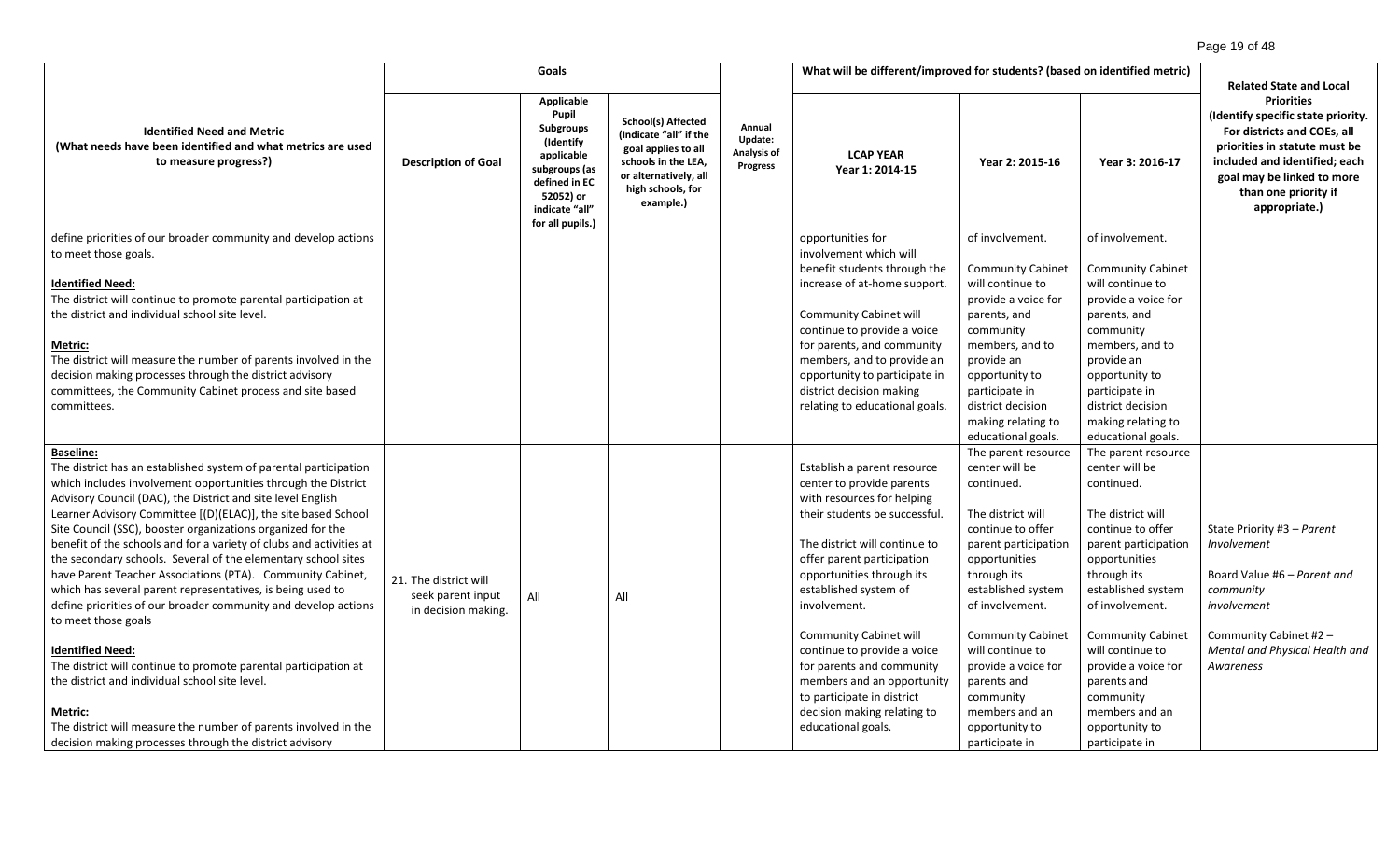|                                                                                                                                                                                                                                                                                                                                                                                                                                                                                                                                                                                                                                            |                                                                                                                                                                                                                                                                           | Goals                                                                                                                                                   |                                                                                                                                                              |                                                     | What will be different/improved for students? (based on identified metric)                                                                                                       |                                                                                                                                                                                               |                                                                                                                                                                                               | <b>Related State and Local</b>                                                                                                                                                                                                  |
|--------------------------------------------------------------------------------------------------------------------------------------------------------------------------------------------------------------------------------------------------------------------------------------------------------------------------------------------------------------------------------------------------------------------------------------------------------------------------------------------------------------------------------------------------------------------------------------------------------------------------------------------|---------------------------------------------------------------------------------------------------------------------------------------------------------------------------------------------------------------------------------------------------------------------------|---------------------------------------------------------------------------------------------------------------------------------------------------------|--------------------------------------------------------------------------------------------------------------------------------------------------------------|-----------------------------------------------------|----------------------------------------------------------------------------------------------------------------------------------------------------------------------------------|-----------------------------------------------------------------------------------------------------------------------------------------------------------------------------------------------|-----------------------------------------------------------------------------------------------------------------------------------------------------------------------------------------------|---------------------------------------------------------------------------------------------------------------------------------------------------------------------------------------------------------------------------------|
| <b>Identified Need and Metric</b><br>(What needs have been identified and what metrics are used<br>to measure progress?)                                                                                                                                                                                                                                                                                                                                                                                                                                                                                                                   | <b>Description of Goal</b>                                                                                                                                                                                                                                                | <b>Applicable</b><br>Pupil<br>Subgroups<br>(Identify<br>applicable<br>subgroups (as<br>defined in EC<br>52052) or<br>indicate "all"<br>for all pupils.) | <b>School(s) Affected</b><br>(Indicate "all" if the<br>goal applies to all<br>schools in the LEA,<br>or alternatively, all<br>high schools, for<br>example.) | Annual<br>Update:<br>Analysis of<br><b>Progress</b> | <b>LCAP YEAR</b><br>Year 1: 2014-15                                                                                                                                              | Year 2: 2015-16                                                                                                                                                                               | Year 3: 2016-17                                                                                                                                                                               | <b>Priorities</b><br>(Identify specific state priority.<br>For districts and COEs, all<br>priorities in statute must be<br>included and identified; each<br>goal may be linked to more<br>than one priority if<br>appropriate.) |
| committees and site based committees.                                                                                                                                                                                                                                                                                                                                                                                                                                                                                                                                                                                                      |                                                                                                                                                                                                                                                                           |                                                                                                                                                         |                                                                                                                                                              |                                                     |                                                                                                                                                                                  | district decision<br>making relating to<br>educational goals.                                                                                                                                 | district decision<br>making relating to<br>educational goals.                                                                                                                                 |                                                                                                                                                                                                                                 |
| <b>Baseline:</b><br>In 2013/14, sites were allocated funding under the EIA/SCE and<br>EIA/LEP funding model based on the number of students<br>identified as English learner and socio-economically<br>disadvantaged.<br><b>Identified Need:</b><br>Provide individual school sites with an allocation of funding to<br>make local educational program decisions which reflect the<br>unique needs of their students and the input of the parents and<br>teachers.<br>Metric:<br>School sites will be allocated an amount equivalent to the<br>previously allocated funding under the EIA/SCE and EIA/LEP<br>model.                        | 22. Provide site based<br>local control of<br>allocations of<br>funding to be used<br>by sites in support<br>of educational<br>programs, including<br>intensive<br>instruction, staff<br>development,<br>collaboration time,<br>coaching and<br>instructional<br>support. | All                                                                                                                                                     | All                                                                                                                                                          |                                                     | School sites have the ability<br>to make local decisions which<br>reflect the unique needs of<br>their students and the input<br>of their teachers and parents.                  | School sites have<br>the ability to make<br>local decisions<br>which reflect the<br>unique needs of<br>their students and<br>the input of their<br>teachers and<br>parents.                   | School sites have<br>the ability to make<br>local decisions<br>which reflect the<br>unique needs of<br>their students and<br>the input of their<br>teachers and<br>parents.                   | State Priority #3 - Parent<br>Involvement<br>Board Value #6 - Parent and<br>community<br>involvement                                                                                                                            |
| <b>Baseline:</b><br>In 2013/14, the District employed 5 credentialed school nurses,<br>27 health assistants are funded centrally by the district. (3<br>hours per elementary and middle school site and 8 hours per<br>high school site) and 1 licensed vocational nurse to meet the<br>health needs of the students.<br><b>Identified Need:</b><br>An increasing number of students require health services<br>during the school day, which is provided by either a registered<br>nurse or a trained health assistant under the guidance of a<br>registered nurse.<br>Metric:<br>Increase the total number of itinerant school nurses who | 23. Promote a positive<br>and healthy school<br>environment by<br>supporting the<br>health needs of<br>students during the<br>school day.                                                                                                                                 | All                                                                                                                                                     | All                                                                                                                                                          |                                                     | Increase the availability of<br>nursing services to students<br>who have medical needs by<br>increasing the number of<br>credentialed school nurses<br>employed by the district. | Continue the<br>availability of<br>nursing services to<br>students who have<br>medical needs by<br>maintaining the<br>number of<br>credentialed school<br>nurses employed by<br>the district. | Continue the<br>availability of<br>nursing services to<br>students who have<br>medical needs by<br>maintaining the<br>number of<br>credentialed school<br>nurses employed by<br>the district. | State Priority 5 - Pupil<br>Engagement<br>State Priority 6 - School<br>Climate<br>Community Cabinet #2 -<br>Mental and Physical Health and<br>Awareness                                                                         |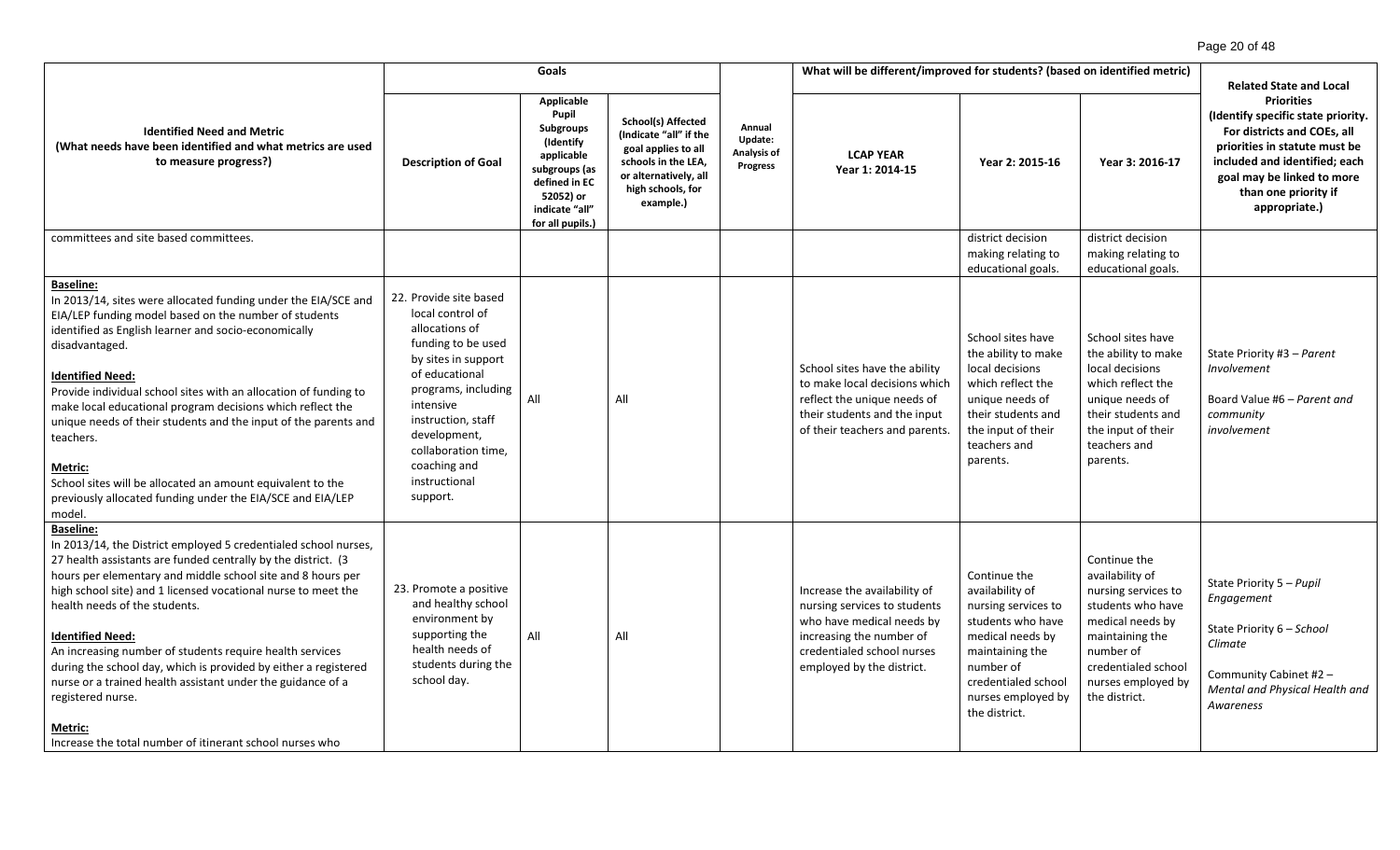#### Page 21 of 48

|                                                                                                                          | Goals                      |                                                                                                                                                  |                                                                                                                                                       |                                                     | What will be different/improved for students? (based on identified metric) | <b>Related State and Local</b> |                 |                                                                                                                                                                                                                                 |
|--------------------------------------------------------------------------------------------------------------------------|----------------------------|--------------------------------------------------------------------------------------------------------------------------------------------------|-------------------------------------------------------------------------------------------------------------------------------------------------------|-----------------------------------------------------|----------------------------------------------------------------------------|--------------------------------|-----------------|---------------------------------------------------------------------------------------------------------------------------------------------------------------------------------------------------------------------------------|
| <b>Identified Need and Metric</b><br>(What needs have been identified and what metrics are used<br>to measure progress?) | <b>Description of Goal</b> | Applicable<br>Pupil<br>Subgroups<br>(Identify<br>applicable<br>subgroups (as<br>defined in EC<br>52052) or<br>indicate "all"<br>for all pupils.) | School(s) Affected<br>(Indicate "all" if the<br>goal applies to all<br>schools in the LEA,<br>or alternatively, all<br>high schools, for<br>example.) | Annual<br>Update:<br>Analysis of<br><b>Progress</b> | <b>LCAP YEAR</b><br>Year 1: 2014-15                                        | Year 2: 2015-16                | Year 3: 2016-17 | <b>Priorities</b><br>(Identify specific state priority.<br>For districts and COEs, all<br>priorities in statute must be<br>included and identified; each<br>goal may be linked to more<br>than one priority if<br>appropriate.) |
| provide screenings, administer medications, and overall health<br>consultations for students.                            |                            |                                                                                                                                                  |                                                                                                                                                       |                                                     |                                                                            |                                |                 |                                                                                                                                                                                                                                 |

#### **Section 3: Actions, Services, and Expenditures**

*For school districts, Education Code sections 52060 and 52061, for county offices of education, Education Code sections 52066 and 52067, and for charter schools, Education Code section 47606.5 require the LCAP to include a description of the specific actions an LEA will take to meet the goals identified. Additionally Education Code section 52604 requires a listing and description of the expenditures required to implement the specific actions.*

**Instructions**: Identify annual actions to be performed to meet the goals described in Section 2, and describe expenditures to implement each action, and where these expenditures can be found in the LEA's budget. Actions may describe a group of services that are implemented to achieve identified goals. The actions and expenditures must reflect details within a goal for the specific subgroups identified in Education Code section 52052, including pupils with disabilities, and for specific school sites as applicable. In describing the actions and expenditures that will serve low-income, English learner, and/or foster youth pupils as defined in Education Code section 42238.01, the LEA must identify whether supplemental and concentration funds are used in a districtwide, schoolwide, countywide, or charterwide manner. In the annual update, the LEA must describe any changes to actions as a result of a review of progress. The LEA must reference all fund sources used to support actions and services. Expenditures must be classified using the California School Accounting Manual as required by Education Code sections 52061, 52067, and 47606.5.

#### **Guiding Questions:**

- 1) What actions/services will be provided to all pupils, to subgroups of pupils identified pursuant to Education Code section 52052, to specific school sites, to English learners, to low-income pupils, and/or to foster youth to achieve goals identified in the LCAP?
- 2) How do these actions/services link to identified goals and performance indicators?
- 3) What expenditures support changes to actions/services as a result of the goal identified? Where can these expenditures be found in the LEA's budget?
- 4) In the annual update, how have the actions/services addressed the needs of all pupils and did the provisions of those services result in the desired outcomes?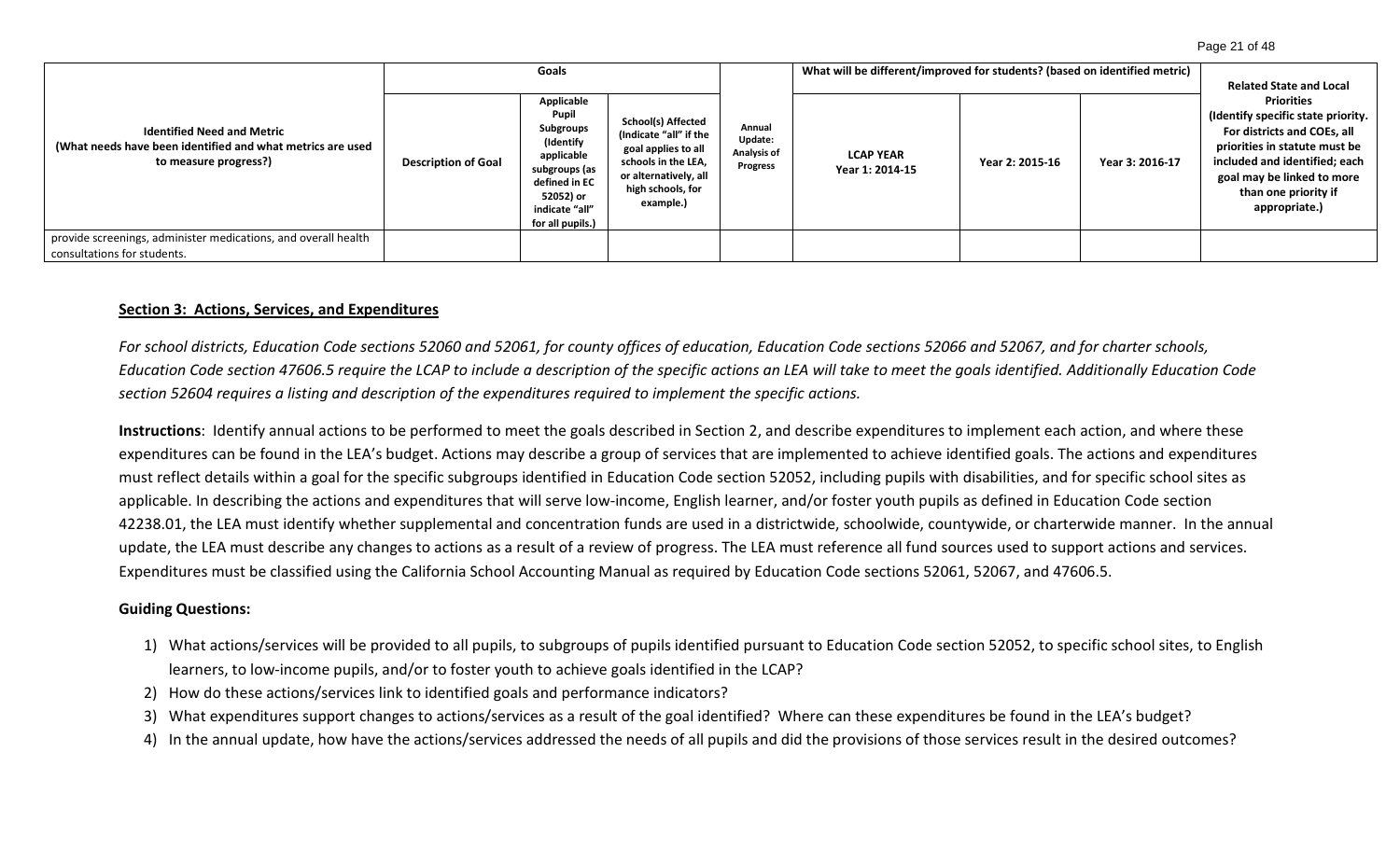- 5) In the annual update, how have the actions/services addressed the needs of all subgroups of pupils identified pursuant to Education Code section 52052, including, but not limited to, English learners, low-income pupils, and foster youth; and did the provision of those actions/services result in the desired outcomes?
- 6) In the annual update, how have the actions/services addressed the identified needs and goals of specific school sites and did the provision of those actions/services result in the desired outcomes?
- 7) In the annual update, what changes in actions, services, and expenditures have been made as a result of reviewing past progress and/or changes to goals?
- A. What annual actions, and the LEA may include any services that support these actions, are to be performed to meet the goals described in Section 2 for ALL pupils and the goals specifically for subgroups of pupils identified in Education Code section 52052 but not listed in Table 3B below (e.g., Ethnic subgroups and pupils with disabilities)? List and describe expenditures for each fiscal year implementing these actions, including where these expenditures can be found in the LEA's budget.

| Goal<br>(Include and identify all                                | <b>Related State and Local</b><br><b>Priorities</b>                                                                                                                                                                                    | <b>Actions and Services</b>                                                                                                                                                                                                                                                                                                                                    | <b>Level of Service</b><br>(Indicate if school-                                             | Annual<br>Update:<br><b>Review of</b> |                                                                                                                                                                                                                                                                                                                                                                                                                                                                                                                                                                                                                              | What actions are performed or services provided in each year (and are projected to be provided in<br>years 2 and 3)? What are the anticipated expenditures for each action (including funding source)?                                                                                                                                                                                                                                                                                                                                                                                    |                                                                                                                                                                                                                                                                                                                                                                                                                                                                                                                                                                                                  |  |  |
|------------------------------------------------------------------|----------------------------------------------------------------------------------------------------------------------------------------------------------------------------------------------------------------------------------------|----------------------------------------------------------------------------------------------------------------------------------------------------------------------------------------------------------------------------------------------------------------------------------------------------------------------------------------------------------------|---------------------------------------------------------------------------------------------|---------------------------------------|------------------------------------------------------------------------------------------------------------------------------------------------------------------------------------------------------------------------------------------------------------------------------------------------------------------------------------------------------------------------------------------------------------------------------------------------------------------------------------------------------------------------------------------------------------------------------------------------------------------------------|-------------------------------------------------------------------------------------------------------------------------------------------------------------------------------------------------------------------------------------------------------------------------------------------------------------------------------------------------------------------------------------------------------------------------------------------------------------------------------------------------------------------------------------------------------------------------------------------|--------------------------------------------------------------------------------------------------------------------------------------------------------------------------------------------------------------------------------------------------------------------------------------------------------------------------------------------------------------------------------------------------------------------------------------------------------------------------------------------------------------------------------------------------------------------------------------------------|--|--|
| goals from Section 2)                                            | (from Section 2)                                                                                                                                                                                                                       |                                                                                                                                                                                                                                                                                                                                                                | wide or LEA-wide)                                                                           | actions/<br>services                  | <b>LCAP YEAR</b><br>Year 1: 2014-15                                                                                                                                                                                                                                                                                                                                                                                                                                                                                                                                                                                          | Year 2: 2015-16                                                                                                                                                                                                                                                                                                                                                                                                                                                                                                                                                                           | Year 3: 2016-17                                                                                                                                                                                                                                                                                                                                                                                                                                                                                                                                                                                  |  |  |
| 1. Increase the<br>percentage of pupils<br>who are career ready. | State Priority #4 - Pupil<br>Achievement<br>State Priority #7 - Course<br>Access<br>Board Value # $4 -$ Equal<br>access to college and<br>career pathways.<br>Community Cabinet #4 -<br><b>Academic and Career</b><br><b>Readiness</b> | 1A. Selection of a Linked Learning Program<br>Specialist to assist in the development and<br>implementation of pathways as well as<br>coordinate work-based learning opportunities.<br>Linked Learning program expanded to seven<br>pathways at the three comprehensive schools.<br>1B. Continue ROP Partnership to provide career<br>education opportunities. | All high schools<br>Implemented for<br>specified subgroups<br>but made available<br>to all. |                                       | 1A. Linked Learning Program<br>Specialist. Additional funding<br>received through Linked<br>Learning grant will be used to<br>offset some of the first year<br>costs of implementing the new<br>pathways.<br><b>FUNDING SOURCE: LOCAL</b><br>CONTROL FUNDING FORMULA<br>Res: 0000/Obj:1000 \$107,244<br>3000 \$25,458<br>1B. ROP Partnership: Cost: No<br>increased cost to district, pass-<br>through of funding from state<br>will continue.<br><b>FUNDING SOURCE: LOCAL</b><br><b>CONTROL FUNDING</b><br>FORMULA/LOTTERY<br>Res: 0000/Obj 7200 \$1,975,000<br>Res: 1100/Obj 7200 \$90,411<br>Res: 6300/Obj: 7200 \$21,526 | 1A. Implement work based<br>learning continuum<br>opportunities. Continuing cost<br>of Linked Learning Program<br>Specialist \$100,000<br><b>FUNDING SOURCE: LOCAL</b><br>CONTROL FUNDING FORMULA<br>Res: 0000/Obj:1000 \$107,244<br>3000 \$25,458<br>Res: 0000/Obj: 4310 \$10,000<br>1B. ROP Partnership: Cost: No<br>increased cost to district, pass-<br>through of funding from state<br>will continue.<br><b>FUNDING SOURCE: LOCAL</b><br><b>CONTROL FUNDING</b><br>FORMULA/LOTTERY<br>Res: 0000/Obj 7200 \$1,975,000<br>Res: 1100/Obj 7200 \$90,411<br>Res: 6300/Obj: 7200 \$21,526 | 1A. Continue implementation of<br>work based learning continuum<br>opportunities. Continuing cost<br>of Linked Learning Program<br>Specialist<br><b>FUNDING SOURCE: LOCAL</b><br>CONTROL FUNDING FORMULA<br>Res: 0000/Obj:1000 \$107,244<br>3000 \$25,458<br>Res: 0000/Obj: 4310 \$10,000<br>1B. ROP Partnership: Cost: No<br>increased cost to district, pass-<br>through of funding from state<br>will continue.<br><b>FUNDING SOURCE: LOCAL</b><br><b>CONTROL FUNDING</b><br>FORMULA/LOTTERY<br>Res: 0000/Obj 7200 \$1,975,000<br>Res: 1100/Obj 7200 \$90,411<br>Res: 6300/Obj: 7200 \$21,526 |  |  |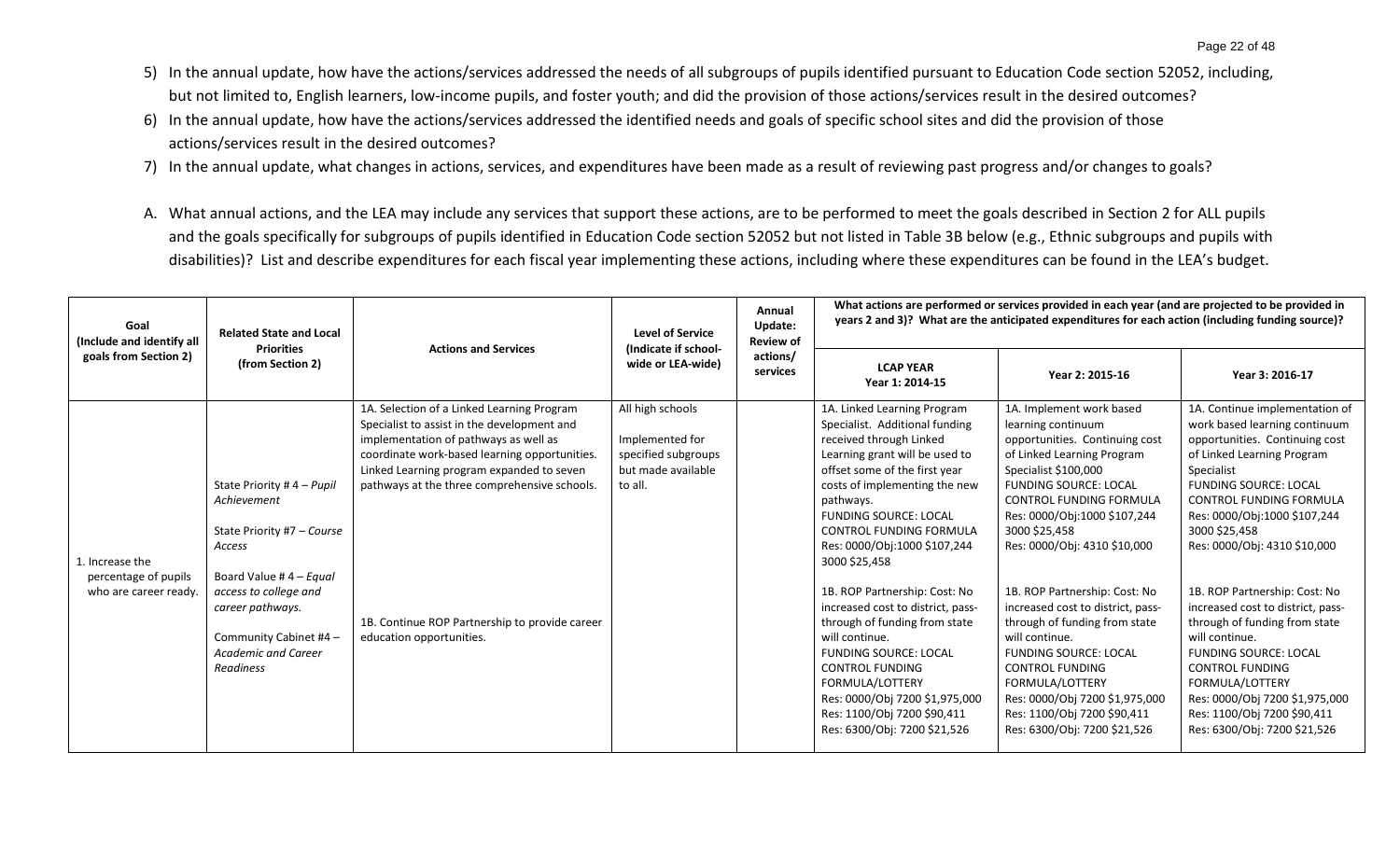# Page 23 of 48

| Goal<br>(Include and identify all<br><b>Priorities</b><br>goals from Section 2) | <b>Related State and Local</b> | <b>Actions and Services</b>                                                                                                                                                                                                                                                             | <b>Level of Service</b><br>(Indicate if school- | Annual<br>Update:<br><b>Review of</b> | What actions are performed or services provided in each year (and are projected to be provided in<br>years 2 and 3)? What are the anticipated expenditures for each action (including funding source)?                                                                                                                                                                     |                                                                                                                                                                                                                                                                                                                                                                                                          |                                                                                                                                                                                                                                                                                                                                                                 |  |
|---------------------------------------------------------------------------------|--------------------------------|-----------------------------------------------------------------------------------------------------------------------------------------------------------------------------------------------------------------------------------------------------------------------------------------|-------------------------------------------------|---------------------------------------|----------------------------------------------------------------------------------------------------------------------------------------------------------------------------------------------------------------------------------------------------------------------------------------------------------------------------------------------------------------------------|----------------------------------------------------------------------------------------------------------------------------------------------------------------------------------------------------------------------------------------------------------------------------------------------------------------------------------------------------------------------------------------------------------|-----------------------------------------------------------------------------------------------------------------------------------------------------------------------------------------------------------------------------------------------------------------------------------------------------------------------------------------------------------------|--|
|                                                                                 | (from Section 2)               |                                                                                                                                                                                                                                                                                         | wide or LEA-wide)                               | actions/<br>services                  | <b>LCAP YEAR</b><br>Year 1: 2014-15                                                                                                                                                                                                                                                                                                                                        | Year 2: 2015-16                                                                                                                                                                                                                                                                                                                                                                                          | Year 3: 2016-17                                                                                                                                                                                                                                                                                                                                                 |  |
|                                                                                 |                                | 1C. Implement Project Lead the Way (PLTW)<br>curriculum to integrate rigorous science, math<br>and engineering curriculum in high school<br>courses.                                                                                                                                    |                                                 |                                       | 1C. PLTW curriculum includes<br>cost of staff development,<br>approximately \$15,000 and the<br>purchase of instructional<br>materials for \$20,000.<br>(Cross-reference Goal #2)<br><b>FUNDING SOURCE: LOCAL</b><br><b>CONTROL FUNDING FORMULA</b><br>Res: 0000/Obj:4300 \$35,000                                                                                         |                                                                                                                                                                                                                                                                                                                                                                                                          |                                                                                                                                                                                                                                                                                                                                                                 |  |
|                                                                                 |                                | 1D. Provide equal access to students with<br>disabilities and provide support through the<br>Specialized Academic Instruction support<br>model.                                                                                                                                         |                                                 |                                       | 1D. Continue implementation of<br>Specialized Academic Instruction<br>support model as an<br>instructional strategy for<br>students with disabilities as part<br>of their classroom instruction.                                                                                                                                                                           | 1D. Continue implementation of<br>Specialized Academic Instruction<br>support model as an<br>instructional strategy for<br>students with disabilities as part<br>of their classroom instruction.                                                                                                                                                                                                         | 1D. Continue implementation of<br>Specialized Academic Instruction<br>support model as an<br>instructional strategy for<br>students with disabilities as part<br>of their classroom instruction.<br>1E. Continuing cost of English                                                                                                                              |  |
|                                                                                 |                                | 1E. Provide equal access to English learner<br>students.                                                                                                                                                                                                                                |                                                 |                                       | 1E. English Learner counselors<br>will provide oversight and<br>counseling to insure English<br>learner students remain on track<br>in their career education<br>program and in their educational<br>program.<br>(Cross Reference Goals 4 & 5)<br><b>FUNDING SOURCE: LOCAL</b><br>CONTROL FUNDING FORMULA<br>Res: 0000/Obj: 1000 \$168,714<br>Res: 0000/Obj: 3000 \$45,079 | 1E. Continuing cost of English<br>Learner counselors who will<br>provide oversight and counseling<br>to insure English learner<br>students remain on track in their<br>career education program and in<br>their educational program.<br>(Cross Reference Goals 4 & 5)<br><b>FUNDING SOURCE: LOCAL</b><br><b>CONTROL FUNDING FORMULA</b><br>Res: 0000/Obj: 1000 \$168,714<br>Res: 0000/Obj: 3000 \$45,079 | Learner counselors who will<br>provide oversight and counseling<br>to insure English learner<br>students remain on track in their<br>career education program and in<br>their educational program.<br>(Cross Reference Goals 4 & 5)<br><b>FUNDING SOURCE: LOCAL</b><br>CONTROL FUNDING FORMULA<br>Res: 0000/Obj: 1000 \$168,714<br>Res: 0000/Obj: 3000 \$45,079 |  |
|                                                                                 |                                | 1F. Implement a summer school program to<br>allow students to remediate classes and to take<br>classes to gain schedule flexibility to enroll in<br>and complete career education pathways.<br>1G. Restore students to a full attendance<br>calendar from 175 to 180. Restore teachers, |                                                 |                                       | 1F: High School Summer School<br>program: (Cross Reference Goals<br>2, 5, 6, 8, 14<br><b>FUNDING SOURCE: LOCAL</b><br>CONTROL FUNDING FORMULA<br>Res: 0000/Obj: 1000 \$406,950<br>Res: 0000/Obj: 2000 \$4,600<br>Res: 0000/Obj: 3000 \$51,890                                                                                                                              | 1F: Expand the summer school<br>program to middle school in<br>addition to high school summer<br>school program: \$600,000<br>(Cross Reference Goals 2, 5, 6, &<br>14)<br><b>FUNDING SOURCE: LOCAL</b><br><b>CONTROL FUNDING FORMULA</b>                                                                                                                                                                 | 1F. Expand the summer school<br>program to middle school in<br>addition to high school summer<br>school program: \$600,000<br>(Cross Reference Goals 2, 5, 6, &<br>14)<br><b>FUNDING SOURCE: LOCAL</b><br>CONTROL FUNDING FORMULA<br>Res: 0000/Obj: 1000 \$500,000                                                                                              |  |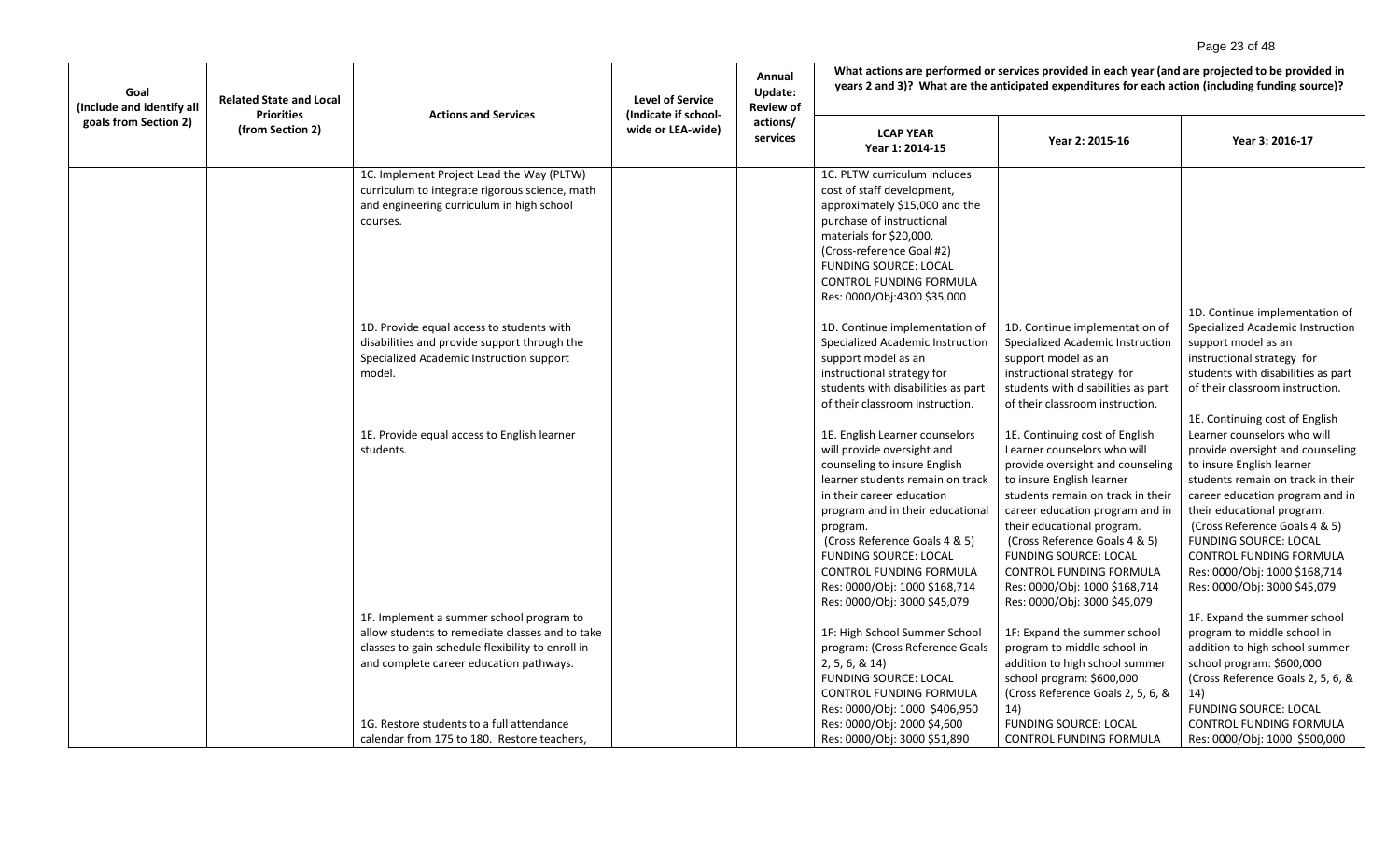# Page 24 of 48

| Goal<br>(Include and identify all                                                                                                              | <b>Related State and Local</b><br><b>Priorities</b><br><b>Actions and Services</b>                                                  | <b>Level of Service</b><br>(Indicate if school-                                                                                                                                       | Annual<br>Update:<br><b>Review of</b>                                                             |                      | What actions are performed or services provided in each year (and are projected to be provided in<br>years 2 and 3)? What are the anticipated expenditures for each action (including funding source)?                                                                           |                                                                                                                                                                                                                                                                                  |                                                                                                                                                                                                                                                                                  |
|------------------------------------------------------------------------------------------------------------------------------------------------|-------------------------------------------------------------------------------------------------------------------------------------|---------------------------------------------------------------------------------------------------------------------------------------------------------------------------------------|---------------------------------------------------------------------------------------------------|----------------------|----------------------------------------------------------------------------------------------------------------------------------------------------------------------------------------------------------------------------------------------------------------------------------|----------------------------------------------------------------------------------------------------------------------------------------------------------------------------------------------------------------------------------------------------------------------------------|----------------------------------------------------------------------------------------------------------------------------------------------------------------------------------------------------------------------------------------------------------------------------------|
| goals from Section 2)                                                                                                                          | (from Section 2)                                                                                                                    |                                                                                                                                                                                       | wide or LEA-wide)                                                                                 | actions/<br>services | <b>LCAP YEAR</b><br>Year 1: 2014-15                                                                                                                                                                                                                                              | Year 2: 2015-16                                                                                                                                                                                                                                                                  | Year 3: 2016-17                                                                                                                                                                                                                                                                  |
|                                                                                                                                                |                                                                                                                                     | classified staff and administration to full work<br>years.                                                                                                                            |                                                                                                   |                      | Res: 0000/Obj: 4000 \$7,600<br>Res: 0000/Obj: 5000 \$64,450                                                                                                                                                                                                                      | Res: 0000/Obj: 1000 \$500,000<br>Res: 0000/Obj: 2000 \$6,000<br>Res: 0000/Obj: 3000 \$60,000<br>Res: 0000/Obj: 4000 \$9,000<br>Res: 0000/Obj: 5000 \$70,000                                                                                                                      | Res: 0000/Obj: 2000 \$6,000<br>Res: 0000/Obj: 3000 \$60,000<br>Res: 0000/Obj: 4000 \$9,000<br>Res: 0000/Obj: 5000 \$70,000<br>1G. Restoration of full student                                                                                                                    |
|                                                                                                                                                |                                                                                                                                     |                                                                                                                                                                                       |                                                                                                   |                      | 1G. Restoration of full student<br>attendance year and staff to full<br>work year. \$8 million<br><b>Various Funding Sources</b>                                                                                                                                                 | 1G. Restoration of full student<br>attendance year and staff to full<br>work year. \$8 million                                                                                                                                                                                   | attendance year and staff to full<br>work year. \$8 million                                                                                                                                                                                                                      |
| 2. Increase the<br>percentage of pupils<br>who are prepared<br>for college. (a-g<br>compliant)                                                 | State Priority #4 - Pupil                                                                                                           | 2-5-6-14A. Implement a summer school<br>program to allow students to remediate classes<br>and to take classes to gain schedule flexibility<br>to complete all 'a-g' required courses. | All comprehensive<br>high schools<br>Implemented for<br>specified subgroups<br>but made available |                      | 2-5-6-14A: High School Summer<br>School program:<br>(Cross Reference Goal #1)<br>2-5-6-14B. PLTW curriculum                                                                                                                                                                      | 2-5-6-14A: Expand the summer<br>school program to middle school<br>in addition to high school<br>summer school program:<br>(Cross Reference Goal #1)                                                                                                                             | 2-5-6-14A: Expand the summer<br>school program to middle school<br>in addition to high school<br>summer school program:<br>(Cross Reference Goal #1)                                                                                                                             |
| 5. Increase the<br>percentage of<br>students who pass<br>the Advanced<br>Placement exams<br>with a score of 3 or                               | Achievement<br>State Priority #7 - Course<br>Access<br>Board Value #2 - Student<br>opportunities                                    | 2-5-6-14B. Implement Project Lead the Way<br>(PLTW) curriculum to integrate rigorous<br>science, math and engineering curriculum in<br>high school courses.                           | to all.                                                                                           |                      | includes cost of staff<br>development and the purchase<br>of instructional materials for<br>(Cross-reference Goal #1)<br><b>FUNDING SOURCE: LOCAL</b><br>CONTROL FUNDING FORMULA                                                                                                 |                                                                                                                                                                                                                                                                                  |                                                                                                                                                                                                                                                                                  |
| higher.<br>6. Increase the<br>percentage of<br>students<br>determined ready<br>for college by the<br><b>Early Assessment</b><br>Program (EAP). | Board Value #4 - Equal<br>access to college and<br>career pathways.<br>Community Cabinet #3 -<br>Literacy<br>Community Cabinet #4 - | 2-5-6-14C. Implement a high school after<br>school tutoring program in math to increase<br>the number of students who pass Algebra I on<br>their first attempt.                       |                                                                                                   |                      | 2-5-6-14C. Tutoring programs<br>are in place at each high school<br>and will continue to provide<br>support for students in math.<br>Costs for the tutoring are<br>provided for in the site allocated<br>funding.<br>Res: 0395/Obj: 1100 \$72,000<br>Res: 1100/Obj: 1100 \$6,850 | 2-5-6-14C. Tutoring programs<br>are in place at each high school<br>and will continue to provide<br>support for students in math.<br>Costs for the tutoring are<br>provided for in the site allocated<br>funding.<br>Res: 0395/Obj: 1100 \$72,000<br>Res: 1100/Obj: 1100 \$6,850 | 2-5-6-14C. Tutoring programs<br>are in place at each high school<br>and will continue to provide<br>support for students in math.<br>Costs for the tutoring are<br>provided for in the site allocated<br>funding.<br>Res: 0395/Obj: 1100 \$72,000<br>Res: 1100/Obj: 1100 \$6,850 |
| 14. Increase the<br>percentage of<br>students passing<br>Algebra I on the first<br>attempt.                                                    | <b>Academic and Career</b><br>Readiness                                                                                             | 2-5-6-14D. Increase enrollment in Expository<br>Reading and Writing courses in the<br>comprehensive high schools to further develop<br>the writing skills of high school students and |                                                                                                   |                      | 2-5-6-14D. Increase ERWC<br>enrollment and expand training<br>to Middle School ERWC<br>modules:<br><b>FUNDING SOURCE: LOCAL</b>                                                                                                                                                  |                                                                                                                                                                                                                                                                                  |                                                                                                                                                                                                                                                                                  |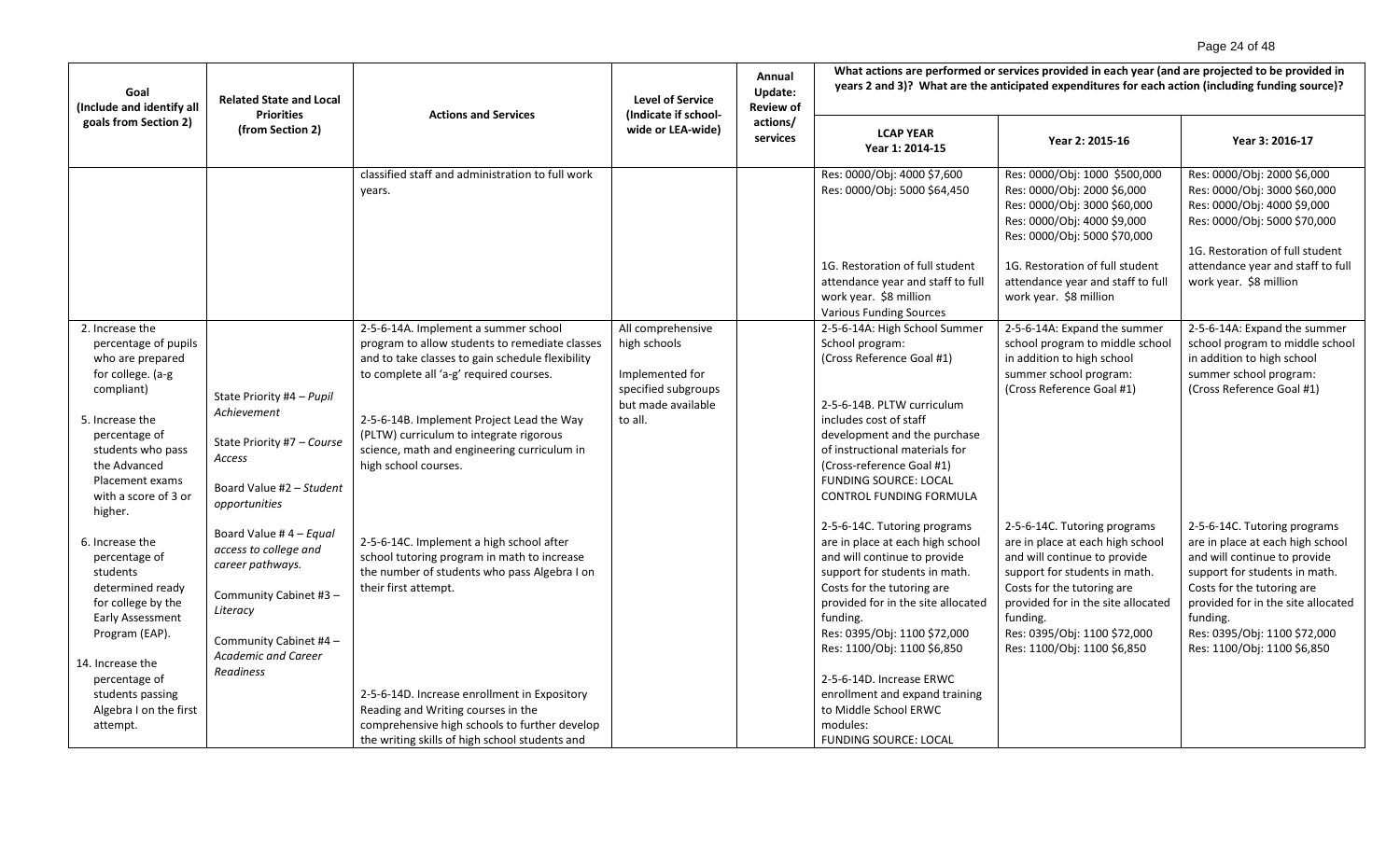# Page 25 of 48

| Goal<br>(Include and identify all | <b>Related State and Local</b><br><b>Priorities</b> | <b>Actions and Services</b>                                                                                                                              | <b>Level of Service</b><br>(Indicate if school- | Annual<br>Update:<br><b>Review of</b> | What actions are performed or services provided in each year (and are projected to be provided in<br>years 2 and 3)? What are the anticipated expenditures for each action (including funding source)?                                                       |                                                                                                                                                                                                                                                                                     |                                                                                                                                                                                                                                                                                     |
|-----------------------------------|-----------------------------------------------------|----------------------------------------------------------------------------------------------------------------------------------------------------------|-------------------------------------------------|---------------------------------------|--------------------------------------------------------------------------------------------------------------------------------------------------------------------------------------------------------------------------------------------------------------|-------------------------------------------------------------------------------------------------------------------------------------------------------------------------------------------------------------------------------------------------------------------------------------|-------------------------------------------------------------------------------------------------------------------------------------------------------------------------------------------------------------------------------------------------------------------------------------|
| goals from Section 2)             | (from Section 2)                                    |                                                                                                                                                          | wide or LEA-wide)                               | actions/<br>services                  | <b>LCAP YEAR</b><br>Year 1: 2014-15                                                                                                                                                                                                                          | Year 2: 2015-16                                                                                                                                                                                                                                                                     | Year 3: 2016-17                                                                                                                                                                                                                                                                     |
|                                   |                                                     | expand ERWC to the middle school level.                                                                                                                  |                                                 |                                       | CONTROL FUNDING FORMULA/<br><b>TITLE I</b><br>Res: 0000/Obj:5200 \$30,000<br>Res: Title I/Obj: 5200 \$15,000                                                                                                                                                 |                                                                                                                                                                                                                                                                                     |                                                                                                                                                                                                                                                                                     |
|                                   |                                                     | 2-5-6-14E. Implement a double block math<br>support class at the high school level to provide<br>intervention for students.                              |                                                 |                                       | 2-5-6-14E. Additional FTE<br>necessary to implement a<br>double block of math courses is<br>an existing cost and a<br>restructure of the master<br>schedule.                                                                                                 | 2-5-6-14E. Additional FTE<br>necessary to implement a<br>double block of math courses is<br>an existing cost and a<br>restructure of the master<br>schedule.                                                                                                                        | 2-5-6-14E. Additional FTE<br>necessary to implement a<br>double block of math courses is<br>an existing cost and a<br>restructure of the master<br>schedule.                                                                                                                        |
|                                   |                                                     | 2-5-6-14F. On-line subscription service to<br>provide test prep, including AP Exams, SAT/ACT<br>prep as well as CCSS resources, and career<br>education. |                                                 |                                       | 2-5-6-14F. On-line test<br>preparation software license<br><b>FUNDING SOURCE: LOCAL</b><br>CONTROL FUNDING FORMULA<br>Res: 0000/Obj: 4310 \$90,000<br>2-5-6-14G. Continue                                                                                    | 2-5-6-14F. On-line test<br>preparation software license<br>\$90,000<br><b>FUNDING SOURCE: LOCAL</b><br>CONTROL FUNDING FORMULA<br>Res: 0395/Obj: 5849                                                                                                                               | 2-5-6-14F. On-line test<br>preparation software license<br>\$90,000<br><b>FUNDING SOURCE: LOCAL</b><br>CONTROL FUNDING FORMULA<br>Res: 0395/Obj: 5849                                                                                                                               |
|                                   |                                                     | 2-5-6-14G. Provide equal access to students<br>with disabilities and provide support through<br>the Specialized Academic Instruction support<br>model.   |                                                 |                                       | implementation of Specialized<br>Academic Instruction support<br>model as an instructional<br>strategy for students with<br>disabilities as part of their<br>classroom instruction.<br>2-5-6-14H. English Learner                                            | 2-5-6-14GI. Continue<br>implementation of Specialized<br>Academic Instruction support<br>model as an instructional<br>strategy for students with<br>disabilities as part of their<br>classroom instruction.                                                                         | 2-5-6-14G. Continue<br>implementation of Specialized<br>Academic Instruction support<br>model as an instructional<br>strategy for students with<br>disabilities as part of their<br>classroom instruction.                                                                          |
|                                   |                                                     | 2-5-6-14H Provide equal access to English<br>learner students.                                                                                           |                                                 |                                       | counselors will provide oversight<br>and counseling to insure English<br>learner students remain on track<br>in their career education<br>program and in their educational<br>program.<br>(Cross Reference Goals 1, 4, & 5)<br>2-5-6-14I. Continue community | 2-5-6-14H. Continuing cost of<br>English Learner counselors who<br>will provide oversight and<br>counseling to insure English<br>learner students remain on track<br>in their career education<br>program and in their educational<br>program.<br>(Cross Reference Goals 1, 4, & 5) | 2-5-6-14H. Continuing cost of<br>English Learner counselors who<br>will provide oversight and<br>counseling to insure English<br>learner students remain on track<br>in their career education<br>program and in their educational<br>program.<br>(Cross Reference Goals 1, 4, & 5) |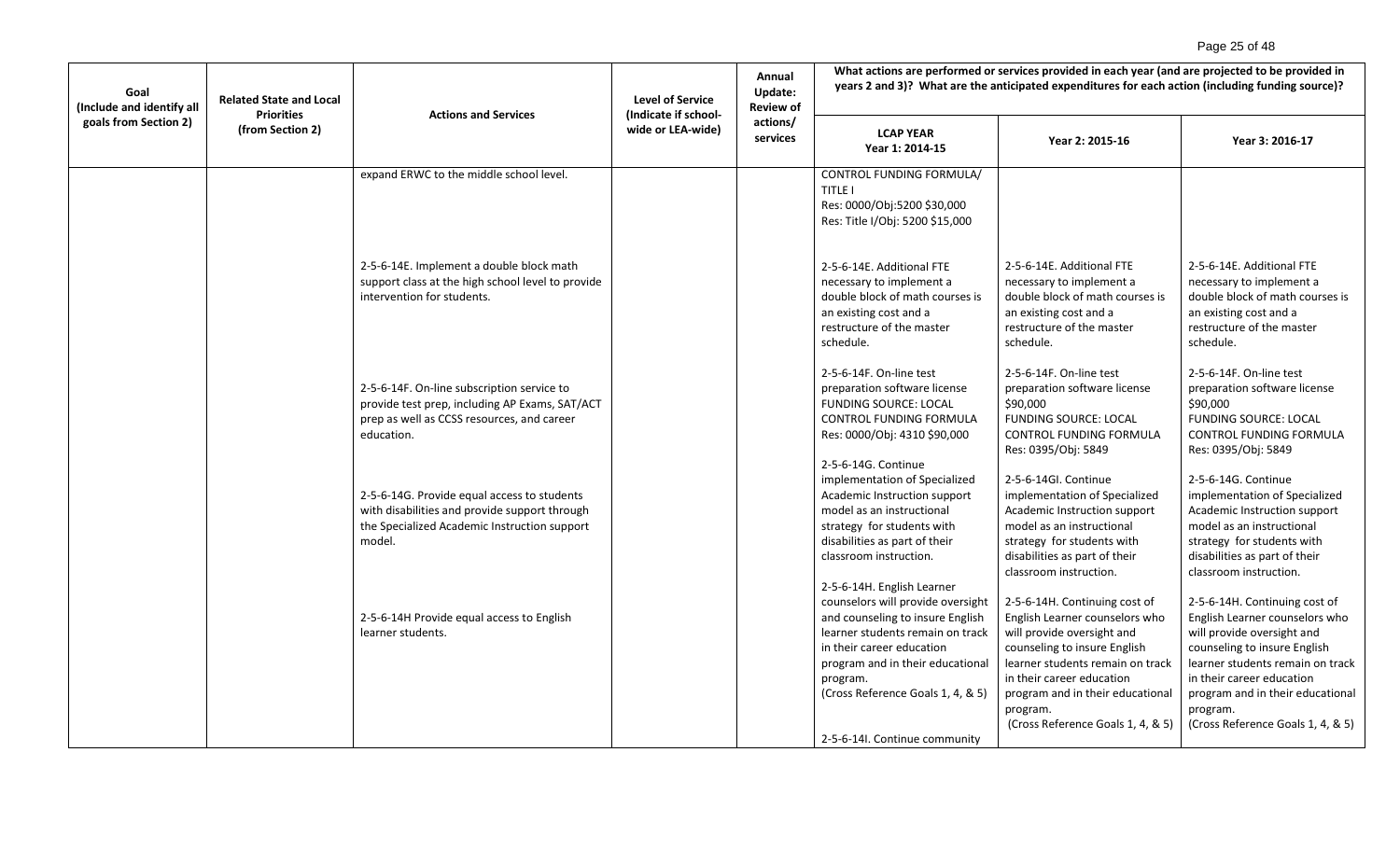# Page 26 of 48

| Goal<br>(Include and identify all<br>goals from Section 2)                                                   | <b>Related State and Local</b><br><b>Priorities</b>                                                                                                                                               | <b>Actions and Services</b>                                                                                                                                                                                                                                                                                                                                                                                                                                                                                                       | <b>Level of Service</b><br>(Indicate if school-                                                      | Annual<br>Update:<br><b>Review of</b> | What actions are performed or services provided in each year (and are projected to be provided in<br>years 2 and 3)? What are the anticipated expenditures for each action (including funding source)?                                                                                                                                                                                                                                                                                                                                                                                                                                                                                                                       |                                                                                                                                                                                                                                                                                                                                                                                                                                                                                                                                                                                                                                                                                                                                                                           |                                                                                                                                                                                                                                                                                                                                                                                                                                                                                                                                                                                                                                                                                                                                                                           |  |
|--------------------------------------------------------------------------------------------------------------|---------------------------------------------------------------------------------------------------------------------------------------------------------------------------------------------------|-----------------------------------------------------------------------------------------------------------------------------------------------------------------------------------------------------------------------------------------------------------------------------------------------------------------------------------------------------------------------------------------------------------------------------------------------------------------------------------------------------------------------------------|------------------------------------------------------------------------------------------------------|---------------------------------------|------------------------------------------------------------------------------------------------------------------------------------------------------------------------------------------------------------------------------------------------------------------------------------------------------------------------------------------------------------------------------------------------------------------------------------------------------------------------------------------------------------------------------------------------------------------------------------------------------------------------------------------------------------------------------------------------------------------------------|---------------------------------------------------------------------------------------------------------------------------------------------------------------------------------------------------------------------------------------------------------------------------------------------------------------------------------------------------------------------------------------------------------------------------------------------------------------------------------------------------------------------------------------------------------------------------------------------------------------------------------------------------------------------------------------------------------------------------------------------------------------------------|---------------------------------------------------------------------------------------------------------------------------------------------------------------------------------------------------------------------------------------------------------------------------------------------------------------------------------------------------------------------------------------------------------------------------------------------------------------------------------------------------------------------------------------------------------------------------------------------------------------------------------------------------------------------------------------------------------------------------------------------------------------------------|--|
|                                                                                                              | (from Section 2)                                                                                                                                                                                  |                                                                                                                                                                                                                                                                                                                                                                                                                                                                                                                                   | wide or LEA-wide)                                                                                    | actions/<br>services                  | <b>LCAP YEAR</b><br>Year 1: 2014-15                                                                                                                                                                                                                                                                                                                                                                                                                                                                                                                                                                                                                                                                                          | Year 2: 2015-16                                                                                                                                                                                                                                                                                                                                                                                                                                                                                                                                                                                                                                                                                                                                                           | Year 3: 2016-17                                                                                                                                                                                                                                                                                                                                                                                                                                                                                                                                                                                                                                                                                                                                                           |  |
|                                                                                                              |                                                                                                                                                                                                   | 2-5-6-14I. Provide students with disabilities<br>college going options through partnerships with<br>Riverside Community College, Chaffey<br>Community College and San Bernardino Valley<br>College.<br>2-5-6-14J. Restore students to a full attendance<br>calendar from 175 to 180. Restore teachers,<br>classified staff and administration to full work<br>vears.<br>2-5-6-14K. Continue implementation and<br>support of the AVID program at all secondary<br>sites to guide and prepare students for college<br>and careers. |                                                                                                      |                                       | college visitations for students<br>with disabilities and information<br>about available options,<br>including priority registration<br>into community college courses.<br><b>FUNDING SOURCE: SPECIAL</b><br><b>EDUCATION FUNDS</b><br>Res: 6500/Obj: 5000 \$3,500<br>Res: 6520/Obj: 5000 \$8,000<br>2-5-6-14J. Restoration of full<br>student attendance year and<br>staff to full work year.<br>2-5-6-14K. Continue<br>implementation and support of<br>AVID program at all secondary<br>sites. Funding for AVID tutors<br>and annual AVID conference is<br>funded through Lottery and<br>supplemental site allocations.<br><b>FUNDING SOURCE: LOTTERY</b><br>Res: 1100/Obj: 2100 \$180,093<br>Res: 1100/Obj: 3000 \$5,797 | 2-5-6-14I. Continue community<br>college visitations for students<br>with disabilities and information<br>about available options,<br>including priority registration<br>into community college courses.<br><b>FUNDING SOURCE: SPECIAL</b><br><b>EDUCATION FUNDS</b><br>Res: 6500/Obj: 5700 \$3,500<br>Res: 6520/Obj: 5800 \$8,000<br>2-5-6-14J. Restoration of full<br>student attendance year and<br>staff to full work year. \$8 million<br>2-5-6-14K. Continue<br>implementation and support of<br>AVID program at all secondary<br>sites. Funding for AVID tutors<br>and annual AVID conference is<br>funded through Lottery and<br>supplemental site allocations.<br><b>FUNDING SOURCE: LOTTERY</b><br>Res: 1100/Obj: 2100 \$180,093<br>Res: 1100/Obj: 3000 \$5,797 | 2-5-6-14I. Continue community<br>college visitations for students<br>with disabilities and information<br>about available options,<br>including priority registration<br>into community college courses.<br><b>FUNDING SOURCE: SPECIAL</b><br><b>EDUCATION FUNDS</b><br>Res: 6500/Obj: 5700 \$3,500<br>Res: 6520/Obj: 5800 \$8,000<br>2-5-6-14J. Restoration of full<br>student attendance year and<br>staff to full work year. \$8 million<br>2-5-6-14K. Continue<br>implementation and support of<br>AVID program at all secondary<br>sites. Funding for AVID tutors<br>and annual AVID conference is<br>funded through Lottery and<br>supplemental site allocations.<br><b>FUNDING SOURCE: LOTTERY</b><br>Res: 1100/Obj: 2100 \$180,093<br>Res: 1100/Obj: 3000 \$5,797 |  |
| 7. Increase the number<br>of students<br>achieving grade-<br>level reading<br>proficiency by third<br>grade. | State Priority #4 - Pupil<br>Achievement<br>State Priority #8 - Other<br><b>Pupil Outcomes</b><br>Board Value #2 - Student<br>opportunities<br><b>Community Cabinet</b><br>Priority #3 - Literacy | 7A. Provide intensive, individualized reading<br>support to students reading below grade level,<br>including students with disabilities, the<br>continued use of Lexia as intensive reading<br>intervention program for students in grades K-6<br>7B. Continue use of DIBELS to identify students<br>in need of interventions to achieve grade level<br>reading proficiency.                                                                                                                                                      | All Elementary<br>Schools<br>Implemented for<br>specified subgroups<br>but made available<br>to all. |                                       | 7A. Funding for Lexia: Three year<br>total: \$264,698<br>(Cross-reference Goals 3,4 & 9)<br><b>FUNDING SOURCE: LOCAL</b><br>CONTROL FUNDING FORMULA<br>Res: 0000/Obj: 4000 \$88,0000<br>7B: Funding for Intell-Assess<br>(Includes DIBELS program):<br><b>FUNDING SOURCE: LOCAL</b><br><b>CONTROL FUNDING FORMULA</b><br>Res: 0000/Obj: 4000 \$80,000                                                                                                                                                                                                                                                                                                                                                                        | 7A. Funding for Lexia: Three year<br>total: \$264,698<br>(Cross-reference Goals 3,4 & 9)<br><b>FUNDING SOURCE: LOCAL</b><br>CONTROL FUNDING FORMULA<br>Res: 0000/Obj: 4000 \$88,0000<br>7B: Funding for Intell-Assess<br>(Includes DIBELS program):<br><b>FUNDING SOURCE: LOCAL</b><br>CONTROL FUNDING FORMULA<br>Res: 0000/Obj: 4000 \$80,000                                                                                                                                                                                                                                                                                                                                                                                                                            | 7A. Funding for Lexia: Three year<br>total: \$264,698<br>(Cross-reference Goals 3,4 & 9)<br><b>FUNDING SOURCE: LOCAL</b><br>CONTROL FUNDING FORMULA<br>Res: 0000/Obj: 4000 \$88,0000<br>7B: Funding for Intell-Assess<br>(Includes DIBELS program):<br><b>FUNDING SOURCE: LOCAL</b><br>CONTROL FUNDING FORMULA<br>Res: 0000/Obj: 4000 \$80,000                                                                                                                                                                                                                                                                                                                                                                                                                            |  |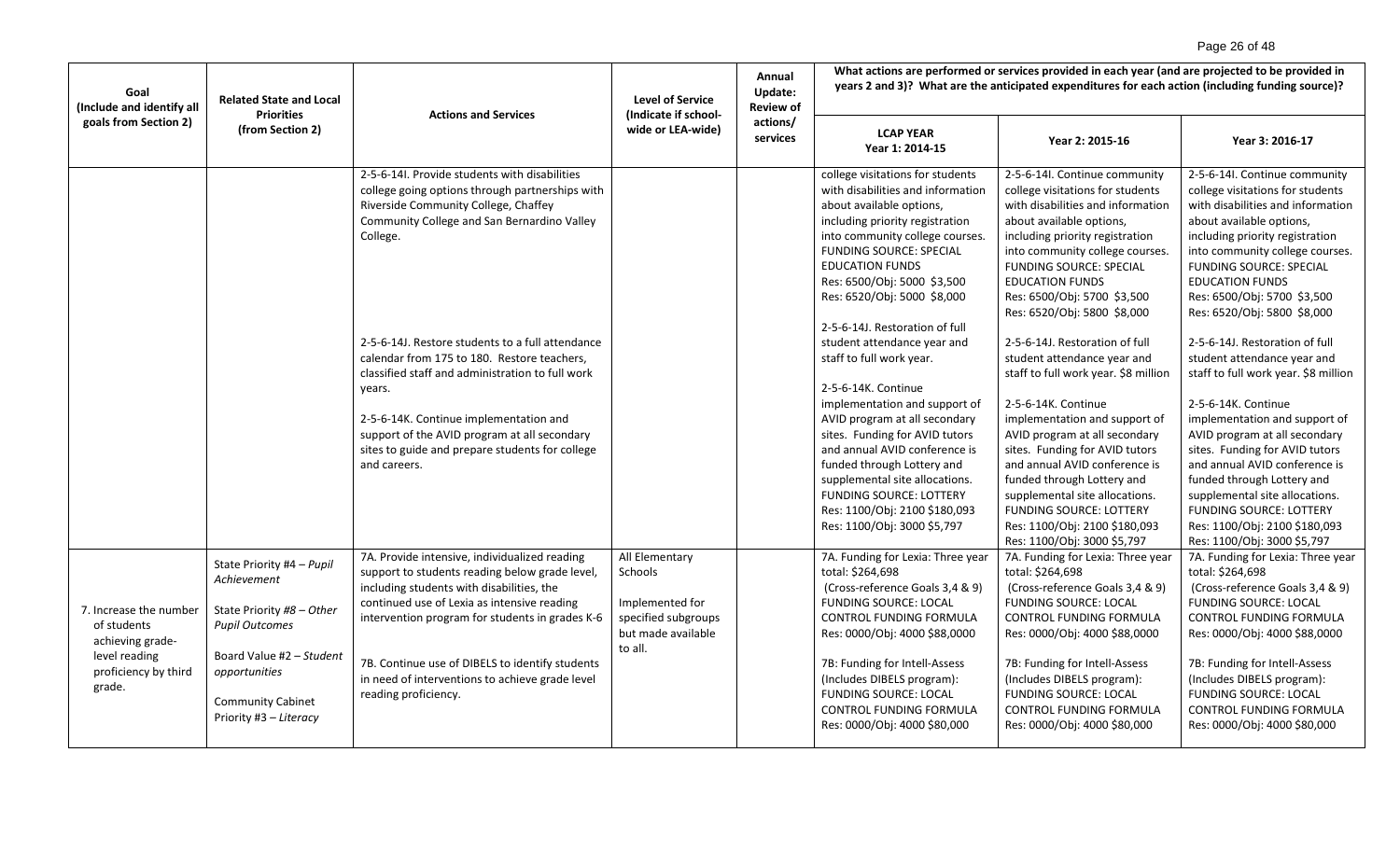# Page 27 of 48

| Goal<br>(Include and identify all                                                                                         | <b>Related State and Local</b><br><b>Priorities</b>                                                                                                                     | <b>Actions and Services</b>                                                                                                                                                                                                                                             | <b>Level of Service</b><br>(Indicate if school-                                                      | Annual<br>Update:<br><b>Review of</b> | What actions are performed or services provided in each year (and are projected to be provided in<br>years 2 and 3)? What are the anticipated expenditures for each action (including funding source)?                                                |                                                                                                                                                                                                                                    |                                                                                                                                                                                                                                    |
|---------------------------------------------------------------------------------------------------------------------------|-------------------------------------------------------------------------------------------------------------------------------------------------------------------------|-------------------------------------------------------------------------------------------------------------------------------------------------------------------------------------------------------------------------------------------------------------------------|------------------------------------------------------------------------------------------------------|---------------------------------------|-------------------------------------------------------------------------------------------------------------------------------------------------------------------------------------------------------------------------------------------------------|------------------------------------------------------------------------------------------------------------------------------------------------------------------------------------------------------------------------------------|------------------------------------------------------------------------------------------------------------------------------------------------------------------------------------------------------------------------------------|
| goals from Section 2)                                                                                                     | (from Section 2)                                                                                                                                                        |                                                                                                                                                                                                                                                                         | wide or LEA-wide)                                                                                    | actions/<br>services                  | <b>LCAP YEAR</b><br>Year 1: 2014-15                                                                                                                                                                                                                   | Year 2: 2015-16                                                                                                                                                                                                                    | Year 3: 2016-17                                                                                                                                                                                                                    |
|                                                                                                                           |                                                                                                                                                                         | 7C. Continue use of OARS to allow teachers to<br>effectively utilize assessment data and modify<br>instruction for students.                                                                                                                                            |                                                                                                      |                                       | 7C. Funding for OARS, and<br>additional OARS report card<br>configuration and license fee<br>\$23,300 (\$17,000 to be refunded<br>through E-Rate)<br><b>FUNDING SOURCE: LOCAL</b><br>CONTROL FUNDING FORMULA                                          | 7C. Funding for OARS, and<br>additional OARS report card<br>configuration and license fee<br>\$23,300 FUNDING SOURCE:<br>LOCAL CONTROL FUNDING<br><b>FORMULA</b><br>Res: 0000/Obj: 4000 \$96,000                                   | 7C. Funding for OARS, and<br>additional OARS report card<br>configuration and license fee<br>\$23,300<br><b>FUNDING SOURCE: LOCAL</b><br><b>CONTROL FUNDING FORMULA</b><br>Res: 0000/Obj: 4000 \$96,000                            |
|                                                                                                                           |                                                                                                                                                                         | 7D. Elementary sites that have used<br>Accelerated Reader as an incentive program to<br>encourage and promote reading, including<br>reading outside of school will continue to fund<br>Accelerated Reader from their allocation of<br>funding provided by the district. |                                                                                                      |                                       | Res: 0000/Obj: 4000 \$96,000<br>7D. Costs for Accelerated Reader<br>will be funded through individual<br>school site allocations.<br><b>FUNDING SOURCE: LOCAL</b><br>CONTROL FUNDING FORMULA<br>Res: 0395/Obj: 5849<br>\$27,000                       | 7D. Costs for Accelerated Reader<br>will be funded through individual<br>school site allocations.<br><b>FUNDING SOURCE: LOCAL</b><br><b>CONTROL FUNDING FORMULA</b><br>Res: 0395/Obj: 5849<br>\$27,000                             | 7D. Costs for Accelerated Reader<br>will be funded through individual<br>school site allocations.<br><b>FUNDING SOURCE: LOCAL</b><br><b>CONTROL FUNDING FORMULA</b><br>Res: 0395/Obj: 5849<br>\$27,000                             |
|                                                                                                                           |                                                                                                                                                                         | 7E. Maintaining small class sizes at the<br>elementary level, subject to negotiations.                                                                                                                                                                                  |                                                                                                      |                                       | 7E. Maintenance of small class<br>sizes at the elementary level,<br>subject to negotiations.<br><b>FUNDING SOURCE: LOCAL</b><br>CONTROL FUNDING FORMULA<br>Res: 0000 / Obj: 1000<br>\$3,881,650<br>Res: 0000/Obj: 3000 \$1,215,365                    | 7E. Maintenance of small class<br>sizes at the elementary level,<br>subject to negotiations.<br><b>FUNDING SOURCE: LOCAL</b><br>CONTROL FUNDING FORMULA<br>Res: 0000 / Obj: 1000<br>\$3,881,650<br>Res: 0000/Obj: 3000 \$1,215,365 | 7E. Maintenance of small class<br>sizes at the elementary level,<br>subject to negotiations.<br><b>FUNDING SOURCE: LOCAL</b><br>CONTROL FUNDING FORMULA<br>Res: 0000 / Obj: 1000<br>\$3,881,650<br>Res: 0000/Obj: 3000 \$1,215,365 |
| 8. Increase the number<br>of students<br>achieving grade<br>level competency in<br>ELA/Math by the<br>end of sixth grade. | State Priority #4 - Pupil<br>Achievement<br>State Priority #8 - Other<br><b>Pupil Outcomes</b><br>Board Value #2 - Student<br>opportunities<br><b>Community Cabinet</b> | 8A. Provide collaboration time for teachers to<br>design CCSS aligned lessons.<br>8B. Provide intensive instruction opportunities<br>for students performing below grade level.                                                                                         | All Elementary<br>Schools<br>Implemented for<br>specified subgroups<br>but made available<br>to all. |                                       | 8A. Provide collaboration time<br>for teachers (paid by Common<br>Core Funds)<br><b>FUNDING SOURCE: COMMON</b><br><b>CORE</b><br>Res: 7405/Obj: 1000 \$816,811<br>Res: 7405/Obj: 3000 \$2,096<br>8B. Before and after school<br>intensive instruction | 8B Before and after school<br>intensive instruction                                                                                                                                                                                | 8B. Before and after school<br>intensive instruction                                                                                                                                                                               |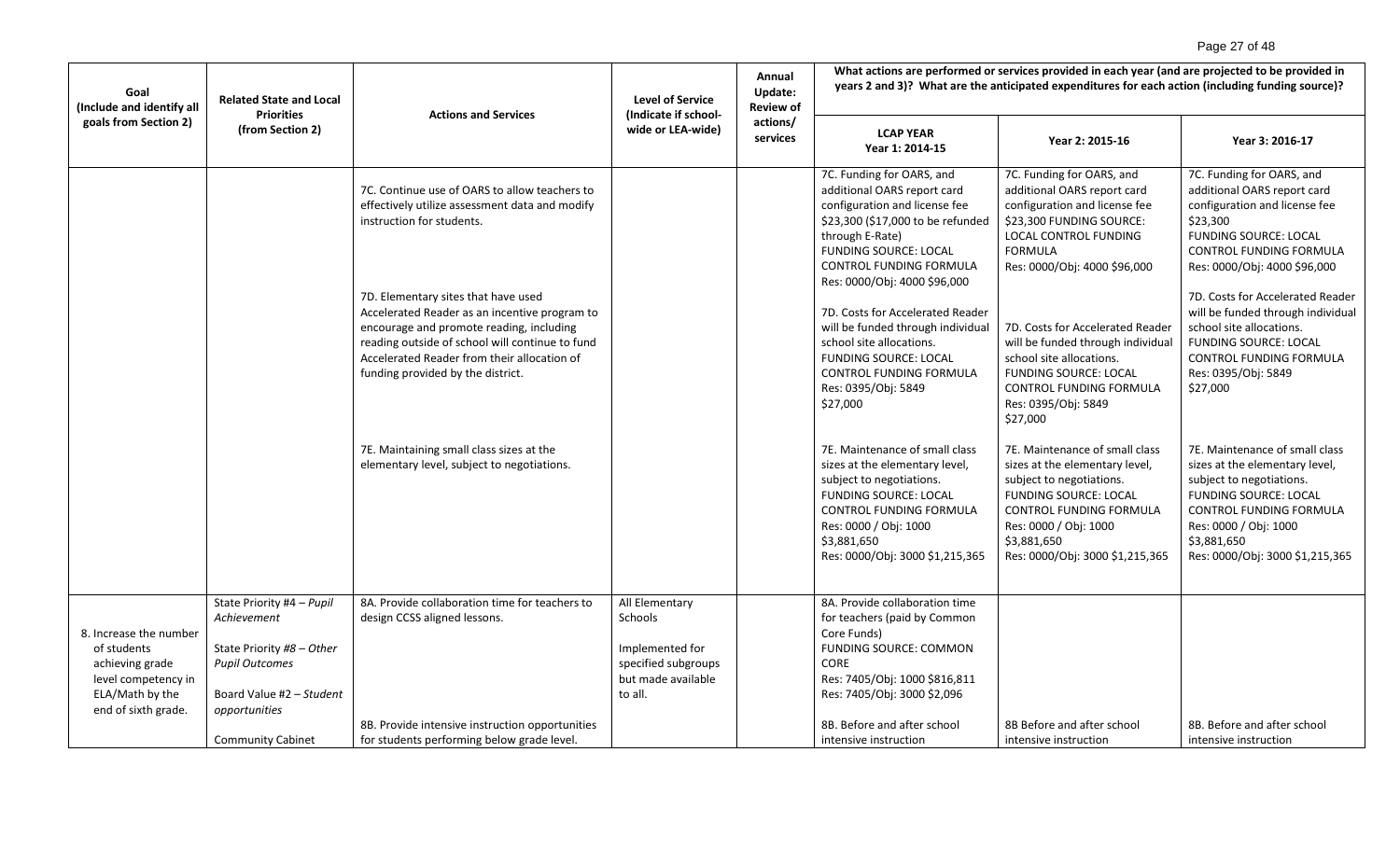# Page 28 of 48

| Goal<br>(Include and identify all | <b>Related State and Local</b><br><b>Priorities</b> | <b>Actions and Services</b>                                                                                                                                          | <b>Level of Service</b><br>(Indicate if school- | Annual<br>Update:<br><b>Review of</b> | What actions are performed or services provided in each year (and are projected to be provided in<br>years 2 and 3)? What are the anticipated expenditures for each action (including funding source)?                                                                                                                                                                                                                |                                                                                                                                                                                                                                                                                                                                                                                                                      |                                                                                                                                                                                                                                                                                                                                                                                                                    |  |
|-----------------------------------|-----------------------------------------------------|----------------------------------------------------------------------------------------------------------------------------------------------------------------------|-------------------------------------------------|---------------------------------------|-----------------------------------------------------------------------------------------------------------------------------------------------------------------------------------------------------------------------------------------------------------------------------------------------------------------------------------------------------------------------------------------------------------------------|----------------------------------------------------------------------------------------------------------------------------------------------------------------------------------------------------------------------------------------------------------------------------------------------------------------------------------------------------------------------------------------------------------------------|--------------------------------------------------------------------------------------------------------------------------------------------------------------------------------------------------------------------------------------------------------------------------------------------------------------------------------------------------------------------------------------------------------------------|--|
| goals from Section 2)             | (from Section 2)                                    |                                                                                                                                                                      | wide or LEA-wide)                               | actions/<br>services                  | <b>LCAP YEAR</b><br>Year 1: 2014-15                                                                                                                                                                                                                                                                                                                                                                                   | Year 2: 2015-16                                                                                                                                                                                                                                                                                                                                                                                                      | Year 3: 2016-17                                                                                                                                                                                                                                                                                                                                                                                                    |  |
|                                   | Priority #3 - Literacy                              |                                                                                                                                                                      |                                                 |                                       | intervention programs are in<br>place at each elementary school<br>and will continue to provide<br>support for students. Costs for<br>the programs are provided for in<br>the site allocated funding.<br>(Cross Reference Goal 2)<br>Res: 0395/Obj: 1000 \$61,000<br>Res: 3010/Obj: 1000 \$63,000                                                                                                                     | intervention programs are in<br>place at each elementary school.<br>Costs for the programs are<br>provided for in the site allocated<br>funding.<br>(Cross Reference Goal 2)<br>Res: 0395/Obj: 1000 \$61,000<br>Res: 3010/Obj: 1000 \$63,000                                                                                                                                                                         | intervention programs are in<br>place at each elementary school<br>and will continue to provide<br>support for students. Costs for<br>the programs are provided for in<br>the site allocated funding.<br>(Cross Reference Goal 2)<br>Res: 0395/Obj: 1000 \$61,000<br>Res: 3010/Obj: 1000 \$63,000                                                                                                                  |  |
|                                   |                                                     | 8C. Improve effective initial instruction through<br>staff development on high-yield instructional<br>strategies with a concentration on the<br>integration of CCSS. |                                                 |                                       | 8C. District provided Staff<br>Development for teachers on<br>the implementation of CCSS will<br>be funded through Title I and<br>Title II federal funds.<br>FUNDING SOURCE: Title I and<br>Title II<br>Res: 3010/Obj: 1100 \$621,984<br>Res: 4035/Obj: 1140 \$198,064                                                                                                                                                | 8C. District provided Staff<br>Development for teachers on<br>CCSS will be funded through Title<br>I and Title II federal funds.<br>FUNDING SOURCE: Title I and<br>Title II<br>Res: 3010/Obj: 1100 \$621,984<br>Res: 4035/Obj: 1140 \$198,064                                                                                                                                                                        | 8C. District provided Staff<br>Development for teachers on the<br>implementation of CCSS will be<br>funded through Title I and Title II<br>federal funds.<br>FUNDING SOURCE: Title I and<br>Title II<br>Res: 3010/Obj: 1100 \$621,984<br>Res: 4035/Obj: 1140 \$198,064                                                                                                                                             |  |
|                                   |                                                     | 8D. Integrate technology into lessons aligned<br>with the CCSS.                                                                                                      |                                                 |                                       | 8D. Addition of 2 FTE<br><b>Educational Technology</b><br>Teachers on Assignment to assist<br>teachers in integrating<br>technology into their lessons. (1<br>FTE will be funded through Title<br><b>FUNDING SOURCE: LOCAL</b><br><b>CONTROL FUNDING FORMULA:</b><br><b>TITLE I</b><br>Res: 0000 / Obj: 1110 \$67,774<br>Res: 0000/Obj: 3000 \$20,425<br>Res: 3010/Obj: 1110 \$67,774<br>Res: 3010/Obj: 3000 \$20,425 | 8D. Continuation of FTE<br><b>Educational Technology</b><br>Teachers on Assignment to assist<br>teachers in integrating<br>technology into their lessons. (1<br>FTE will be funded through Title<br>$\vert$<br><b>FUNDING SOURCE: LOCAL</b><br>CONTROL FUNDING FORMULA;<br>TITLE I<br>Res: 0000 / Obj: 1110 \$67,774<br>Res: 0000/Obj: 3000 \$20,425<br>Res: 3010/Obj: 1110 \$67,774<br>Res: 3010/Obj: 3000 \$20,425 | 8D. Continuation of 2 FTE<br><b>Educational Technology</b><br>Teachers on Assignment to assist<br>teachers in integrating<br>technology into their lessons. (1<br>FTE will be funded through Title<br><b>FUNDING SOURCE: LOCAL</b><br><b>CONTROL FUNDING FORMULA:</b><br>TITLE I<br>Res: 0000 / Obj: 1110 \$67,774<br>Res: 0000/Obj: 3000 \$20,425<br>Res: 3010/Obj: 1110 \$67,774<br>Res: 3010/Obj: 3000 \$20,425 |  |
|                                   |                                                     | 8E. Provide technology support staff for the use<br>and maintenance of instructional technology.                                                                     |                                                 |                                       | 8E. Additional Information<br>Technology support staff<br><b>FUNDING SOURCE: LOCAL</b>                                                                                                                                                                                                                                                                                                                                | 8E. Continuation of Information<br>Technology support staff<br><b>FUNDING SOURCE: LOCAL</b>                                                                                                                                                                                                                                                                                                                          | 8E. Continuation of Information<br>Technology support staff<br><b>FUNDING SOURCE: LOCAL</b>                                                                                                                                                                                                                                                                                                                        |  |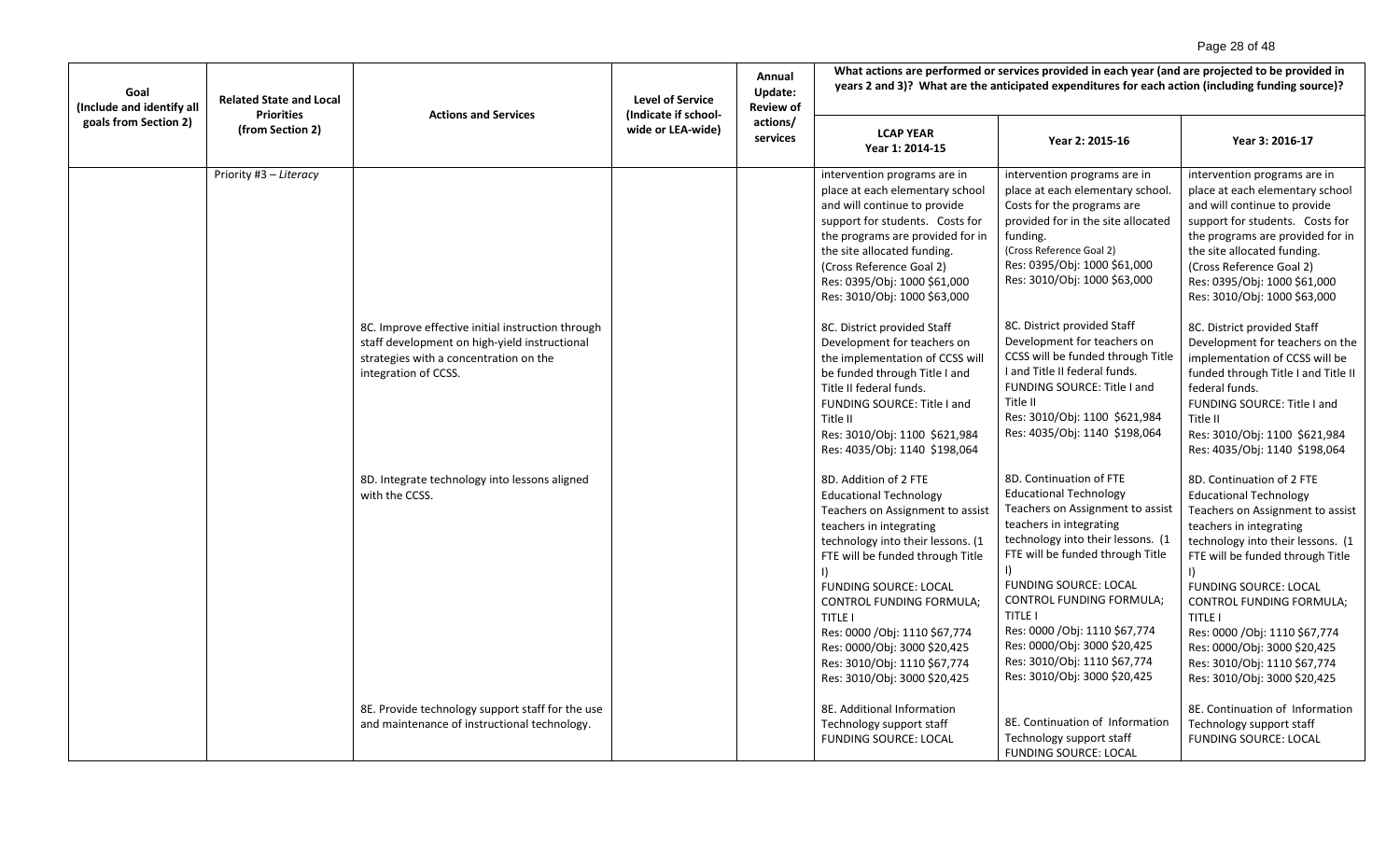# Page 29 of 48

| Goal<br>(Include and identify all                        | <b>Related State and Local</b><br><b>Priorities</b>                                                                                                                             | <b>Actions and Services</b>                                                                                                                                                                                                                                                                                                                                                                                                                           | <b>Level of Service</b>                                                             | Annual<br>Update:<br><b>Review of</b> | What actions are performed or services provided in each year (and are projected to be provided in<br>years 2 and 3)? What are the anticipated expenditures for each action (including funding source)?                                                                                                                                                                                                                                                                                                                 |                                                                                                                                                                                                                                                                                                                                                                                                                                                                                                                        |                                                                                                                                                                                                                                                                                                                                                                                                                                                                                                                        |  |
|----------------------------------------------------------|---------------------------------------------------------------------------------------------------------------------------------------------------------------------------------|-------------------------------------------------------------------------------------------------------------------------------------------------------------------------------------------------------------------------------------------------------------------------------------------------------------------------------------------------------------------------------------------------------------------------------------------------------|-------------------------------------------------------------------------------------|---------------------------------------|------------------------------------------------------------------------------------------------------------------------------------------------------------------------------------------------------------------------------------------------------------------------------------------------------------------------------------------------------------------------------------------------------------------------------------------------------------------------------------------------------------------------|------------------------------------------------------------------------------------------------------------------------------------------------------------------------------------------------------------------------------------------------------------------------------------------------------------------------------------------------------------------------------------------------------------------------------------------------------------------------------------------------------------------------|------------------------------------------------------------------------------------------------------------------------------------------------------------------------------------------------------------------------------------------------------------------------------------------------------------------------------------------------------------------------------------------------------------------------------------------------------------------------------------------------------------------------|--|
| goals from Section 2)                                    | (from Section 2)                                                                                                                                                                |                                                                                                                                                                                                                                                                                                                                                                                                                                                       | (Indicate if school-<br>wide or LEA-wide)                                           | actions/<br>services                  | <b>LCAP YEAR</b><br>Year 1: 2014-15                                                                                                                                                                                                                                                                                                                                                                                                                                                                                    | Year 2: 2015-16                                                                                                                                                                                                                                                                                                                                                                                                                                                                                                        | Year 3: 2016-17                                                                                                                                                                                                                                                                                                                                                                                                                                                                                                        |  |
|                                                          |                                                                                                                                                                                 | 8F. The district will initiate the textbook<br>adoption process to begin an adoption of a new<br>CCSS aligned math curriculum.<br>8G. The district will initiate the textbook<br>adoption process to begin an adoption of a new<br>CCSS aligned ELA curriculum.<br>8H. Continue to provide specialized academic<br>instruction, and support for students with<br>disabilities.                                                                        |                                                                                     |                                       | CONTROL FUNDING FORMULA<br>Res: 0000/Obj: 2200 \$268,200<br>Res: 0000/Obj: 3000 \$119,187<br>8F. Adopt common core aligned<br>Math curriculum and provide<br>teacher training<br>\$1,500,000<br>8H. Continue implementation of<br><b>Specialized Academic Instruction</b><br>support model as an<br>instructional strategy for<br>students with disabilities as part<br>of their classroom instruction.                                                                                                                | CONTROL FUNDING FORMULA<br>Res: 0000/Obj: 2200 \$268,200<br>Res: 0000/Obj: 3000 \$119,187<br>8G. Adopt common core aligned<br>ELA curriculum and provide<br>teacher training<br>\$1,500,000<br>8H. Continue implementation of<br>Specialized Academic Instruction<br>support model as an<br>instructional strategy for<br>students with disabilities as part<br>of their classroom instruction.                                                                                                                        | CONTROL FUNDING FORMULA<br>Res: 0000/Obj: 2200 \$268,200<br>Res: 0000/Obj: 3000 \$119,187<br>8H. Continue implementation of<br>Specialized Academic Instruction<br>support model as an<br>instructional strategy for<br>students with disabilities as part<br>of their classroom instruction.                                                                                                                                                                                                                          |  |
| 9. Maintain high<br>attendance rates in<br>excess of 95% | State Priority 5 - Pupil<br>Engagement<br>Board Value #2 - Student<br>opportunities<br><b>Community Cabinet</b><br>Priority #2 - Mental and<br>Physical Health and<br>Awareness | 9A. Continue implementation of Saturday<br>School program through contracted services to<br>enable students an opportunity to make-up<br>absences, to address truancies and to provide<br>additional instruction time outside of the<br>regular school day.<br>9B. Continue SART/SARB and DART process to<br>address absences, particularly chronic<br>absenteeism and leverage the use of the<br>school-based probation officer in the<br>processes. | LEA Wide<br>Implemented for<br>specified subgroups<br>but made available<br>to all. |                                       | 9A. Saturday School program<br>costs in 2013/14 are anticipated<br>to total \$90,000 as an existing<br>cost however, the ADA<br>generated revenue of \$394,000.<br>Costs are dependent on<br>attendance and staffing.<br><b>FUNDING SOURCE: LOCAL</b><br>CONTROL FUNDING FORMULA<br>Res: 0000/Obj: 5810 \$90,000<br>9B. Students improving their<br>attendance following the SART<br>or SARB process are provided<br>incentives - \$1,000. School-<br>based probation office: \$28,000<br>(Offset by grant from county | 9A. Saturday School program<br>costs in 2013/14 are anticipated<br>to total \$90,000 as an existing<br>cost however, the ADA<br>generated revenue of \$394,000.<br>Costs are dependent on<br>attendance and staffing.<br><b>FUNDING SOURCE: LOCAL</b><br>CONTROL FUNDING FORMULA<br>Res: 0000/Obj: 5810 \$90,000<br>9B. Students improving their<br>attendance following the SART<br>or SARB process are provided<br>incentives - \$1,000. School-<br>based probation office: \$28,000<br>(Offset by grant from county | 9A. Saturday School program<br>costs in 2013/14 are anticipated<br>to total \$90,000 as an existing<br>cost however, the ADA<br>generated revenue of \$394,000.<br>Costs are dependent on<br>attendance and staffing.<br><b>FUNDING SOURCE: LOCAL</b><br>CONTROL FUNDING FORMULA<br>Res: 0000/Obj: 5810 \$90,000<br>9B. Students improving their<br>attendance following the SART<br>or SARB process are provided<br>incentives - \$1,000. School-<br>based probation office: \$28,000<br>(Offset by grant from county |  |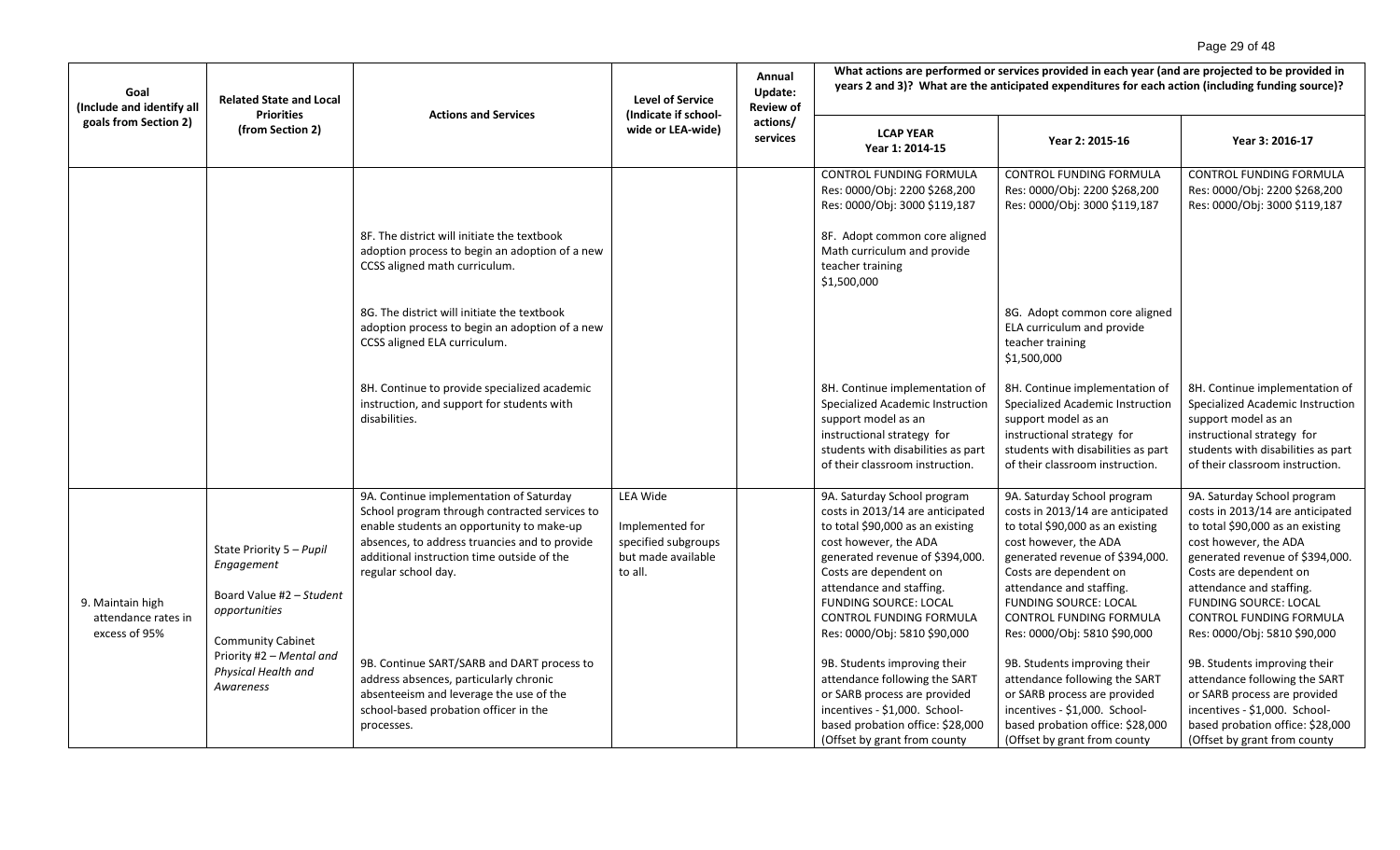# Page 30 of 48

| Goal<br>(Include and identify all<br>goals from Section 2) | <b>Related State and Local</b><br><b>Priorities</b>                                                                     | <b>Actions and Services</b>                                                                                                                                                                                                                                                          | <b>Level of Service</b><br>(Indicate if school-                                     | Annual<br>Update:<br><b>Review of</b> | What actions are performed or services provided in each year (and are projected to be provided in<br>years 2 and 3)? What are the anticipated expenditures for each action (including funding source)?                                      |                                                                                                                                                                                                                                                        |                                                                                                                                                                                                                                                 |  |
|------------------------------------------------------------|-------------------------------------------------------------------------------------------------------------------------|--------------------------------------------------------------------------------------------------------------------------------------------------------------------------------------------------------------------------------------------------------------------------------------|-------------------------------------------------------------------------------------|---------------------------------------|---------------------------------------------------------------------------------------------------------------------------------------------------------------------------------------------------------------------------------------------|--------------------------------------------------------------------------------------------------------------------------------------------------------------------------------------------------------------------------------------------------------|-------------------------------------------------------------------------------------------------------------------------------------------------------------------------------------------------------------------------------------------------|--|
|                                                            | (from Section 2)                                                                                                        |                                                                                                                                                                                                                                                                                      | wide or LEA-wide)                                                                   | actions/<br>services                  | <b>LCAP YEAR</b><br>Year 1: 2014-15                                                                                                                                                                                                         | Year 2: 2015-16                                                                                                                                                                                                                                        | Year 3: 2016-17                                                                                                                                                                                                                                 |  |
|                                                            |                                                                                                                         | 9C. Provide elementary counseling services to                                                                                                                                                                                                                                        |                                                                                     |                                       | probation department)<br><b>FUNDING SOURCE: LOCAL</b><br>CONTROL FUNDING FORMULA<br>Res: 0395/Obj 5886 \$21,250<br>Res: 1100/Obj: 5886 \$13,950                                                                                             | probation department)<br><b>FUNDING SOURCE: LOCAL</b><br>CONTROL FUNDING FORMULA<br>Res: 0000/Obj 5886, 5810                                                                                                                                           | probation department)<br><b>FUNDING SOURCE: LOCAL</b><br>CONTROL FUNDING FORMULA<br>Res: 0000/Obj 5886, 5810                                                                                                                                    |  |
|                                                            |                                                                                                                         | address barriers to positive school attendance<br>and to assist with the implementation of the<br>PBIS program at the elementary level. (Position<br>is subject to consultation with the certificated                                                                                |                                                                                     |                                       | 9C. Addition of 9 elementary<br>counselors to be shared<br>between all 18 elementary<br>school sites. (Subject to                                                                                                                           | 9C. Continuation of 9<br>elementary counselors to be<br>shared between all 18<br>elementary school sites. (Subject                                                                                                                                     | 9C. Continuation of 9 elementary<br>counselors to be shared<br>between all 18 elementary<br>school sites. (Subject to                                                                                                                           |  |
|                                                            |                                                                                                                         | bargaining unit)                                                                                                                                                                                                                                                                     |                                                                                     |                                       | negotiations)<br><b>FUNDING SOURCE: LOCAL</b><br>CONTROL FUNDING FORMULA<br>Res: 0000/Obj: 1000 \$585,162<br>Res: 0000/Obj: 3000 \$180,664                                                                                                  | to negotiations)<br><b>FUNDING SOURCE: LOCAL</b><br><b>CONTROL FUNDING FORMULA</b><br>Res: 0000/Obj: 1000 \$585,162<br>Res: 0000/Obj: 3000 \$180,664                                                                                                   | negotiations)<br><b>FUNDING SOURCE: LOCAL</b><br><b>CONTROL FUNDING FORMULA</b><br>Res: 0000/Obj: 1000 \$585,162<br>Res: 0000/Obj: 3000 \$180,664                                                                                               |  |
|                                                            |                                                                                                                         | 9D. Provide school social worker services to<br>address barriers to positive school attendance.                                                                                                                                                                                      |                                                                                     |                                       | 9D. Addition of 1 school social<br>worker to be shared between all<br>school sites. (subject to<br>negotiations)<br><b>FUNDING SOURCE: LOCAL</b><br>CONTROL FUNDING FORMULA<br>Res: 0000/Obj: 1000 \$67,774<br>Res: 0000/Obj: 3000 \$20,425 | 9D. Continuation of 1 school<br>social worker to be shared<br>between all school sites. (subject<br>to negotiations)<br><b>FUNDING SOURCE: LOCAL</b><br><b>CONTROL FUNDING FORMULA</b><br>Res: 0000/Obj: 1000 \$67,774<br>Res: 0000/Obj: 3000 \$20,425 | 9D. Continuation of 1 school<br>social worker to be shared<br>between all school sites. (subject<br>to negotiations) FUNDING<br>SOURCE: LOCAL CONTROL<br><b>FUNDING FORMULA</b><br>Res: 0000/Obj: 1000 \$67,774<br>Res: 0000/Obj: 3000 \$20,425 |  |
| 10. Increase the district-<br>wide graduation<br>rates     | State Priority #4 - Pupil<br>Achievement<br>State Priority #5 - Pupil<br>Engagement                                     | 10-11A. Implement a summer school program<br>to allow students to remediate classes.                                                                                                                                                                                                 | LEA wide<br>Implemented for<br>specified subgroups<br>but made available<br>to all. |                                       | 10-11A: High School Summer<br>School program:<br>(Cross Reference Goals 1, 2, 5, 6,<br>& 14)                                                                                                                                                | 10-11A: Expand the summer<br>school program to middle school<br>in addition to high school<br>summer school program: (Cross<br>Reference Goals 1, 2, 5, 6, & 14)                                                                                       | 10-11A: Expand the summer<br>school program to middle school<br>in addition to high school<br>summer school program: (Cross<br>Reference Goals 1, 2, 5, 6, & 14)                                                                                |  |
| 11. Decrease the<br>district-wide<br>dropout rate          | Board Value #2 - Student<br>opportunities<br><b>Community Cabinet</b><br>Priority #2- Mental and<br>Physical Health and | 10-11B. Selection of a Linked Learning Program<br>Specialist to assist in the development and<br>implementation of pathways as well as<br>coordinate work-based learning opportunities.<br>Linked Learning program expanded to seven<br>pathways at the three comprehensive schools. |                                                                                     |                                       | 10-11B. Linked Learning Program<br>Specialist; Expansion to seven<br>pathways includes instructional<br>materials and related costs.<br>Additional funding received<br>through Linked Learning grant                                        | 10-11B. Continuation of Linked<br>Learning Program Specialist;<br>Expansion to seven pathways<br>includes \$10,000 in instructional<br>materials and related costs.<br>Additional funding received                                                     | 10-11B. Continuation of Linked<br>Learning Program Specialist;<br>Cost: \$100,000. Expansion to<br>seven pathways includes<br>\$10,000 in instructional<br>materials and related costs.                                                         |  |
|                                                            | Awareness                                                                                                               |                                                                                                                                                                                                                                                                                      |                                                                                     |                                       | will be used to offset some of                                                                                                                                                                                                              | through Linked Learning grant                                                                                                                                                                                                                          | Additional funding received                                                                                                                                                                                                                     |  |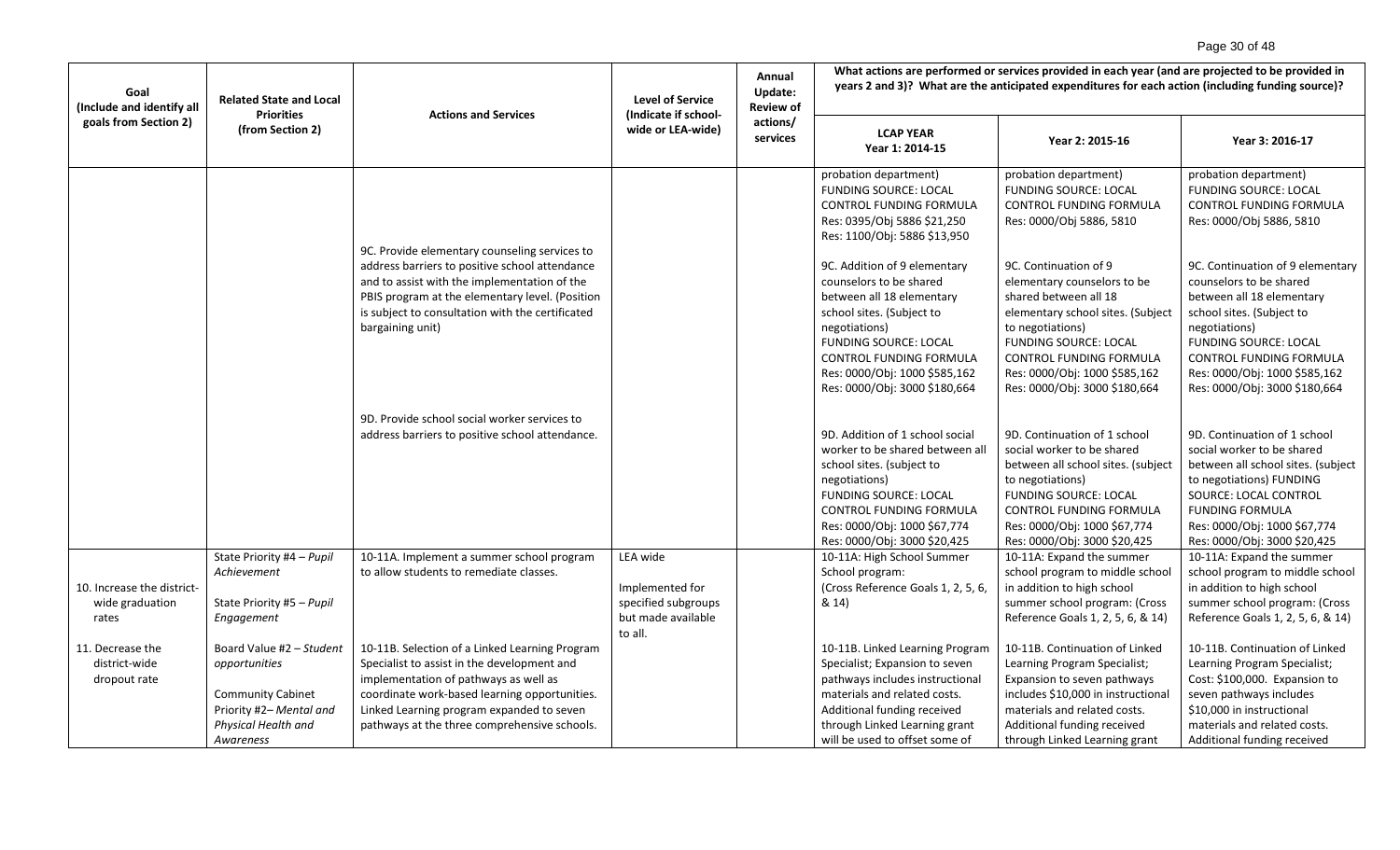# Page 31 of 48

| Goal<br>(Include and identify all | <b>Related State and Local</b><br><b>Level of Service</b><br><b>Actions and Services</b><br>(Indicate if school-<br><b>Priorities</b><br>(from Section 2)<br>wide or LEA-wide) |                                                                                                                                                                                                                                                                                                        | Annual<br>Update:<br><b>Review of</b> | What actions are performed or services provided in each year (and are projected to be provided in<br>years 2 and 3)? What are the anticipated expenditures for each action (including funding source)?                                                                                                                                                |                                                                                                                                                                                                                                                                                                                                                                                  |                                                                                                                                                                                                                                                                                                                                                                           |  |
|-----------------------------------|--------------------------------------------------------------------------------------------------------------------------------------------------------------------------------|--------------------------------------------------------------------------------------------------------------------------------------------------------------------------------------------------------------------------------------------------------------------------------------------------------|---------------------------------------|-------------------------------------------------------------------------------------------------------------------------------------------------------------------------------------------------------------------------------------------------------------------------------------------------------------------------------------------------------|----------------------------------------------------------------------------------------------------------------------------------------------------------------------------------------------------------------------------------------------------------------------------------------------------------------------------------------------------------------------------------|---------------------------------------------------------------------------------------------------------------------------------------------------------------------------------------------------------------------------------------------------------------------------------------------------------------------------------------------------------------------------|--|
| goals from Section 2)             |                                                                                                                                                                                | actions/<br>services                                                                                                                                                                                                                                                                                   | <b>LCAP YEAR</b><br>Year 1: 2014-15   | Year 2: 2015-16                                                                                                                                                                                                                                                                                                                                       | Year 3: 2016-17                                                                                                                                                                                                                                                                                                                                                                  |                                                                                                                                                                                                                                                                                                                                                                           |  |
|                                   | <b>Community Cabinet</b><br>Priority #3 - Literacy                                                                                                                             |                                                                                                                                                                                                                                                                                                        |                                       | the first year costs of<br>implementing the new<br>pathways. (Cross Reference<br>Goal #1)                                                                                                                                                                                                                                                             | will be used to offset some of<br>the first year costs of<br>implementing the new<br>pathways. (Cross Reference<br>Goal #1)                                                                                                                                                                                                                                                      | through Linked Learning grant<br>will be used to offset some of<br>the first year costs of<br>implementing the new<br>pathways. (Cross Reference<br>Goal $#1$ )                                                                                                                                                                                                           |  |
|                                   |                                                                                                                                                                                | 10-11C. Continue ROP Partnership to provide<br>career education opportunities.                                                                                                                                                                                                                         |                                       | 10-11C. ROP Partnership: Cost:<br>No increased cost to district,<br>pass-through of funding from<br>state will continue. (Cross<br>Reference Goal #1)                                                                                                                                                                                                 | 10-11C. ROP Partnership: Cost:<br>No increased cost to district,<br>pass-through of funding from<br>state will continue. (Cross<br>Reference Goal #1)                                                                                                                                                                                                                            | 10-11C. ROP Partnership: Cost:<br>No increased cost to district,<br>pass-through of funding from<br>state will continue. (Cross<br>Reference Goal #1)                                                                                                                                                                                                                     |  |
|                                   |                                                                                                                                                                                | 10-11D. Continue to provide options for<br>students to recapture credits through an on-<br>line credit recovery program.                                                                                                                                                                               |                                       | 10-11D. Continue use of<br>OdysseyWare Credit Recovery<br>Program to enable students to<br>regain credits during the school<br>year and through summer<br>school.<br><b>FUNDING SOURCE: LOTTERY</b><br>Res: 6300/Obj: 5849 \$76,000                                                                                                                   | 10-11D. Continue use of<br>OdysseyWare Credit Recovery<br>Program to enable students to<br>regain credits during the school<br>year and through summer<br>school.<br><b>FUNDING SOURCE: LOTTERY</b><br>Res: 6300/Obj: 5849 \$76,000                                                                                                                                              | 10-11D. Continue use of<br>OdysseyWare Credit Recovery<br>Program to enable students to<br>regain credits during the school<br>year and through summer<br>school.<br><b>FUNDING SOURCE: LOTTERY</b><br>Res: 6300/Obj: 5849 \$76,000                                                                                                                                       |  |
|                                   |                                                                                                                                                                                | 10-11E. Implement components of the Positive<br>Behavior Interventions and Supports to<br>encourage behaviors that promote learning,<br>including good attendance, study habits and<br>behavior to keep students enrolled in school<br>and on-track to graduate and encourage<br>engagement in school. |                                       | 10-11E. Implement PBIS program<br>district-wide including the<br>addition of a PBIS coordinator to<br>oversee implementation and<br>training for staff. (Cross<br>Reference Goals 12 & 13)<br><b>FUNDING SOURCE: LOCAL</b><br>CONTROL FUNDING FORMULA<br>Res: 0000/Obj 1000 \$107,244<br>Res: 0000/Obj: 3000 \$25,458<br>Res: 0000/Obj: 4000 \$41,000 | 10-11E. Continue<br>implementation of PBIS program<br>district-wide including the<br>continuation of a PBIS<br>coordinator to oversee<br>implementation and training for<br>staff. (Cross Reference Goals 12<br>& 13)<br><b>FUNDING SOURCE: LOCAL</b><br>CONTROL FUNDING FORMULA<br>Res: 0000/Obj 1000 \$107,244<br>Res: 0000/Obj: 3000 \$25,458<br>Res: 0000/Obj: 4000 \$41,000 | 10-11E. Continue<br>implementation of PBIS program<br>district-wide including the<br>continuation of a PBIS<br>coordinator to oversee<br>implementation and training for<br>staff. (Cross Reference Goals 12<br>& 13)<br>FUNDING SOURCE: LOCAL<br>CONTROL FUNDING FORMULA<br>Res: 0000/Obj 1000 \$107,244<br>Res: 0000/Obj: 3000 \$25,458<br>Res: 0000/Obj: 4000 \$41,000 |  |
|                                   |                                                                                                                                                                                | 10-11F. Continue to provide educational<br>opportunities beyond the 12 <sup>th</sup> grade for                                                                                                                                                                                                         |                                       | 10-11F. Educational services<br>provided to students with                                                                                                                                                                                                                                                                                             | 10-11F. Educational services<br>provided to students with                                                                                                                                                                                                                                                                                                                        | 10-11F. Educational services<br>provided to students with                                                                                                                                                                                                                                                                                                                 |  |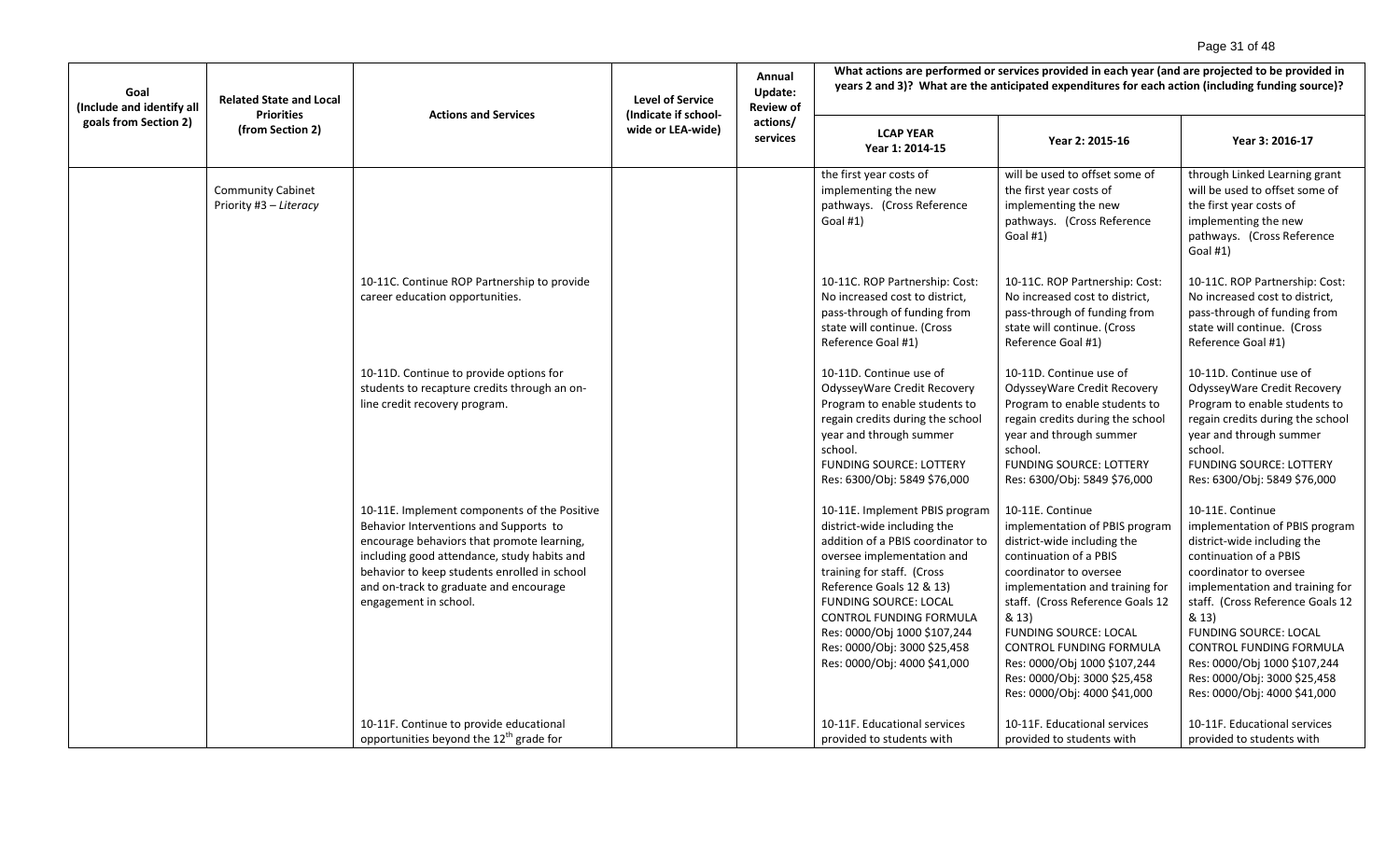# Page 32 of 48

| Goal<br>(Include and identify all                                                                              | <b>Related State and Local</b><br><b>Priorities</b>                                                                                        | <b>Actions and Services</b>                                                                                                                                                                                                                                                                                           | <b>Level of Service</b><br>(Indicate if school-                         | Annual<br>Update:<br><b>Review of</b> |                                                                                                                                                                                                                                                                                      | What actions are performed or services provided in each year (and are projected to be provided in<br>years 2 and 3)? What are the anticipated expenditures for each action (including funding source)?                                                                                                    |                                                                                                                                                                                                                                                                                                           |
|----------------------------------------------------------------------------------------------------------------|--------------------------------------------------------------------------------------------------------------------------------------------|-----------------------------------------------------------------------------------------------------------------------------------------------------------------------------------------------------------------------------------------------------------------------------------------------------------------------|-------------------------------------------------------------------------|---------------------------------------|--------------------------------------------------------------------------------------------------------------------------------------------------------------------------------------------------------------------------------------------------------------------------------------|-----------------------------------------------------------------------------------------------------------------------------------------------------------------------------------------------------------------------------------------------------------------------------------------------------------|-----------------------------------------------------------------------------------------------------------------------------------------------------------------------------------------------------------------------------------------------------------------------------------------------------------|
| goals from Section 2)                                                                                          | (from Section 2)                                                                                                                           |                                                                                                                                                                                                                                                                                                                       | wide or LEA-wide)                                                       | actions/<br>services                  | <b>LCAP YEAR</b><br>Year 1: 2014-15                                                                                                                                                                                                                                                  | Year 2: 2015-16                                                                                                                                                                                                                                                                                           | Year 3: 2016-17                                                                                                                                                                                                                                                                                           |
|                                                                                                                |                                                                                                                                            | students with disabilities including the<br>opportunity for a 5 <sup>th</sup> or 6 <sup>th</sup> year of enrollment<br>at a comprehensive high school or enrollment<br>into an independent study program.<br>12-13A. Implement components of the Positive                                                             | <b>LEA Wide</b>                                                         |                                       | disabilities completing additional<br>years beyond the 12 <sup>th</sup> grade are<br>included in the total FTE with no<br>additional cost incurred.<br>12-13A. Implement PBIS                                                                                                        | disabilities completing additional<br>years beyond the $12^{th}$ grade are<br>included in the total FTE with no<br>additional cost incurred.<br>12-13A. Continue                                                                                                                                          | disabilities completing additional<br>years beyond the 12 <sup>th</sup> grade are<br>included in the total FTE with no<br>additional cost incurred.<br>12-13A. Continue                                                                                                                                   |
|                                                                                                                |                                                                                                                                            | Behavior Intervention and Support framework<br>to encourage behaviors that promote learning,<br>including good attendance, study habits and<br>behavior to keep students enrolled in school<br>and on-track to graduate and encourage<br>engagement in school.<br>12-13B. Provide elementary counseling services      | Implemented for<br>specified subgroups<br>but made available<br>to all. |                                       | program district-wide including<br>the addition of a PBIS<br>coordinator to oversee<br>implementation and training for<br>staff. (Cross Reference Goals 10<br>& 11)<br>12-13B. Addition of 9                                                                                         | implementation of PBIS program<br>district-wide including the<br>continuation of a PBIS<br>coordinator to oversee<br>implementation and training for<br>staff. (Cross Reference Goals 10<br>& 11)                                                                                                         | implementation of PBIS program<br>district-wide including the<br>continuation of a PBIS<br>coordinator to oversee<br>implementation and training for<br>staff. (Cross Reference Goals 10<br>& 11)                                                                                                         |
| 12. Continue to reduce<br>the district-wide<br>suspension rates<br>13. Continue to reduce<br>the district-wide | State Priority #6 - School<br>Climate<br>Board Value #2 - Student<br>opportunities<br><b>Community Cabinet</b><br>Priority #2 - Mental and | to address barriers to positive school<br>attendance and to assist with the<br>implementation of the PBIS program at the<br>elementary level. (Position is subject to<br>consultation with the certificated bargaining<br>unit)<br>12-13C. Utilizing mental health services<br>funding, the district hired additional |                                                                         |                                       | elementary counselors to be<br>shared between all 18<br>elementary school sites.<br>(Subject to negotiations)<br><b>FUNDING SOURCE: LOCAL</b><br><b>CONTROL FUNDING FORMULA</b><br>Res: 0000/Obj: 1000 \$585,162<br>Res: 0000/Obj: 3000 \$180,664<br>12-13C. Additional psychologist | 12-13B. Continuation of 9<br>elementary counselors to be<br>shared between all 18<br>elementary school sites.<br>(Subject to negotiations)<br><b>FUNDING SOURCE: LOCAL</b><br><b>CONTROL FUNDING FORMULA</b><br>Res: 0000/Obj: 1000 \$585,162<br>Res: 0000/Obj: 3000 \$180,664<br>12-13C. Continuation of | 12-13B. Continuation of 9<br>elementary counselors to be<br>shared between all 18<br>elementary school sites.<br>(Subject to negotiations)<br><b>FUNDING SOURCE: LOCAL</b><br><b>CONTROL FUNDING FORMULA</b><br>Res: 0000/Obj: 1000 \$585,162<br>Res: 0000/Obj: 3000 \$180,664<br>12-13C. Continuation of |
| expulsion rates                                                                                                | Physical Health and<br>Awareness                                                                                                           | psychologists to provide mental health services<br>to special education students who are<br>emotionally disturbed.                                                                                                                                                                                                    |                                                                         |                                       | to be funded through mental<br>health services funding.<br><b>FUNDING SOURCE: MENTAL</b><br><b>HEALTH FUNDS</b><br>Res:6512/Obj: 1000 \$67,774<br>Res: 6512/Obj: 3000 \$20,425                                                                                                       | psychologist to be funded<br>through mental health services<br>funding.<br><b>FUNDING SOURCE: MENTAL</b><br><b>HEALTH FUNDS</b><br>Res:6512/Obj: 1000 \$67,774<br>Res: 6512/Obj: 3000 \$20,425                                                                                                            | psychologist to be funded<br>through mental health services<br>funding.<br><b>FUNDING SOURCE: MENTAL</b><br><b>HEALTH FUNDS</b><br>Res:6512/Obj: 1000 \$67,774<br>Res: 6512/Obj: 3000 \$20,425                                                                                                            |
|                                                                                                                |                                                                                                                                            | 12-13D. Provide school social worker services<br>to address behavior issues and identify<br>underlying causes.                                                                                                                                                                                                        |                                                                         |                                       | 12-13D. Addition of 1 school<br>social worker to be shared<br>between all school sites.<br>(Cross reference Goal 9)                                                                                                                                                                  | 12-13D. Continuation of 1 school<br>social worker to be shared<br>between all school sites. \$86,000<br>(subject to negotiations)                                                                                                                                                                         | 12-13D. Continuation of 1 school<br>social worker to be shared<br>between all school sites. \$86,000<br>(subject to negotiations)                                                                                                                                                                         |
|                                                                                                                |                                                                                                                                            | 12-13E. Restore full-time elementary assistant                                                                                                                                                                                                                                                                        |                                                                         |                                       | 12-13E. Addition of 10                                                                                                                                                                                                                                                               | 12-13E. Continuation of 10                                                                                                                                                                                                                                                                                | 12-13E. Continuation of 10                                                                                                                                                                                                                                                                                |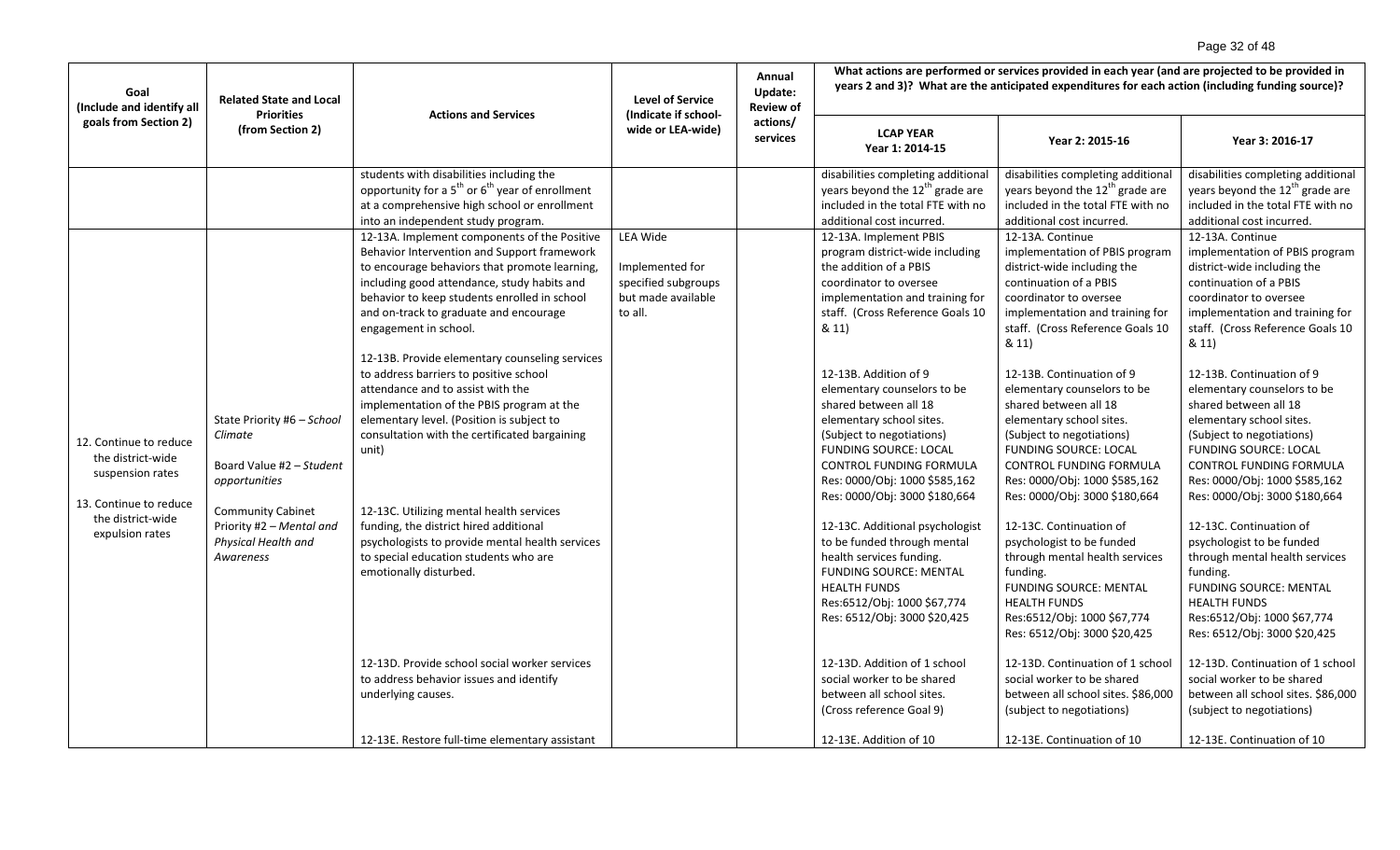# Page 33 of 48

| Goal<br>(Include and identify all                                                                                                                     | <b>Related State and Local</b><br><b>Priorities</b>                                      | <b>Actions and Services</b>                                                                                                                                                                                                                                                                            | <b>Level of Service</b><br>(Indicate if school-                                     | Annual<br>Update:<br><b>Review of</b> | What actions are performed or services provided in each year (and are projected to be provided in<br>years 2 and 3)? What are the anticipated expenditures for each action (including funding source)?                              |                                                                                                                                                                                                                                     |                                                                                                                                                                                                                                     |
|-------------------------------------------------------------------------------------------------------------------------------------------------------|------------------------------------------------------------------------------------------|--------------------------------------------------------------------------------------------------------------------------------------------------------------------------------------------------------------------------------------------------------------------------------------------------------|-------------------------------------------------------------------------------------|---------------------------------------|-------------------------------------------------------------------------------------------------------------------------------------------------------------------------------------------------------------------------------------|-------------------------------------------------------------------------------------------------------------------------------------------------------------------------------------------------------------------------------------|-------------------------------------------------------------------------------------------------------------------------------------------------------------------------------------------------------------------------------------|
| goals from Section 2)                                                                                                                                 | (from Section 2)                                                                         |                                                                                                                                                                                                                                                                                                        | wide or LEA-wide)                                                                   | actions/<br>services                  | <b>LCAP YEAR</b><br>Year 1: 2014-15                                                                                                                                                                                                 | Year 2: 2015-16                                                                                                                                                                                                                     | Year 3: 2016-17                                                                                                                                                                                                                     |
|                                                                                                                                                       |                                                                                          | principals at all elementary school sites to<br>provide additional administrative support,<br>including behavior interventions and<br>instructional leadership support.                                                                                                                                |                                                                                     |                                       | elementary assistant principals<br><b>FUNDING SOURCE: LOCAL</b><br>CONTROL FUNDING FORMULA<br>Res: 0000/Obj: 1000 \$803,400<br>Res: 0000/Obj: 3000 \$220,274                                                                        | elementary assistant principals<br><b>FUNDING SOURCE: LOCAL</b><br>CONTROL FUNDING FORMULA<br>Res: 0000/Obj: 1000 \$803,400<br>Res: 0000/Obj: 3000 \$220,274                                                                        | elementary assistant principals<br><b>FUNDING SOURCE: LOCAL</b><br>CONTROL FUNDING FORMULA<br>Res: 0000/Obj: 1000 \$803,400<br>Res: 0000/Obj: 3000 \$220,274                                                                        |
|                                                                                                                                                       |                                                                                          | 12-13F. Students with disabilities are provided<br>with interventions through a Behavior Support<br>Plan which is integrated into the IEP. PBIS<br>strategies are provided to students with<br>disabilities.                                                                                           |                                                                                     |                                       | 12-13F. Educational services<br>provided to students with<br>disabilities completing additional<br>years beyond the 12 <sup>th</sup> grade are<br>included in the total FTE with no<br>additional cost incurred.                    | 12-13F. Educational services<br>provided to students with<br>disabilities completing additional<br>years beyond the $12^{th}$ grade are<br>included in the total FTE with no<br>additional cost incurred.                           | 12-13F. Educational services<br>provided to students with<br>disabilities completing additional<br>years beyond the $12^{th}$ grade are<br>included in the total FTE with no<br>additional cost incurred.                           |
| 15. All students will<br>have access to<br>standards aligned                                                                                          | State Priority #1 - Basic<br><b>Services</b>                                             | 15A. The district will continue to adhere to its<br>established purchasing procedures to insure all<br>students have access to instructional aligned<br>materials including textbooks, supplementary<br>materials and supplies.                                                                        | LEA-Wide<br>Implemented for<br>specified subgroups<br>but made available<br>to all. |                                       | 15A. Replacement books and<br>consumables are ordered as<br>needed to replenish supplies.<br><b>FUNDING SOURCE: LOCAL</b><br><b>CONTROL FUNDING FORMULA</b><br>(Included in total textbook fund<br>in Goal 8)                       | 15A. Replacement books and<br>consumables are ordered as<br>needed to replenish supplies.<br><b>FUNDING SOURCE: LOCAL</b><br>CONTROL FUNDING FORMULA<br>(Included in total textbook fund<br>in Goal 8)                              | 15A. Replacement books and<br>consumables are ordered as<br>needed to replenish supplies.<br>(Included in total textbook fund<br>in Goal 8)                                                                                         |
| instructional<br>materials.                                                                                                                           | Board Value #8 - Access<br>to quality resources                                          | 15B. The district will initiate the textbook<br>adoption process to begin an adoption of a new<br>CCSS aligned math curriculum.<br>15C. The district will initiate the textbook<br>adoption process to begin an adoption of a new<br>CCSS aligned ELA curriculum.                                      |                                                                                     |                                       | 15B. Math adoption<br><b>FUNDING SOURCE: LOCAL</b><br>CONTROL FUNDING FORMULA<br>(Cross reference Goal 8)                                                                                                                           | 15C. ELA Adoption<br><b>FUNDING SOURCE: LOCAL</b><br>CONTROL FUNDING FORMULA<br>(Cross Reference Goal 8)                                                                                                                            |                                                                                                                                                                                                                                     |
| 16. All teachers will be<br>appropriately<br>assigned.<br>17. Within the first 30<br>days of each school<br>year and semester a<br>fully credentialed | State Priority #1 - Basic<br>Services<br>Board Value #8 - Access<br>to quality resources | 16-17A. The district will continue its hiring<br>practices to insure teachers are hired with a<br>full-credential in the appropriate subject area.<br>16-17B. The district will continue to participate<br>in an induction program which provides<br>instructional support to I nsure student success. | LEA-Wide<br>Implemented for<br>specified subgroups<br>but made available<br>to all. |                                       | 16-17A. Newly hired teachers<br>are integrated into the existing<br>budget as replacement FTE and<br>are not newly incurred costs.<br>16-17B. Participation in the<br>induction program through a<br>consortium is dependent on the | 16-17A. Newly hired teachers<br>are integrated into the existing<br>budget as replacement FTE and<br>are not newly incurred costs.<br>16-17B. Participation in the<br>induction program through a<br>consortium is dependent on the | 16-17A. Newly hired teachers<br>are integrated into the existing<br>budget as replacement FTE and<br>are not newly incurred costs.<br>16-17B. Participation in the<br>induction program through a<br>consortium is dependent on the |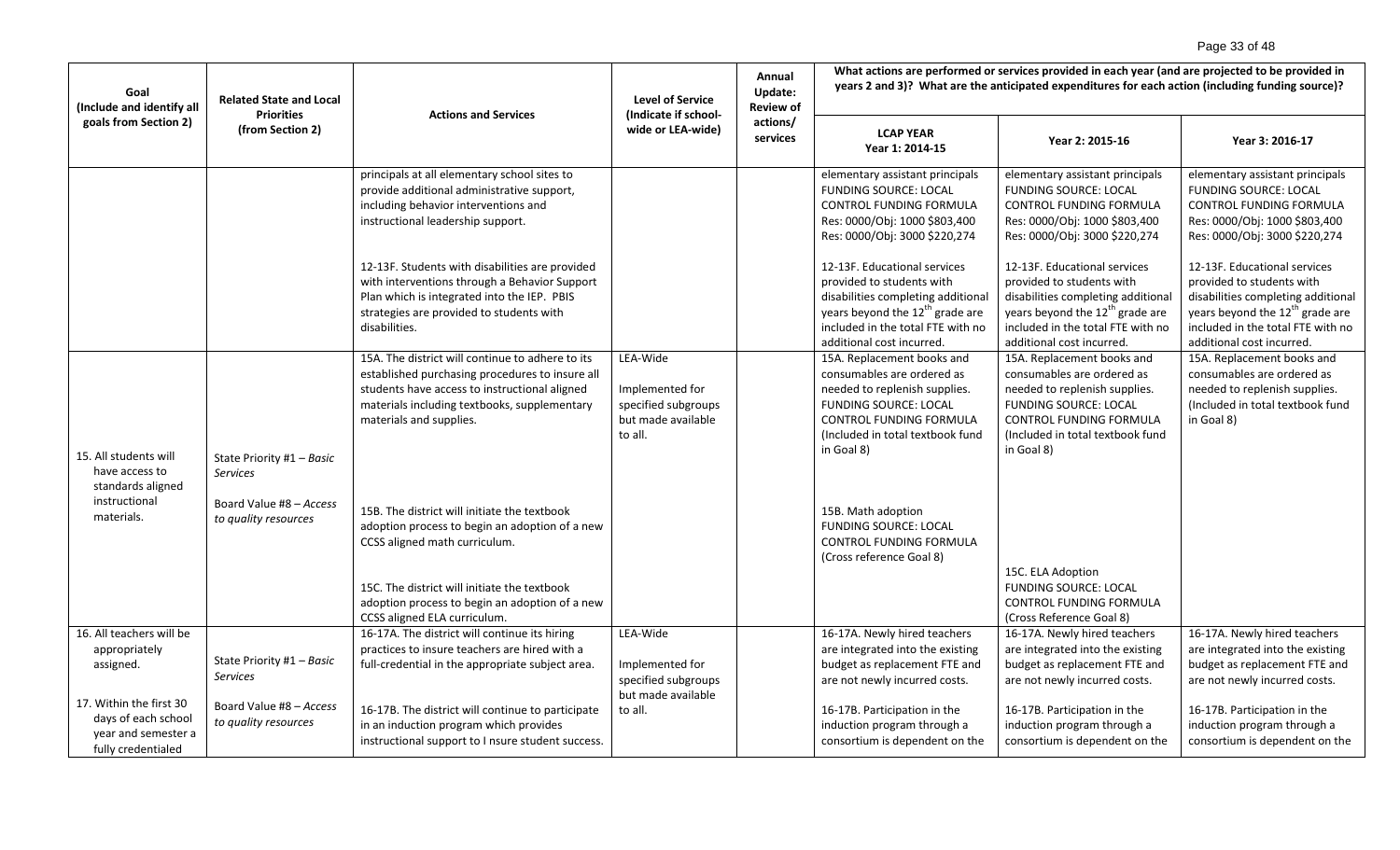# Page 34 of 48

| Goal<br>(Include and identify all                                  | <b>Related State and Local</b><br><b>Actions and Services</b><br>(Indicate if school-<br><b>Priorities</b><br>(from Section 2) |                                                                                                                           | <b>Level of Service</b>                                                             | Annual<br>Update:<br><b>Review of</b> | What actions are performed or services provided in each year (and are projected to be provided in<br>years 2 and 3)? What are the anticipated expenditures for each action (including funding source)? |                                                                                                                                                                                                    |                                                                                                                                                                                                   |  |
|--------------------------------------------------------------------|--------------------------------------------------------------------------------------------------------------------------------|---------------------------------------------------------------------------------------------------------------------------|-------------------------------------------------------------------------------------|---------------------------------------|--------------------------------------------------------------------------------------------------------------------------------------------------------------------------------------------------------|----------------------------------------------------------------------------------------------------------------------------------------------------------------------------------------------------|---------------------------------------------------------------------------------------------------------------------------------------------------------------------------------------------------|--|
| goals from Section 2)                                              |                                                                                                                                | wide or LEA-wide)                                                                                                         | actions/<br>services                                                                | <b>LCAP YEAR</b><br>Year 1: 2014-15   | Year 2: 2015-16                                                                                                                                                                                        | Year 3: 2016-17                                                                                                                                                                                    |                                                                                                                                                                                                   |  |
| teacher will be in<br>each classroom.                              |                                                                                                                                |                                                                                                                           |                                                                                     |                                       | number of participating teachers<br>and the amount of funding from<br>the state for the program.<br><b>FUNDING SOURCE: LOCAL</b><br><b>CONTROL FUNDING FORMULA</b><br>Res: 0000/Obj: 4310 \$34,000     | number of participating teachers<br>and the amount of funding from<br>the state for the program.<br><b>FUNDING SOURCE: LOCAL</b><br><b>CONTROL FUNDING FORMULA</b><br>Res: 0000/Obj: 4310 \$34,000 | number of participating teachers<br>and the amount of funding from<br>the state for the program.<br><b>FUNDING SOURCE: LOCAL</b><br><b>CONTROL FUNDING FORMULA</b><br>Res: 0000/Obj:4310 \$34,000 |  |
|                                                                    |                                                                                                                                | 18A. Hire eight additional nighttime custodians<br>to increase the staffing in the geographical<br>zone cleaning program. | LEA-Wide<br>Implemented for<br>specified subgroups<br>but made available<br>to all. |                                       | 18A. Addition of eight custodians<br><b>FUNDING SOURCE: LOCAL</b><br>CONTROL FUNDING FORMULA<br>Res: 0000/Obj: 2000 \$255,456<br>Res: 0000/Obj: 3000 \$163,460                                         | 18A. Continuation of eight<br>custodians<br><b>FUNDING SOURCE: LOCAL</b><br>CONTROL FUNDING FORMULA<br>Res: 0000/Obj: 2000 \$255,456<br>Res: 0000/Obj: 3000 \$163,460                              | 18A. Continuation of eight<br>custodians<br><b>FUNDING SOURCE: LOCAL</b><br>CONTROL FUNDING FORMULA<br>Res: 0000/Obj: 2000 \$255,456<br>Res: 0000/Obj: 3000 \$163,460                             |  |
|                                                                    |                                                                                                                                | 18B. Hire one additional daytime custodian for<br>Grand Terrace High School due to increased<br>enrollment in 2014-15.    |                                                                                     |                                       | 18B. Addition of one custodian<br>at GTHS (Cost included in 18A)<br><b>FUNDING SOURCE: LOCAL</b><br><b>CONTROL FUNDING FORMULA</b>                                                                     | 18B. Addition of one custodian<br>at GTHS (Cost included in 18A)<br><b>FUNDING SOURCE: LOCAL</b><br>CONTROL FUNDING FORMULA                                                                        | 18B. Addition of one custodian<br>at GTHS (Cost included in 18A)<br><b>FUNDING SOURCE: LOCAL</b><br>CONTROL FUNDING FORMULA                                                                       |  |
| 18. All school facilities<br>will be maintained<br>in good repair. | State Priority #1 - Basic<br><b>Services</b><br>Board Value #1 - Clean                                                         | 18C. Hire one additional night-time custodian<br>supervisor.<br>18D. Hire four additional grounds workers to be           |                                                                                     |                                       | 18C. Additional night-time<br>custodial supervisor<br><b>FUNDING SOURCE: LOCAL</b><br>CONTROL FUNDING FORMULA<br>Res: 0000/Obj: 2000 \$45,488<br>Res: 0000/Obj: 3000 \$22,006                          | 18C. Continuation of night-time<br>custodial supervisor<br><b>FUNDING SOURCE: LOCAL</b><br>CONTROL FUNDING FORMULA<br>Res: 0000/Obj: 2000 \$45,488                                                 | 18C. Continuation of night-time<br>custodial supervisor<br>FUNDING SOURCE: LOCAL<br>CONTROL FUNDING FORMULA<br>Res: 0000/Obj: 2000 \$45,488                                                       |  |
|                                                                    | Environments                                                                                                                   | assigned to the three high school sites.                                                                                  |                                                                                     |                                       | 18D. Addition of four grounds<br>workers<br><b>FUNDING SOURCE: LOCAL</b><br>CONTROL FUNDING FORMULA                                                                                                    | Res: 0000/Obj: 3000 \$22,006<br>18D. Continuation of four<br>grounds workers<br><b>FUNDING SOURCE: LOCAL</b><br>CONTROL FUNDING FORMULA                                                            | Res: 0000/Obj: 3000 \$22,006<br>18D. Continuation of four<br>grounds workers<br><b>FUNDING SOURCE: LOCAL</b><br>CONTROL FUNDING FORMULA                                                           |  |
|                                                                    |                                                                                                                                | 18E. Hire one additional grounds supervisor.                                                                              |                                                                                     |                                       | Res: 0000/Obj: 2000 \$127,725<br>Res: 0000/Obj: 3000 \$75,838<br>18E. Addition of one Grounds                                                                                                          | Res: 0000/Obj: 2000 \$127,725<br>Res: 0000/Obj: 3000 \$75,838<br>18E. Continuation of one                                                                                                          | Res: 0000/Obj: 2000 \$127,725<br>Res: 0000/Obj: 3000 \$75,838<br>18E. Continuation of one                                                                                                         |  |
|                                                                    |                                                                                                                                |                                                                                                                           |                                                                                     |                                       | Supervisor<br><b>FUNDING SOURCE: LOCAL</b><br><b>CONTROL FUNDING FORMULA</b><br>Res: 0000/Obj: 2000 \$45,488<br>Res: 0000/Obj: 3000 \$22,006                                                           | Grounds Supervisor<br><b>FUNDING SOURCE: LOCAL</b><br><b>CONTROL FUNDING FORMULA</b><br>Res: 0000/Obj: 2000 \$45,488<br>Res: 0000/Obj: 3000 \$22,006                                               | Grounds Supervisor<br><b>FUNDING SOURCE: LOCAL</b><br><b>CONTROL FUNDING FORMULA</b><br>Res: 0000/Obj: 2000 \$45,488<br>Res: 0000/Obj: 3000 \$22,006                                              |  |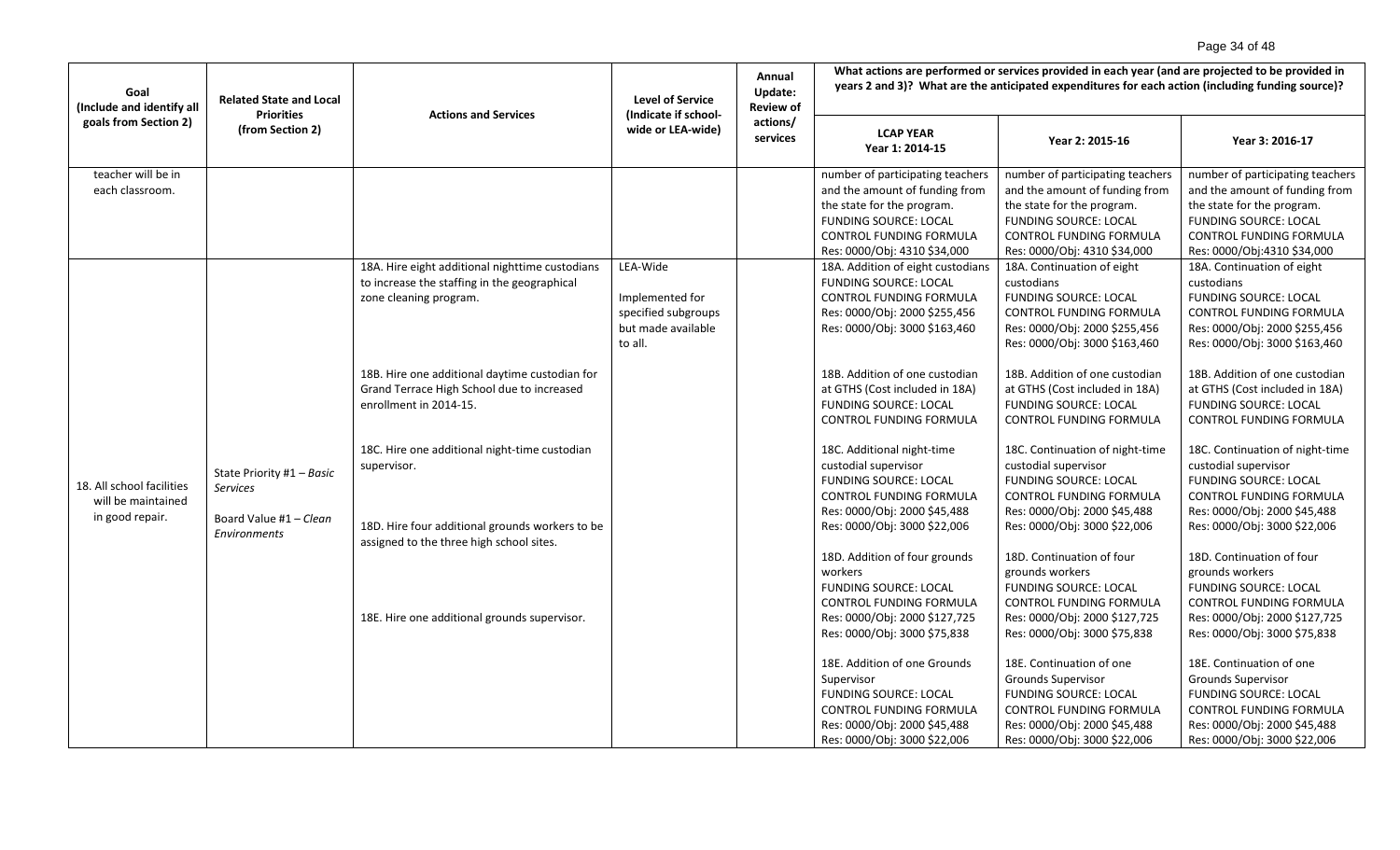# Page 35 of 48

| Goal<br>(Include and identify all                                                              | <b>Related State and Local</b><br><b>Priorities</b>                                                                       | <b>Actions and Services</b>                                                                                             | <b>Level of Service</b><br>(Indicate if school-                                     | Annual<br>Update:<br><b>Review of</b> | What actions are performed or services provided in each year (and are projected to be provided in<br>years 2 and 3)? What are the anticipated expenditures for each action (including funding source)?                |                                                                                                                                                |                                                                                                                                             |  |
|------------------------------------------------------------------------------------------------|---------------------------------------------------------------------------------------------------------------------------|-------------------------------------------------------------------------------------------------------------------------|-------------------------------------------------------------------------------------|---------------------------------------|-----------------------------------------------------------------------------------------------------------------------------------------------------------------------------------------------------------------------|------------------------------------------------------------------------------------------------------------------------------------------------|---------------------------------------------------------------------------------------------------------------------------------------------|--|
| goals from Section 2)                                                                          | (from Section 2)                                                                                                          |                                                                                                                         | wide or LEA-wide)                                                                   | actions/<br>services                  | <b>LCAP YEAR</b><br>Year 1: 2014-15                                                                                                                                                                                   | Year 2: 2015-16                                                                                                                                | Year 3: 2016-17                                                                                                                             |  |
|                                                                                                |                                                                                                                           | 18F. Hire one HVAC Senior Technician to<br>provide maintenance support.                                                 |                                                                                     |                                       | 18F. Addition of one Senior<br><b>HVAC Technician</b><br><b>FUNDING SOURCE: LOCAL</b><br>CONTROL FUNDING FORMULA<br>Res: 0000/Obj: 2000 \$251,424<br>Res: 0000/Obj: 3000 \$127,201                                    | 18F. Continuation of one Senior<br>HVAC Technician \$<br><b>FUNDING SOURCE: LOCAL</b><br><b>CONTROL FUNDING FORMULA</b><br>Res: 0000/Obj: 2200 | 18F. Continuation of one Senior<br><b>HVAC Technician</b><br><b>FUNDING SOURCE: LOCAL</b><br>CONTROL FUNDING FORMULA<br>Res: 0000/Obj: 2200 |  |
|                                                                                                |                                                                                                                           | 18G. Hire two electronics technicians.                                                                                  |                                                                                     |                                       | 18G. Addition of two Electronics<br>technicians (Cost included in<br>18F)<br><b>FUNDING SOURCE: LOCAL</b><br>CONTROL FUNDING FORMULA                                                                                  | 18G. Continuation of two<br>Electronics technicians (Cost<br>included in 18F)<br><b>FUNDING SOURCE: LOCAL</b><br>CONTROL FUNDING FORMULA       | 18G. Continuation of two<br>Electronics technicians (Cost<br>included in 18F)<br><b>FUNDING SOURCE: LOCAL</b><br>CONTROL FUNDING FORMULA    |  |
|                                                                                                |                                                                                                                           | 18H. Hire one additional locksmith                                                                                      |                                                                                     |                                       | 18H. Addition of one locksmith<br>(Cost included in 18F)<br><b>FUNDING SOURCE: LOCAL</b><br>CONTROL FUNDING FORMULA                                                                                                   | 18H. Continuation of one<br>locksmith (Cost included in 18F)<br><b>FUNDING SOURCE: LOCAL</b><br><b>CONTROL FUNDING FORMULA</b>                 | 18H. Continuation of one<br>locksmith (Cost included in 18F)<br><b>FUNDING SOURCE: LOCAL</b><br>CONTROL FUNDING FORMULA                     |  |
|                                                                                                |                                                                                                                           | 18I. Hire two HVAC assistants (Subject to<br>negotiations)                                                              |                                                                                     |                                       | 18I. Addition of two HVAC<br>assistants (Cost included in 18F)<br><b>FUNDING SOURCE: LOCAL</b><br><b>CONTROL FUNDING FORMULA</b>                                                                                      | 18I. Continuation of two HVAC<br>assistants (Cost included in 18F)<br><b>FUNDING SOURCE: LOCAL</b><br>CONTROL FUNDING FORMULA                  | 18I. Continuation of two HVAC<br>assistants (Cost included in 18F)<br>FUNDING SOURCE: LOCAL<br>CONTROL FUNDING FORMULA                      |  |
|                                                                                                |                                                                                                                           | 8J. Funding in the general fund will be reserved<br>and designated for on-going scheduled<br>maintenance of facilities. |                                                                                     |                                       | 18J. Ongoing maintenance \$2<br>million<br><b>FUNDING SOURCE: LOCAL</b><br>CONTROL FUNDING FORMULA<br>Res: 0000 Obj; 9780                                                                                             | 18J. Ongoing maintenance \$2<br>million FUNDING SOURCE:<br>LOCAL CONTROL FUNDING<br><b>FORMULA</b><br>Res: 0000 Obj; 9780                      | 18J. Ongoing maintenance \$2<br>million FUNDING SOURCE:<br>LOCAL CONTROL FUNDING<br><b>FORMULA</b><br>Res: 0000 Obj; 9780                   |  |
| 19. Implement all<br>academic content<br>and performance<br>standards adopted<br>by the state. | State Priority #2 -<br>Implementation of<br>Common Core State<br><b>Standards</b><br>State Priority #7 - Course<br>Access | 19A. The district will provide staff development<br>to teachers on implementing CCSS in their<br>classroom.             | LEA-Wide<br>Implemented for<br>specified subgroups<br>but made available<br>to all. |                                       | 19A. District provided Staff<br>Development for teachers on<br>the implementation of CCSS will<br>be funded through Title I and<br>Title II federal funds. (Cross<br>reference Goal 8)<br>19B. Math adoption Includes |                                                                                                                                                |                                                                                                                                             |  |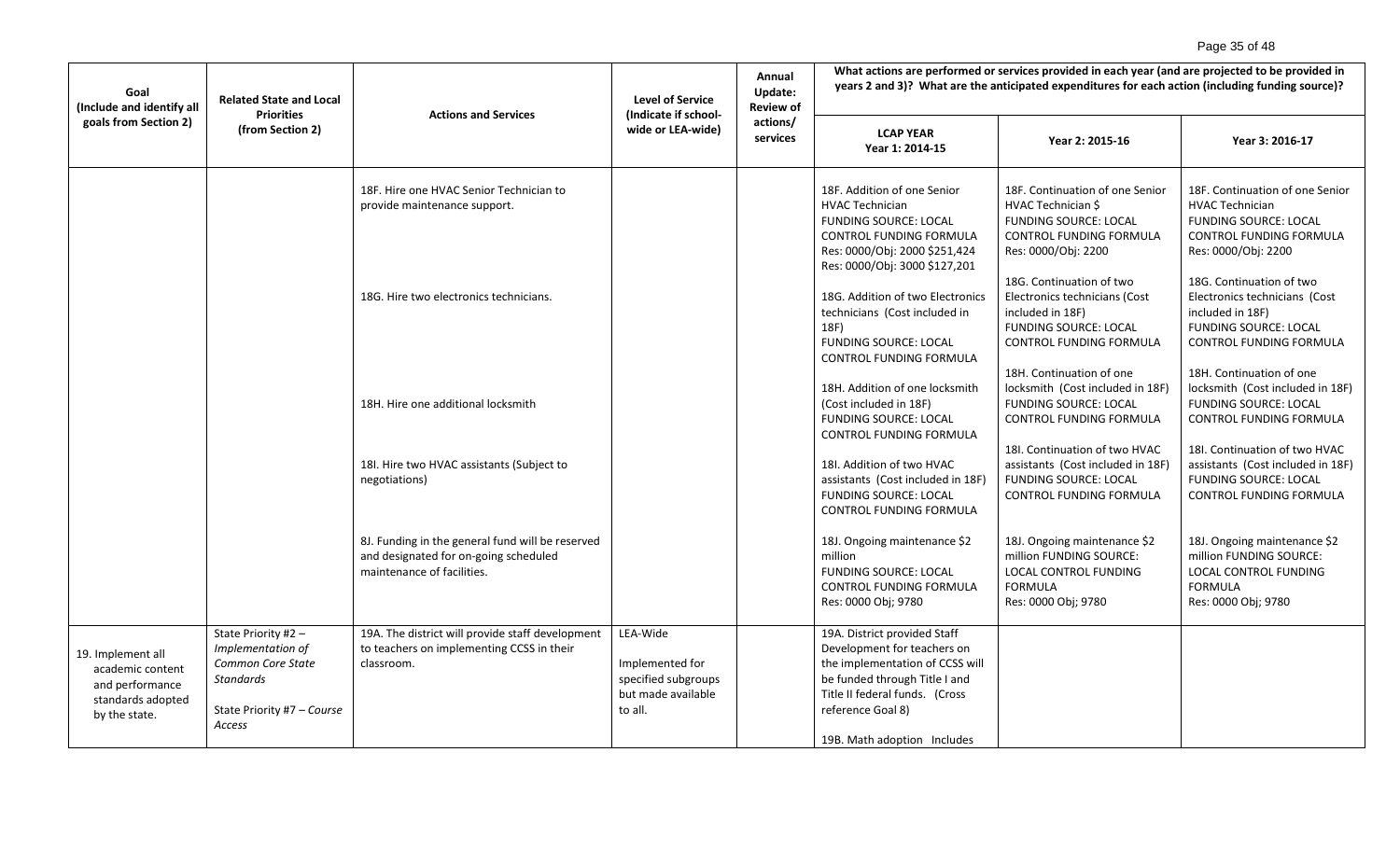# Page 36 of 48

| Goal<br>(Include and identify all                                                                                                                                                          | <b>Related State and Local</b><br><b>Priorities</b>                                                                                                                                         | <b>Actions and Services</b>                                                                                                                                                                                                                                       | <b>Level of Service</b><br>(Indicate if school-                                     | Annual<br>Update:<br><b>Review of</b> | What actions are performed or services provided in each year (and are projected to be provided in<br>years 2 and 3)? What are the anticipated expenditures for each action (including funding source)?                                                                                                                                                               |                                                                                                                                                                                                                                                                                                                                                                     |                                                                                                                                                                                                                                                                                                                                                                     |  |
|--------------------------------------------------------------------------------------------------------------------------------------------------------------------------------------------|---------------------------------------------------------------------------------------------------------------------------------------------------------------------------------------------|-------------------------------------------------------------------------------------------------------------------------------------------------------------------------------------------------------------------------------------------------------------------|-------------------------------------------------------------------------------------|---------------------------------------|----------------------------------------------------------------------------------------------------------------------------------------------------------------------------------------------------------------------------------------------------------------------------------------------------------------------------------------------------------------------|---------------------------------------------------------------------------------------------------------------------------------------------------------------------------------------------------------------------------------------------------------------------------------------------------------------------------------------------------------------------|---------------------------------------------------------------------------------------------------------------------------------------------------------------------------------------------------------------------------------------------------------------------------------------------------------------------------------------------------------------------|--|
| goals from Section 2)                                                                                                                                                                      | (from Section 2)                                                                                                                                                                            |                                                                                                                                                                                                                                                                   | wide or LEA-wide)                                                                   | actions/<br>services                  | <b>LCAP YEAR</b><br>Year 1: 2014-15                                                                                                                                                                                                                                                                                                                                  | Year 2: 2015-16                                                                                                                                                                                                                                                                                                                                                     | Year 3: 2016-17                                                                                                                                                                                                                                                                                                                                                     |  |
|                                                                                                                                                                                            | Board Value #3 - Quality<br>staff development                                                                                                                                               | 19B. The district will initiate the textbook<br>adoption process to begin an adoption of a new<br>CCSS aligned math curriculum.<br>19C. The district will initiate the textbook<br>adoption process to begin an adoption of a new<br>CCSS aligned ELA curriculum. |                                                                                     |                                       | the purchase of new<br>instructional materials and staff<br>development.<br>(Cross Reference Goal 15)                                                                                                                                                                                                                                                                | 19C. ELA Adoption \$1,500,000.<br>Includes the purchase of new<br>instructional materials and staff<br>development.<br>(Cross Reference Goal 15)                                                                                                                                                                                                                    |                                                                                                                                                                                                                                                                                                                                                                     |  |
|                                                                                                                                                                                            |                                                                                                                                                                                             | 19D. The district will integrate technology into<br>CCSS lessons with the assistance of an<br><b>Educational Technology Teacher on</b><br>Assignment, who will assist teachers on<br>integrating technology in the classroom.                                     |                                                                                     |                                       | 19D. Addition of 2 Education<br><b>Technology Teachers on</b><br>Assignment (Cross Reference<br>Goal 8)                                                                                                                                                                                                                                                              | 19D. Continuation of 2 Education<br><b>Technology Teachers on</b><br>Assignment (Cross Reference<br>Goal 8)                                                                                                                                                                                                                                                         | 19D. Continuation of 2 Education<br><b>Technology Teachers on</b><br>Assignment (Cross Reference<br>Goal 8)                                                                                                                                                                                                                                                         |  |
|                                                                                                                                                                                            |                                                                                                                                                                                             | 19E. Provide technology support staff for the<br>use and maintenance of instructional<br>technology.<br>19F. Students will be assessed on their                                                                                                                   |                                                                                     |                                       | 19E. Additional Information<br>Technology support staff<br>(Cross reference Goal #8)                                                                                                                                                                                                                                                                                 | 19E. Continuation of Information<br>Technology support staff<br>(Cross reference Goal #8)                                                                                                                                                                                                                                                                           | 19E. Continuation of<br>Information Technology support<br>staff<br>(Cross reference Goal #8)                                                                                                                                                                                                                                                                        |  |
|                                                                                                                                                                                            |                                                                                                                                                                                             | understanding of the CCSS through the Intell-<br>Assess program.                                                                                                                                                                                                  |                                                                                     |                                       | 19F: Funding for Intell-Assess:<br>(Cross reference Goal #7)                                                                                                                                                                                                                                                                                                         | 19F: Funding for Intell-Assess:<br>(Cross reference Goal #7)                                                                                                                                                                                                                                                                                                        | 19F: Funding for Intell-Assess:<br>(Cross reference Goal #7)                                                                                                                                                                                                                                                                                                        |  |
| 20. The district will<br>promote parental<br>participation at the<br>district and<br>individual school<br>site level.<br>21. The district will seek<br>parent input in<br>decision making. | State Priority #3 - Parent<br>Involvement<br>Board Value #6 - Parent<br>and community<br>involvement<br>Community Cabinet #2 -<br><b>Mental and Physical</b><br><b>Health and Awareness</b> | 20-21A. The district will implement a parent<br>resource center.<br>20-21B. Continue Community Liaison (bilingual)<br>position to serve as an intermediary between<br>parents and the district.<br>20-21C. Continue parent involvement                            | LEA-Wide<br>Implemented for<br>specified subgroups<br>but made available<br>to all. |                                       | 20-21A. Parent Resource Center<br>which will be funded through<br>the Homeless Grant.<br><b>FUNDING SOURCE: HOMELESS</b><br>GRANT FUNDS \$5,000<br>Res: 5630/Obj: 2000, 4000<br>20-21B. Community Liaison<br>position is funded through<br>homeless grant funding.<br><b>FUNDING SOURCE: HOMELESS</b><br><b>GRANT FUNDS</b><br>Res: 5630/Obj: 2000, 3000<br>\$63,433 | 20-21A. Parent Resource Center<br>which will be funded through<br>the Homeless Grant.<br><b>FUNDING SOURCE: HOMELESS</b><br>GRANT FUNDS \$5,000<br>Res: 5630/Obj: 2000/4000<br>20-21B. Community Liaison<br>position is funded through<br>homeless grant funding.<br><b>FUNDING SOURCE: HOMELESS</b><br><b>GRANT FUNDS</b><br>Res: 5630/Obj: 2000, 3000<br>\$63,433 | 20-21A. Parent Resource Center<br>which will be funded through the<br>Homeless Grant.<br><b>FUNDING SOURCE: HOMELESS</b><br>GRANT FUNDS \$5,000<br>Res: 5630/Obj: 2000/4000<br>20-21B. Community Liaison<br>position is funded through<br>homeless grant funding.<br><b>FUNDING SOURCE: HOMELESS</b><br><b>GRANT FUNDS</b><br>Res: 5630/Obj: 2000, 3000<br>\$63,433 |  |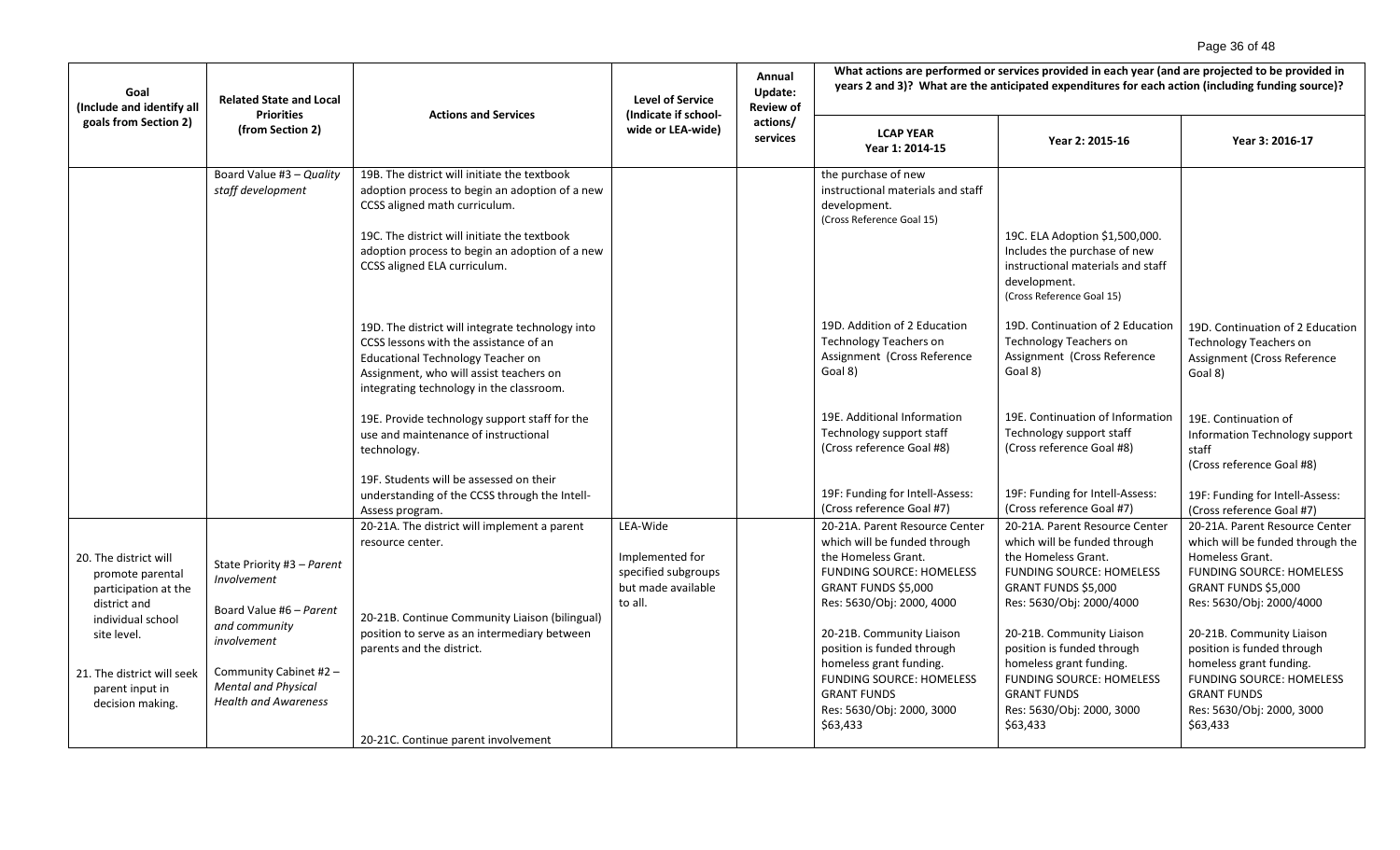# Page 37 of 48

| Goal<br>(Include and identify all                                                                                                         | <b>Related State and Local</b><br><b>Priorities</b>                                                                            | <b>Actions and Services</b>                                                                                                                                                                                                                                                                                                                    | <b>Level of Service</b><br>(Indicate if school-                                     | Annual<br>Update:<br><b>Review of</b> | What actions are performed or services provided in each year (and are projected to be provided in<br>years 2 and 3)? What are the anticipated expenditures for each action (including funding source)?                                                                                                                                                                                                                                 |                                                                                                                                                                                                                                                                                                                                                                                                                                        |                                                                                                                                                                                                                                                                                                                                                                                                                                        |  |
|-------------------------------------------------------------------------------------------------------------------------------------------|--------------------------------------------------------------------------------------------------------------------------------|------------------------------------------------------------------------------------------------------------------------------------------------------------------------------------------------------------------------------------------------------------------------------------------------------------------------------------------------|-------------------------------------------------------------------------------------|---------------------------------------|----------------------------------------------------------------------------------------------------------------------------------------------------------------------------------------------------------------------------------------------------------------------------------------------------------------------------------------------------------------------------------------------------------------------------------------|----------------------------------------------------------------------------------------------------------------------------------------------------------------------------------------------------------------------------------------------------------------------------------------------------------------------------------------------------------------------------------------------------------------------------------------|----------------------------------------------------------------------------------------------------------------------------------------------------------------------------------------------------------------------------------------------------------------------------------------------------------------------------------------------------------------------------------------------------------------------------------------|--|
| goals from Section 2)                                                                                                                     | (from Section 2)                                                                                                               |                                                                                                                                                                                                                                                                                                                                                | wide or LEA-wide)                                                                   | actions/<br>services                  | <b>LCAP YEAR</b><br>Year 1: 2014-15                                                                                                                                                                                                                                                                                                                                                                                                    | Year 2: 2015-16                                                                                                                                                                                                                                                                                                                                                                                                                        | Year 3: 2016-17                                                                                                                                                                                                                                                                                                                                                                                                                        |  |
|                                                                                                                                           |                                                                                                                                | opportunities through (D) ELAC, SSC, DAC, PTA,<br>and booster organizations.<br>20-21D. Continue to provide parent                                                                                                                                                                                                                             |                                                                                     |                                       | 20-21C. Continue parent<br>involvement opportunities<br>through (D) ELAC, SSC, DAC, PTA,<br>and booster organizations.                                                                                                                                                                                                                                                                                                                 | 20-21C. Continue parent<br>involvement opportunities<br>through (D) ELAC, SSC, DAC, PTA,<br>and booster organizations.                                                                                                                                                                                                                                                                                                                 | 20-21C. Continue parent<br>involvement opportunities<br>through (D) ELAC, SSC, DAC, PTA,<br>and booster organizations.                                                                                                                                                                                                                                                                                                                 |  |
|                                                                                                                                           |                                                                                                                                | involvement opportunities to parents of<br>students with disabilities through the IEP<br>process and through the bi-annual surveys<br>conducted through the Special Education Self-<br>Review process.                                                                                                                                         |                                                                                     |                                       | 20-21D. Continue parent<br>involvement opportunities for<br>parents of students with<br>disabilities through the IEP<br>process and the SESR input<br>collection.                                                                                                                                                                                                                                                                      | 20-21D. Continue parent<br>involvement opportunities for<br>parents of students with<br>disabilities through the IEP<br>process and the SESR input<br>collection.                                                                                                                                                                                                                                                                      | 20-21D. Continue parent<br>involvement opportunities for<br>parents of students with<br>disabilities through the IEP<br>process and the SESR input<br>collection.                                                                                                                                                                                                                                                                      |  |
| 22. Provide site based<br>local control of<br>allocations of<br>funding.                                                                  | State Priority #3 - Parent<br>Involvement<br>Board Value #6 - Parent<br>and community<br>involvement                           | 22A. Provide an allocation of funding to the<br>school sites to grant local control from the total<br>allocation of supplemental and concentration<br>grant funds to be used by sites in support of<br>educational programs, including intensive<br>instruction, staff development, collaboration<br>time, coaching and instructional support. | LEA-Wide<br>Implemented for<br>specified subgroups<br>but made available<br>to all. |                                       | 22A. Provide an allocation of<br>funding to the school sites<br>equivalent to the amount<br>received under the EIA/SCE and<br>EIA/LEP funding model to be<br>used by sites in support of<br>educational programs, including<br>intensive instruction, staff<br>development, collaboration<br>time, coaching and instructional<br>support.<br><b>FUNDING SOURCE: LOCAL</b><br>CONTROL FUNDING FORMULA<br>Res: 0395/Obj: All \$4,166,953 | 22A. Provide an allocation of<br>funding to the school sites<br>equivalent to the amount<br>received under the EIA/SCE and<br>EIA/LEP funding model to be<br>used by sites in support of<br>educational programs, including<br>intensive instruction, staff<br>development, collaboration<br>time, coaching and instructional<br>support.<br><b>FUNDING SOURCE: LOCAL</b><br>CONTROL FUNDING FORMULA<br>Res: 0395/Obj: All \$4,166,953 | 22A. Provide an allocation of<br>funding to the school sites<br>equivalent to the amount<br>received under the EIA/SCE and<br>EIA/LEP funding model to be<br>used by sites in support of<br>educational programs, including<br>intensive instruction, staff<br>development, collaboration<br>time, coaching and instructional<br>support.<br><b>FUNDING SOURCE: LOCAL</b><br>CONTROL FUNDING FORMULA<br>Res: 0395/Obj: All \$4,166,953 |  |
| 23. Promote a positive<br>and healthy school<br>environment by<br>supporting the<br>health needs of<br>students during the<br>school day. | State Priority #5 - Pupil<br>Engagement<br>Community Cabinet #2 -<br><b>Mental and Physical</b><br><b>Health and Awareness</b> | 23A. Provide additional school nurses to<br>augment existing staff to meet the health<br>needs of students.                                                                                                                                                                                                                                    | LEA-Wide<br>Implemented for<br>specified subgroups<br>but made available<br>to all. |                                       | 23A. Addition of 3 school nurses<br><b>FUNDING SOURCE: LOCAL</b><br><b>CONTROL FUNDING FORMULA</b><br>Res: 0000/Obj: 1000 \$99,936<br>Res: 0000/Obj: 3000 \$59,213                                                                                                                                                                                                                                                                     | 23A. Continuation of 3 school<br>nurses<br><b>FUNDING SOURCE: LOCAL</b><br><b>CONTROL FUNDING FORMULA</b><br>Res: 0000/Obj: 1000 \$99,936<br>Res: 0000/Obj: 3000 \$59,213                                                                                                                                                                                                                                                              | 23A. Continuation of 3 school<br>nurses<br><b>FUNDING SOURCE: LOCAL</b><br><b>CONTROL FUNDING FORMULA</b><br>Res: 0000/Obj: 1000 \$99,936<br>Res: 0000/Obj: 3000 \$59,213                                                                                                                                                                                                                                                              |  |

B. Identify additional annual actions, and the LEA may include any services that support these actions, above what is provided for all pupils that will serve low-income, English learner, and/or foster youth pupils as defined in Education Code section 42238.01 and pupils redesignated as fluent English proficient. The identified actions must include, but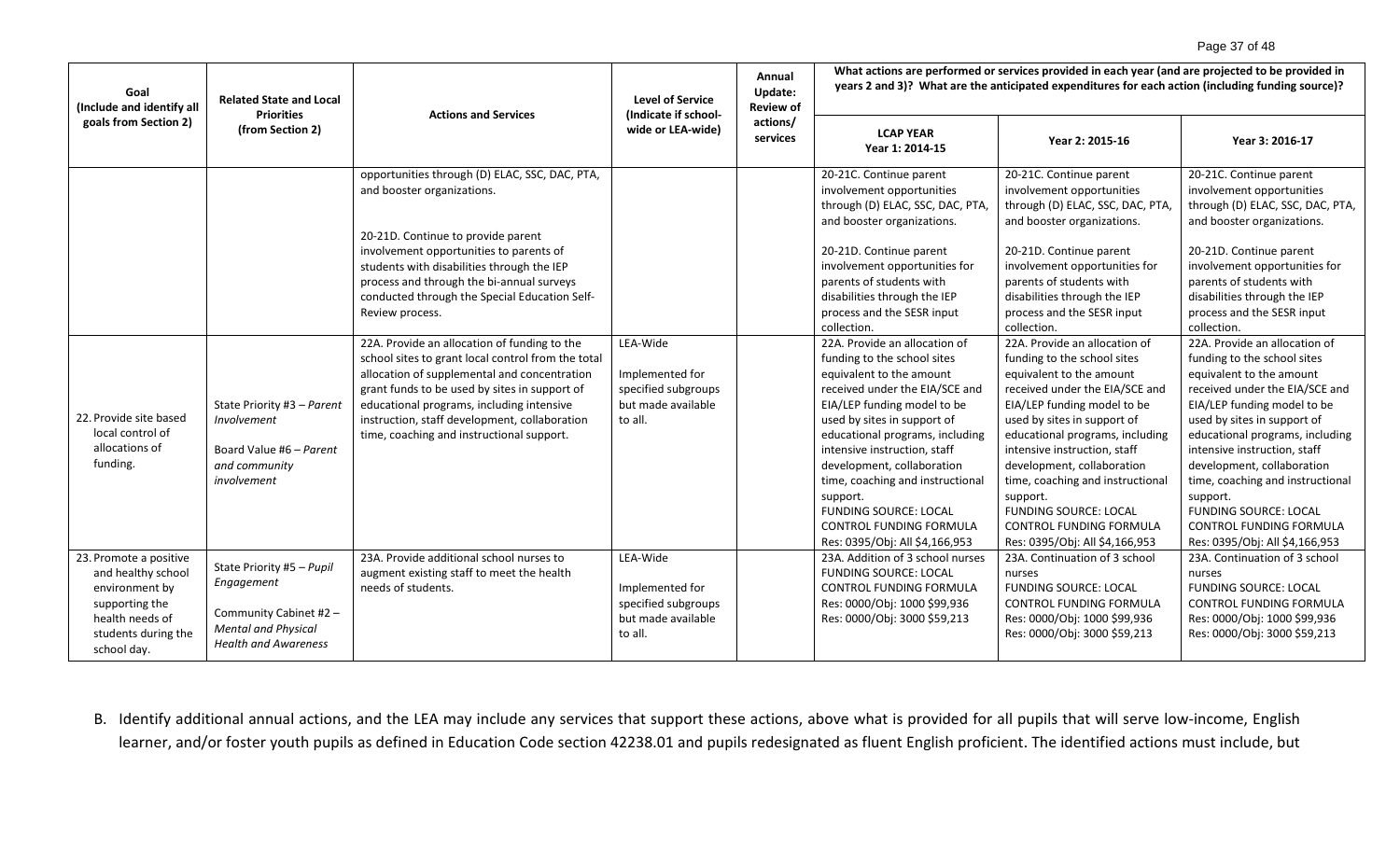are not limited to, those actions that are to be performed to meet the targeted goals described in Section 2 for low-income pupils, English learners, foster youth and/or pupils redesignated as fluent English proficient (e.g., not listed in Table 3A above). List and describe expenditures for each fiscal year implementing these actions, including where those expenditures can be found in the LEA's budget.

| Goal<br>(Include and identify all goals from<br>Section 2, if applicable)                                                                                                                                                                                                                                                                                                                                                                                                                                                                                                                                                                                                                              | <b>Related State and Local</b><br><b>Priorities (from Section 2)</b>                                                                                                                                                                                                                                                                                                                                                                                                                                        | <b>Actions and Services</b>                                                                                                                                                                           | Level of<br><b>Service</b><br>(Indicate if<br>school-wide or<br>LEA-wide)              | Annual<br>Update:<br><b>Review of</b><br>actions/<br>services | What actions are performed or services provided in each year (and are<br>projected to be provided in years 2 and 3)? What are the anticipated<br>expenditures for each action (including funding source)? |                 |                 |  |
|--------------------------------------------------------------------------------------------------------------------------------------------------------------------------------------------------------------------------------------------------------------------------------------------------------------------------------------------------------------------------------------------------------------------------------------------------------------------------------------------------------------------------------------------------------------------------------------------------------------------------------------------------------------------------------------------------------|-------------------------------------------------------------------------------------------------------------------------------------------------------------------------------------------------------------------------------------------------------------------------------------------------------------------------------------------------------------------------------------------------------------------------------------------------------------------------------------------------------------|-------------------------------------------------------------------------------------------------------------------------------------------------------------------------------------------------------|----------------------------------------------------------------------------------------|---------------------------------------------------------------|-----------------------------------------------------------------------------------------------------------------------------------------------------------------------------------------------------------|-----------------|-----------------|--|
|                                                                                                                                                                                                                                                                                                                                                                                                                                                                                                                                                                                                                                                                                                        |                                                                                                                                                                                                                                                                                                                                                                                                                                                                                                             |                                                                                                                                                                                                       |                                                                                        |                                                               | <b>LCAP YEAR</b><br>Year 1: 2014-15                                                                                                                                                                       | Year 2: 2015-16 | Year 3: 2016-17 |  |
| 1. Increase the percentage of<br>students who are career ready.<br>2. Increase the percentage of<br>students who are prepared for<br>college.<br>5. Increase the percentage of<br>students who pass the Advanced<br>Placement exams.<br>6. Increase the percentage of<br>students determined ready for<br>college by the Early Assessment<br>Program (EAP).<br>7. Increase the number of students<br>achieving grade level reading<br>proficiency by third grade.<br>8. Increase the number of students<br>achieving grade level competency in<br>ELA/Math by the end of sixth grade.<br>9. Maintain high attendance rates in<br>excess of 95%.<br>10. Increase the district-wide<br>graduation rates. | State Priority #1 - Basic Services<br>State Priority #2 -<br><b>Implementation of Common</b><br>Core State Standards<br>State Priority #3 - Parent<br>Involvement<br>State Priority #4 - Pupil<br>Achievement<br>State Priority #5 - Pupil<br>Engagement<br>State Priority #6 - School<br>Climate<br>State Priority #7 - Course Access<br>State Priority #8 - Other Pupil<br><b>Outcomes</b><br>Community Cabinet #2 - Mental<br>and Physical Health and<br>Awareness<br>Community Cabinet #3 -<br>Literacy | For low income pupils:<br>All actions and services which support<br>low-income students are represented in<br>Section 3A based on a Free and Reduced<br>Lunch Percentage of 83.53% district-<br>wide. | LEA-Wide<br>Implemented for<br>specified<br>subgroups but<br>made available<br>to all. |                                                               | Refer to 3A                                                                                                                                                                                               | Refer to 3A     | Refer to 3A     |  |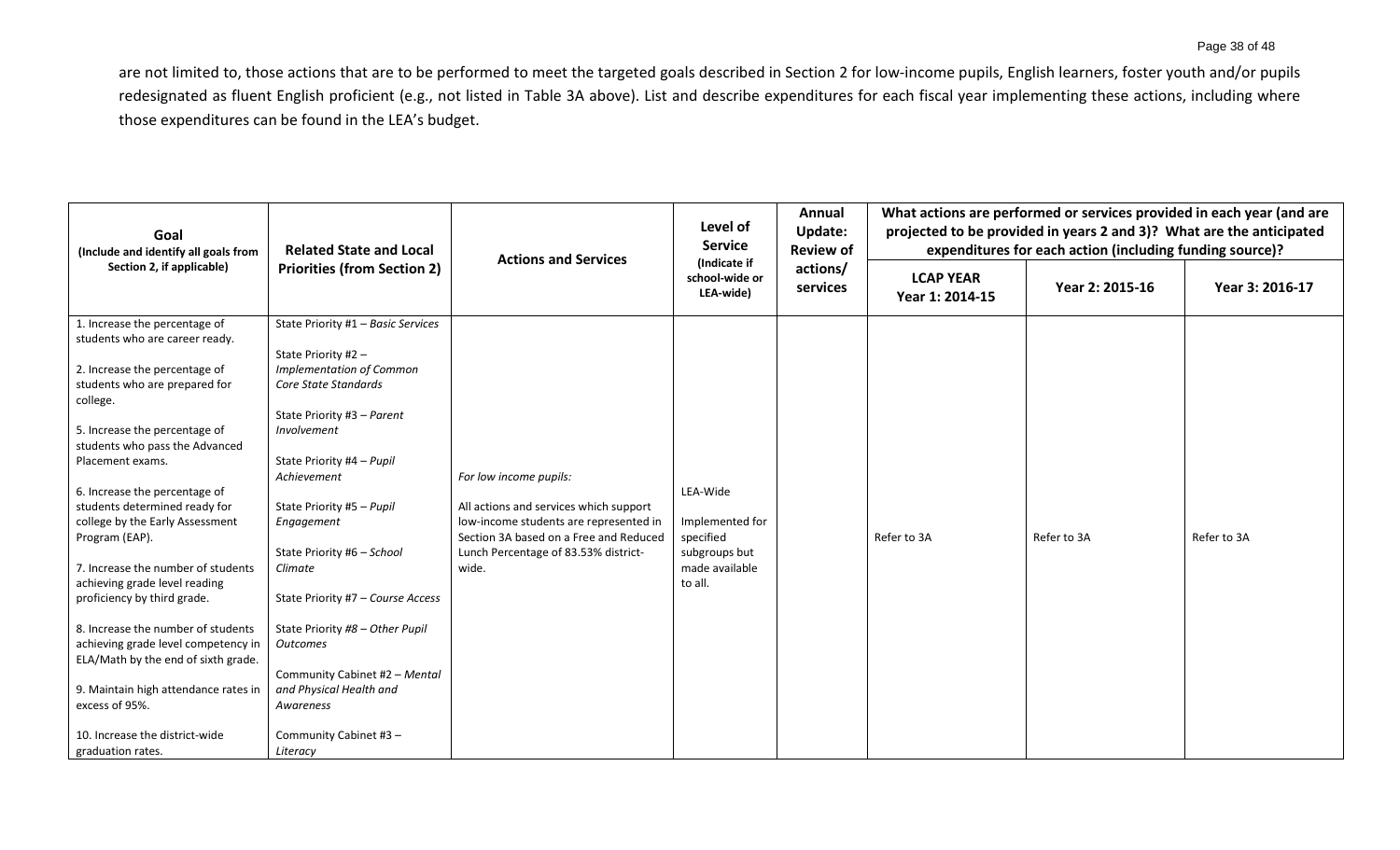| Goal<br>(Include and identify all goals from                                                                                     | <b>Related State and Local</b>                                                           | <b>Actions and Services</b> | Level of<br><b>Service</b>                  | Annual<br><b>Update:</b><br><b>Review of</b><br>actions/<br>services | What actions are performed or services provided in each year (and are<br>projected to be provided in years 2 and 3)? What are the anticipated<br>expenditures for each action (including funding source)? |                 |                 |  |
|----------------------------------------------------------------------------------------------------------------------------------|------------------------------------------------------------------------------------------|-----------------------------|---------------------------------------------|----------------------------------------------------------------------|-----------------------------------------------------------------------------------------------------------------------------------------------------------------------------------------------------------|-----------------|-----------------|--|
| Section 2, if applicable)                                                                                                        | <b>Priorities (from Section 2)</b>                                                       |                             | (Indicate if<br>school-wide or<br>LEA-wide) |                                                                      | <b>LCAP YEAR</b><br>Year 1: 2014-15                                                                                                                                                                       | Year 2: 2015-16 | Year 3: 2016-17 |  |
| 11. Decrease the district-wide drop-<br>out rates.                                                                               | Community Cabinet #4 -<br><b>Academic and Career Readiness</b>                           |                             |                                             |                                                                      |                                                                                                                                                                                                           |                 |                 |  |
| 12. Continue to reduce the district-<br>wide suspension rates.                                                                   | Board Value #1 - Clean<br>environments                                                   |                             |                                             |                                                                      |                                                                                                                                                                                                           |                 |                 |  |
| 13. Continue to reduce the district-<br>wide expulsion rates.                                                                    | Board Value #2 - Student<br>opportunities                                                |                             |                                             |                                                                      |                                                                                                                                                                                                           |                 |                 |  |
| 14. Increase the percentage of<br>students passing Algebra I on the                                                              | Board Value #3 - Quality staff<br>development                                            |                             |                                             |                                                                      |                                                                                                                                                                                                           |                 |                 |  |
| first attempt.<br>15. All students will have access to<br>standards aligned instructional                                        | Board Value #4 - Equal access<br>to college and career pathways.                         |                             |                                             |                                                                      |                                                                                                                                                                                                           |                 |                 |  |
| materials.<br>19. Implement all academic<br>content and performance standards<br>adopted by the state.                           | Board Value #5 - Caring staff<br>Board Value #6 - Parent and<br>community<br>involvement |                             |                                             |                                                                      |                                                                                                                                                                                                           |                 |                 |  |
| 20. The district will continue to<br>promote parental participation at<br>the district and individual school<br>site level.      | Board Value #7 - Access to<br>programs<br>Board Value #8 - Quality                       |                             |                                             |                                                                      |                                                                                                                                                                                                           |                 |                 |  |
| 21. The district will seek parent<br>input in decision making.                                                                   | Resources                                                                                |                             |                                             |                                                                      |                                                                                                                                                                                                           |                 |                 |  |
| 22. Provide site based local control<br>of allocations of funding.                                                               |                                                                                          |                             |                                             |                                                                      |                                                                                                                                                                                                           |                 |                 |  |
| 23. Promote a positive and healthy<br>school environment by supporting<br>the health needs of students during<br>the school day. |                                                                                          |                             |                                             |                                                                      |                                                                                                                                                                                                           |                 |                 |  |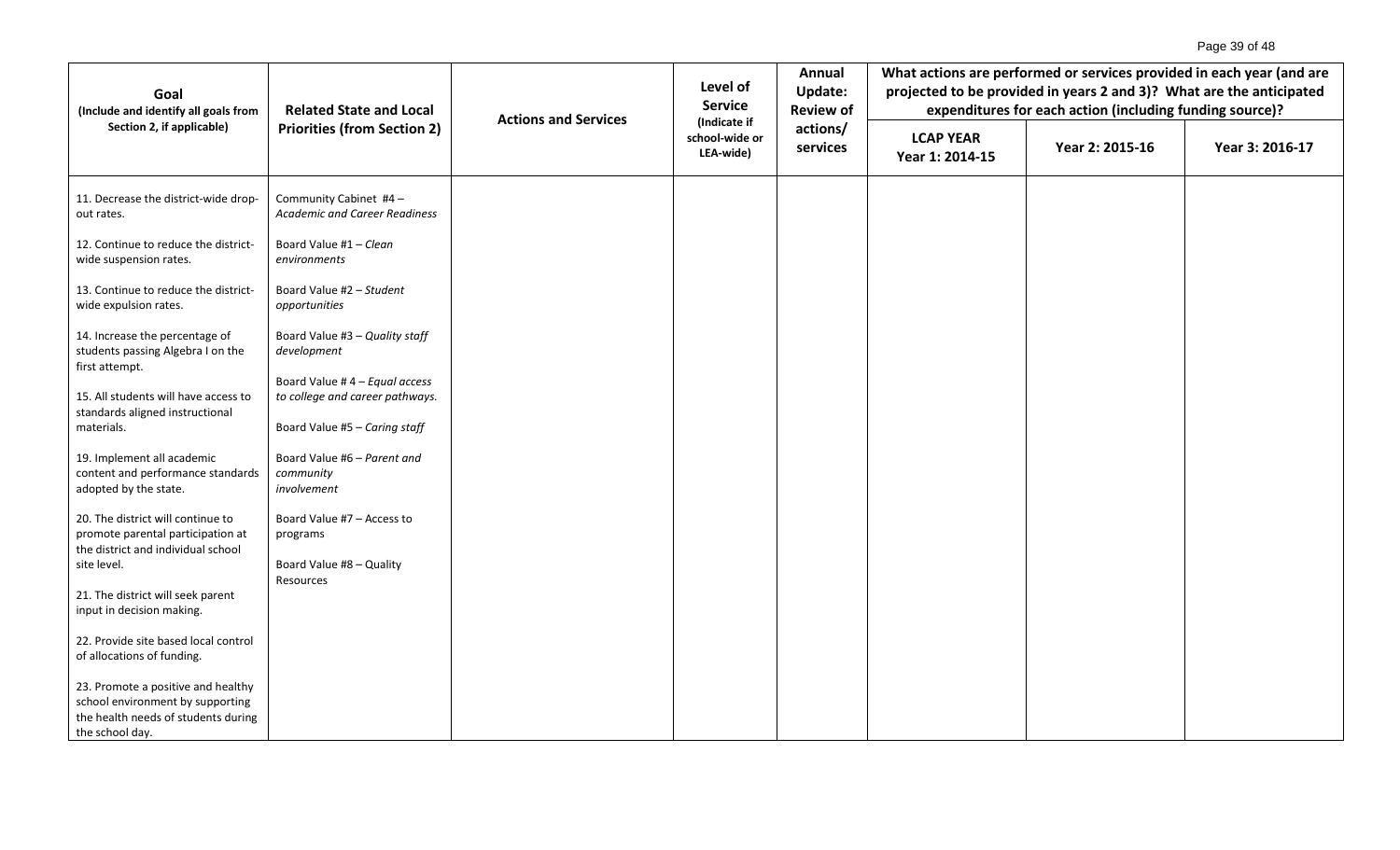| Goal<br>(Include and identify all goals from                                                                                                       | <b>Related State and Local</b>                                                                                                                                                                                                                                   | <b>Actions and Services</b>                                                                                                                                                                                                                                                                                                                                                                                                                                                                                                                                                                                                                                                                                     | Level of<br><b>Service</b>                                                     | Annual<br>Update:<br><b>Review of</b><br>actions/<br>services | What actions are performed or services provided in each year (and are<br>projected to be provided in years 2 and 3)? What are the anticipated<br>expenditures for each action (including funding source)?                                                                                                                                                                                                                                                                                                                                                                                                                                                                                                                                                              |                                                                                                                                                                                                                                                                                                                                                                                                                                                                                                                                                                                                                                                                                                                                                                                                            |                                                                                                                                                                                                                                                                                                                                                                                                                                                                                                                                                                                                                                                                                                                                                                                                            |
|----------------------------------------------------------------------------------------------------------------------------------------------------|------------------------------------------------------------------------------------------------------------------------------------------------------------------------------------------------------------------------------------------------------------------|-----------------------------------------------------------------------------------------------------------------------------------------------------------------------------------------------------------------------------------------------------------------------------------------------------------------------------------------------------------------------------------------------------------------------------------------------------------------------------------------------------------------------------------------------------------------------------------------------------------------------------------------------------------------------------------------------------------------|--------------------------------------------------------------------------------|---------------------------------------------------------------|------------------------------------------------------------------------------------------------------------------------------------------------------------------------------------------------------------------------------------------------------------------------------------------------------------------------------------------------------------------------------------------------------------------------------------------------------------------------------------------------------------------------------------------------------------------------------------------------------------------------------------------------------------------------------------------------------------------------------------------------------------------------|------------------------------------------------------------------------------------------------------------------------------------------------------------------------------------------------------------------------------------------------------------------------------------------------------------------------------------------------------------------------------------------------------------------------------------------------------------------------------------------------------------------------------------------------------------------------------------------------------------------------------------------------------------------------------------------------------------------------------------------------------------------------------------------------------------|------------------------------------------------------------------------------------------------------------------------------------------------------------------------------------------------------------------------------------------------------------------------------------------------------------------------------------------------------------------------------------------------------------------------------------------------------------------------------------------------------------------------------------------------------------------------------------------------------------------------------------------------------------------------------------------------------------------------------------------------------------------------------------------------------------|
| Section 2, if applicable)                                                                                                                          | <b>Priorities (from Section 2)</b>                                                                                                                                                                                                                               |                                                                                                                                                                                                                                                                                                                                                                                                                                                                                                                                                                                                                                                                                                                 | (Indicate if<br>school-wide or<br>LEA-wide)                                    |                                                               | <b>LCAP YEAR</b><br>Year 1: 2014-15                                                                                                                                                                                                                                                                                                                                                                                                                                                                                                                                                                                                                                                                                                                                    | Year 2: 2015-16                                                                                                                                                                                                                                                                                                                                                                                                                                                                                                                                                                                                                                                                                                                                                                                            | Year 3: 2016-17                                                                                                                                                                                                                                                                                                                                                                                                                                                                                                                                                                                                                                                                                                                                                                                            |
| 3. Increase the percentage of<br>English learners who achieve<br>English proficiency.<br>4. Increase the English learner<br>reclassification rate. | State Priority #4 - Pupil<br>Achievement<br>State Priority #7 - Course Access<br>Board Value #2 - Student<br>opportunities<br>Board Value #4 - Equal access<br>to college and career pathways.<br>Community Cabinet #4 -<br><b>Academic and Career Readiness</b> | For English learners:<br>Continue funding of Language<br>Assessment Center to provide initial<br>CELDT testing for incoming students and<br>annual CELDT testing for ongoing<br>students, which insures proper<br>educational program placement.<br>Continue funding of Language Support<br>Services staff to provide oversight, staff<br>development and clerical support for<br>district-wide English learner program.<br>Continue funding of .5FTE<br>translator/interpreter to provide<br>translation services to parents.<br>Increase the number of district English<br>learner counselors from one to three to<br>provide intensive monitoring and<br>support to EL students, including RFEP<br>students. | LEA-wide<br>Dual-Immersion<br>(School-wide,<br>Grimes<br>Elementary<br>School) |                                                               | Language Assessment<br>Center staff:<br><b>FUNDING SOURCE: LOCAL</b><br><b>CONTROL FUNDING</b><br><b>FORMULA</b><br>Res:0395/Obj:1000 \$99,936<br>Res:0395/Obj: 2000<br>\$179,709<br>Res: 0395/Obj: 3000<br>\$122,016<br>Res: 0395/Obj: 4310 \$3,440<br>Language Support Services<br>staff: (Cost included above)<br><b>FUNDING SOURCE: LOCAL</b><br><b>CONTROL FUNDING</b><br><b>FORMULA</b><br>Translator/ Interpreter<br>.5FTE: (Additional .5 of<br>position is funded through<br>Title III)<br><b>FUNDING SOURCE: TITLE</b><br><b>III/LOCAL CONTROL</b><br><b>FUNDING FORMULA</b><br>Res: 4203/Obj: 2000<br>\$33,028<br>(LCFF costs included in<br>staffing costs listed above)<br>Two English learner<br>counselors<br>(Cross Reference Goals 1, 2,<br>5, 6, 14) | Continuation of Language<br>Assessment Center staff:<br><b>FUNDING SOURCE: LOCAL</b><br><b>CONTROL FUNDING</b><br><b>FORMULA</b><br>Res:0395/Obj:1000 \$99,936<br>Res:0395/Obj: 2000<br>\$179,709<br>Res: 0395/Obj: 3000<br>\$122,016<br>Res: 0395/Obj: 4310 \$3,440<br>Continuation of Language<br>Support Services staff: (Cost<br>included above)<br><b>FUNDING SOURCE: LOCAL</b><br><b>CONTROL FUNDING</b><br><b>FORMULA</b><br>Continuation of Translator/<br>Interpreter .5FTE:<br>(Additional .5 of position is<br>funded through Title III)<br><b>FUNDING SOURCE: TITLE</b><br><b>III/LOCAL CONTROL</b><br><b>FUNDING FORMULA</b><br>Res: 4203/Obj: 2000<br>\$33,028<br>(LCFF costs included in<br>staffing costs listed above)<br>Continuation of Two English<br>learner counselors<br>\$170,000. | Continuation of Language<br>Assessment Center staff:<br><b>FUNDING SOURCE: LOCAL</b><br><b>CONTROL FUNDING</b><br><b>FORMULA</b><br>Res:0395/Obj:1000 \$99,936<br>Res:0395/Obj: 2000<br>\$179,709<br>Res: 0395/Obj: 3000<br>\$122,016<br>Res: 0395/Obj: 4310 \$3,440<br>Continuation of Language<br>Support Services staff: (Cost<br>included above)<br><b>FUNDING SOURCE: LOCAL</b><br><b>CONTROL FUNDING</b><br><b>FORMULA</b><br>Continuation of Translator/<br>Interpreter .5FTE:<br>(Additional .5 of position is<br>funded through Title III)<br><b>FUNDING SOURCE: TITLE</b><br><b>III/LOCAL CONTROL</b><br><b>FUNDING FORMULA</b><br>Res: 4203/Obj: 2000<br>\$33,028<br>(LCFF costs included in<br>staffing costs listed above)<br>Continuation of Two English<br>learner counselors<br>\$170,000. |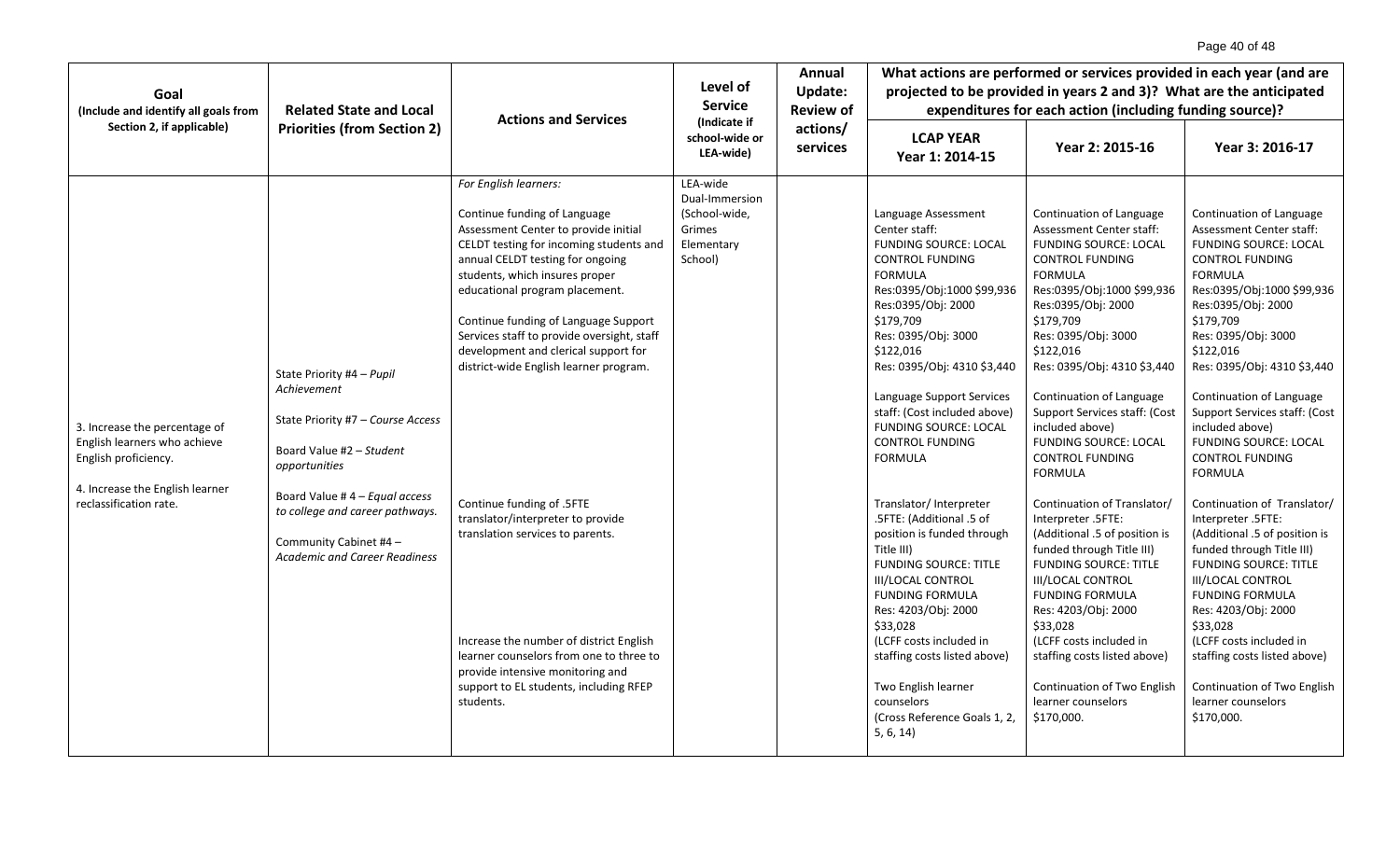|                                                                   |                                    |                                                                                                                                                                                                                                                                                                                                                                                                                                                                                                                                                                                                                                        |                                             | Annual                                   |                                                                                                                                                                                                                                                                                                                                                                                                                                                                     | What actions are performed or services provided in each year (and are                                                                                                                                                                                                                                                                                                                                                                                               |                                                                                                                                                                                                                                                                                                                                                                                                                                                                     |  |
|-------------------------------------------------------------------|------------------------------------|----------------------------------------------------------------------------------------------------------------------------------------------------------------------------------------------------------------------------------------------------------------------------------------------------------------------------------------------------------------------------------------------------------------------------------------------------------------------------------------------------------------------------------------------------------------------------------------------------------------------------------------|---------------------------------------------|------------------------------------------|---------------------------------------------------------------------------------------------------------------------------------------------------------------------------------------------------------------------------------------------------------------------------------------------------------------------------------------------------------------------------------------------------------------------------------------------------------------------|---------------------------------------------------------------------------------------------------------------------------------------------------------------------------------------------------------------------------------------------------------------------------------------------------------------------------------------------------------------------------------------------------------------------------------------------------------------------|---------------------------------------------------------------------------------------------------------------------------------------------------------------------------------------------------------------------------------------------------------------------------------------------------------------------------------------------------------------------------------------------------------------------------------------------------------------------|--|
| Goal                                                              |                                    |                                                                                                                                                                                                                                                                                                                                                                                                                                                                                                                                                                                                                                        | Level of                                    | <b>Update:</b>                           | projected to be provided in years 2 and 3)? What are the anticipated                                                                                                                                                                                                                                                                                                                                                                                                |                                                                                                                                                                                                                                                                                                                                                                                                                                                                     |                                                                                                                                                                                                                                                                                                                                                                                                                                                                     |  |
| (Include and identify all goals from<br>Section 2, if applicable) | <b>Related State and Local</b>     |                                                                                                                                                                                                                                                                                                                                                                                                                                                                                                                                                                                                                                        | <b>Service</b>                              | <b>Review of</b><br>actions/<br>services | expenditures for each action (including funding source)?                                                                                                                                                                                                                                                                                                                                                                                                            |                                                                                                                                                                                                                                                                                                                                                                                                                                                                     |                                                                                                                                                                                                                                                                                                                                                                                                                                                                     |  |
|                                                                   | <b>Priorities (from Section 2)</b> | <b>Actions and Services</b>                                                                                                                                                                                                                                                                                                                                                                                                                                                                                                                                                                                                            | (Indicate if<br>school-wide or<br>LEA-wide) |                                          | <b>LCAP YEAR</b><br>Year 1: 2014-15                                                                                                                                                                                                                                                                                                                                                                                                                                 | Year 2: 2015-16                                                                                                                                                                                                                                                                                                                                                                                                                                                     | Year 3: 2016-17                                                                                                                                                                                                                                                                                                                                                                                                                                                     |  |
|                                                                   |                                    | Continue use of READ 180 as an<br>intensive reading intervention program<br>for students in grades 7-12.                                                                                                                                                                                                                                                                                                                                                                                                                                                                                                                               |                                             |                                          | READ180 is included as an<br>intervention class at each<br>high school site with no<br>additional cost incurred.<br>Funding for Lexia (Cross<br>Reference Goal 7)                                                                                                                                                                                                                                                                                                   | READ180 is included as an<br>intervention class at each<br>high school site with no<br>additional cost incurred.<br>Funding for Lexia: \$89,000;<br>Three year total: \$264,698                                                                                                                                                                                                                                                                                     | READ180 is included as an<br>intervention class at each<br>high school site with no<br>additional cost incurred.<br>Funding for Lexia: \$89,000;<br>Three year total: \$264,698                                                                                                                                                                                                                                                                                     |  |
|                                                                   |                                    | Continue use of Lexia as intensive<br>reading intervention program for<br>students in grades K-3.<br>Continue use of English 3D (Discuss,<br>Describe, Debate) as a middle school<br>intervention, which is aligned with the<br>CCSS. English 3D is supported by the use<br>of AVT (Academic Vocabulary Toolkit)<br>strategies. English 3D is part of a double<br>block of ELA support for English learners.<br>Students are enrolled in a double block<br>of English 3D (Discuss, Describe, Debate)<br>and ELA for students below grade level<br>in ELA at the middle school level who<br>are two years or more below grade<br>level. |                                             |                                          | Classroom instruction for<br>English 3D is integrated into<br>the total FTE at each middle<br>school site and is part of the<br>existing budget. On-going<br>materials and training<br>costs are funded through<br>the Title III allocation and<br>are dependent on the<br>number of sections offered<br>and new versus returning<br>teachers.<br>Res: 4203/Obj: 4310 \$5,000<br>Classroom instruction for<br>Language! is integrated<br>into the total FTE at each | Classroom instruction for<br>English 3D is integrated into<br>the total<br>FTE at each middle school<br>site and is part of the<br>existing budget. On-going<br>materials and training costs<br>are funded through the<br>Title III allocation and are<br>dependent on the number<br>of sections offered and new<br>versus returning teachers.<br>Res: 4203/Obj: 4310 \$5,000<br>Classroom instruction for<br>Language! is integrated<br>into the total FTE at each | Classroom instruction for<br>English 3D is integrated into<br>the total<br>FTE at each middle school<br>site and is part of the<br>existing budget. On-going<br>materials and training costs<br>are funded through the<br>Title III allocation and are<br>dependent on the number<br>of sections offered and new<br>versus returning teachers.<br>Res: 4203/Obj: 4310 \$5,000<br>Classroom instruction for<br>Language! is integrated<br>into the total FTE at each |  |
|                                                                   |                                    | Double block classes in Language! for<br>students who are two years or more<br>below grade level in ELA at middle<br>school and high school level.<br>Language! Is provided for students in<br>grades 4-6 during dedicated ELD time.                                                                                                                                                                                                                                                                                                                                                                                                   |                                             |                                          | middle school and high<br>school site and is part of the<br>existing budget. At the<br>elementary level the<br>Language! Intervention is<br>provided through ELD<br>scheduled instruction time.<br>On-going training costs are<br>funded through the Title III<br>allocation and are<br>dependent on the number<br>of sections offered and new                                                                                                                      | middle school and high<br>school site and is part of the<br>existing budget. At the<br>elementary level the<br>Language! Intervention is<br>provided through ELD<br>scheduled instruction time.<br>On-going training costs are<br>funded through the Title III<br>allocation and are<br>dependent on the number<br>of sections offered and new                                                                                                                      | middle school and high<br>school site and is part of the<br>existing budget. At the<br>elementary level the<br>Language! Intervention is<br>provided through ELD<br>scheduled instruction time.<br>On-going training costs are<br>funded through the Title III<br>allocation and are<br>dependent on the number<br>of sections offered and new                                                                                                                      |  |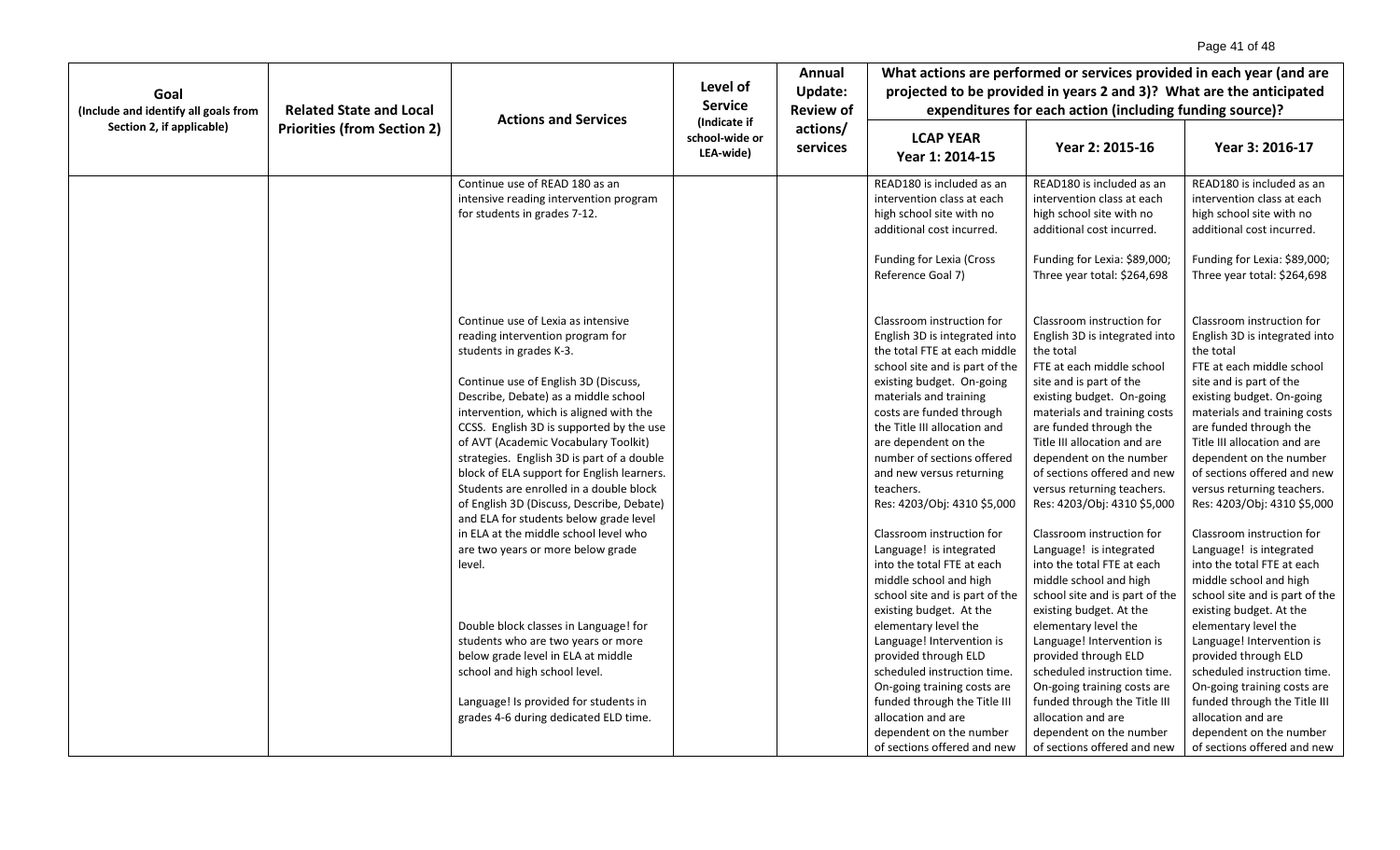| Goal                                                                                  |                                          | <b>Actions and Services</b>                                                                                                                                                                                                                                                          | Level of<br><b>Service</b>                  | Annual<br>Update:                        | What actions are performed or services provided in each year (and are<br>projected to be provided in years 2 and 3)? What are the anticipated                                                                                                                                                                                 |                                                                                                                                                                                                                                                                                                                               |                                                                                                                                                                                                                                                                                                                               |  |
|---------------------------------------------------------------------------------------|------------------------------------------|--------------------------------------------------------------------------------------------------------------------------------------------------------------------------------------------------------------------------------------------------------------------------------------|---------------------------------------------|------------------------------------------|-------------------------------------------------------------------------------------------------------------------------------------------------------------------------------------------------------------------------------------------------------------------------------------------------------------------------------|-------------------------------------------------------------------------------------------------------------------------------------------------------------------------------------------------------------------------------------------------------------------------------------------------------------------------------|-------------------------------------------------------------------------------------------------------------------------------------------------------------------------------------------------------------------------------------------------------------------------------------------------------------------------------|--|
| (Include and identify all goals from                                                  | <b>Related State and Local</b>           |                                                                                                                                                                                                                                                                                      |                                             | <b>Review of</b><br>actions/<br>services | expenditures for each action (including funding source)?                                                                                                                                                                                                                                                                      |                                                                                                                                                                                                                                                                                                                               |                                                                                                                                                                                                                                                                                                                               |  |
| Section 2, if applicable)                                                             | <b>Priorities (from Section 2)</b>       |                                                                                                                                                                                                                                                                                      | (Indicate if<br>school-wide or<br>LEA-wide) |                                          | <b>LCAP YEAR</b><br>Year 1: 2014-15                                                                                                                                                                                                                                                                                           | Year 2: 2015-16                                                                                                                                                                                                                                                                                                               | Year 3: 2016-17                                                                                                                                                                                                                                                                                                               |  |
|                                                                                       |                                          |                                                                                                                                                                                                                                                                                      |                                             |                                          | versus returning teachers.<br>Instructional materials are<br>purchased through various<br>funding.<br>FUNDING SOURCE: TITLE III.<br>Res: 4203 Obj: 4310<br>\$5,200.                                                                                                                                                           | versus returning teachers.<br>Instructional materials are<br>purchased through various<br>funding.<br>FUNDING SOURCE: TITLE III.<br>Res: 4203 Obj: 4310<br>\$5,200.                                                                                                                                                           | versus returning teachers.<br>Instructional materials are<br>purchased through various<br>funding.<br>FUNDING SOURCE: TITLE III.<br>Res: 4203 Obj: 4310<br>\$5,200.                                                                                                                                                           |  |
|                                                                                       |                                          | A Dual-Immersion program will continue<br>to be offered at one elementary school<br>for both English learner students and<br>English-only students.                                                                                                                                  |                                             |                                          | Dual Immersion instruction<br>teachers are incorporated<br>into the total FTE at the<br>school site and are part of<br>the existing budget. On-<br>going additional costs<br>related to staff<br>development, materials,<br>and extra duty are funded<br>through Title III.<br>Res: 4203/Obj: 4000, 1000,<br>5200<br>\$12,250 | Dual Immersion instruction<br>teachers are incorporated<br>into the total FTE at the<br>school site and are part of<br>the existing budget. On-<br>going additional costs<br>related to staff<br>development, materials,<br>and extra duty are funded<br>through Title III.<br>Res: 4203/Obj: 4000, 1000,<br>5200<br>\$12,250 | Dual Immersion instruction<br>teachers are incorporated<br>into the total FTE at the<br>school site and are part of<br>the existing budget. On-<br>going additional costs<br>related to staff<br>development, materials,<br>and extra duty are funded<br>through Title III.<br>Res: 4203/Obj: 4000, 1000,<br>5200<br>\$12,250 |  |
|                                                                                       |                                          | Summer School will be offered to<br>provide English learner students an<br>opportunity to remediate or to gain<br>schedule flexibility during the regular<br>school year.<br>Continue staff development for teachers<br>of English learner students by three<br>program specialists. |                                             |                                          | Summer School Program<br>(Cross Reference Goals<br>1, 2, 5, 6, 10, 14)<br>Continue staff development<br>for teachers of English<br>learner students by three<br>program specialists.<br><b>FUNDING SOURCE: TITLE III</b><br>Res: 4203/Obj: 1000                                                                               | Summer School Program,<br>expanded to include middle<br>school (Cross Reference<br>Goals 1,2,5,6, 10, 14)<br>Continue staff development<br>for teachers of English<br>learner students by three<br>program specialists.<br><b>FUNDING SOURCE: TITLE III</b><br>Res: 4203/Obj: 1000                                            | Summer School Program,<br>expanded to include middle<br>school(Cross Reference<br>Goals 1,2,5,6, 10, 14)<br>Continue staff development<br>for teachers of English<br>learner students by three<br>program specialists.<br><b>FUNDING SOURCE: TITLE III</b><br>Res: 4203/Obj: 1000                                             |  |
|                                                                                       |                                          |                                                                                                                                                                                                                                                                                      |                                             |                                          | \$250,000                                                                                                                                                                                                                                                                                                                     | \$250,000                                                                                                                                                                                                                                                                                                                     | \$250,000                                                                                                                                                                                                                                                                                                                     |  |
| 3. Increase the percentage of<br>English learners who achieve<br>English proficiency. | State Priority #4 - Pupil<br>Achievement | For Reclassified Fluent English Proficient<br>Students:                                                                                                                                                                                                                              | LEA-wide                                    |                                          |                                                                                                                                                                                                                                                                                                                               |                                                                                                                                                                                                                                                                                                                               |                                                                                                                                                                                                                                                                                                                               |  |
|                                                                                       | State Priority #7 - Course Access        | A dedicated teacher at each school site                                                                                                                                                                                                                                              |                                             |                                          | The English Learner site                                                                                                                                                                                                                                                                                                      | The English Learner site                                                                                                                                                                                                                                                                                                      | The English Learner site                                                                                                                                                                                                                                                                                                      |  |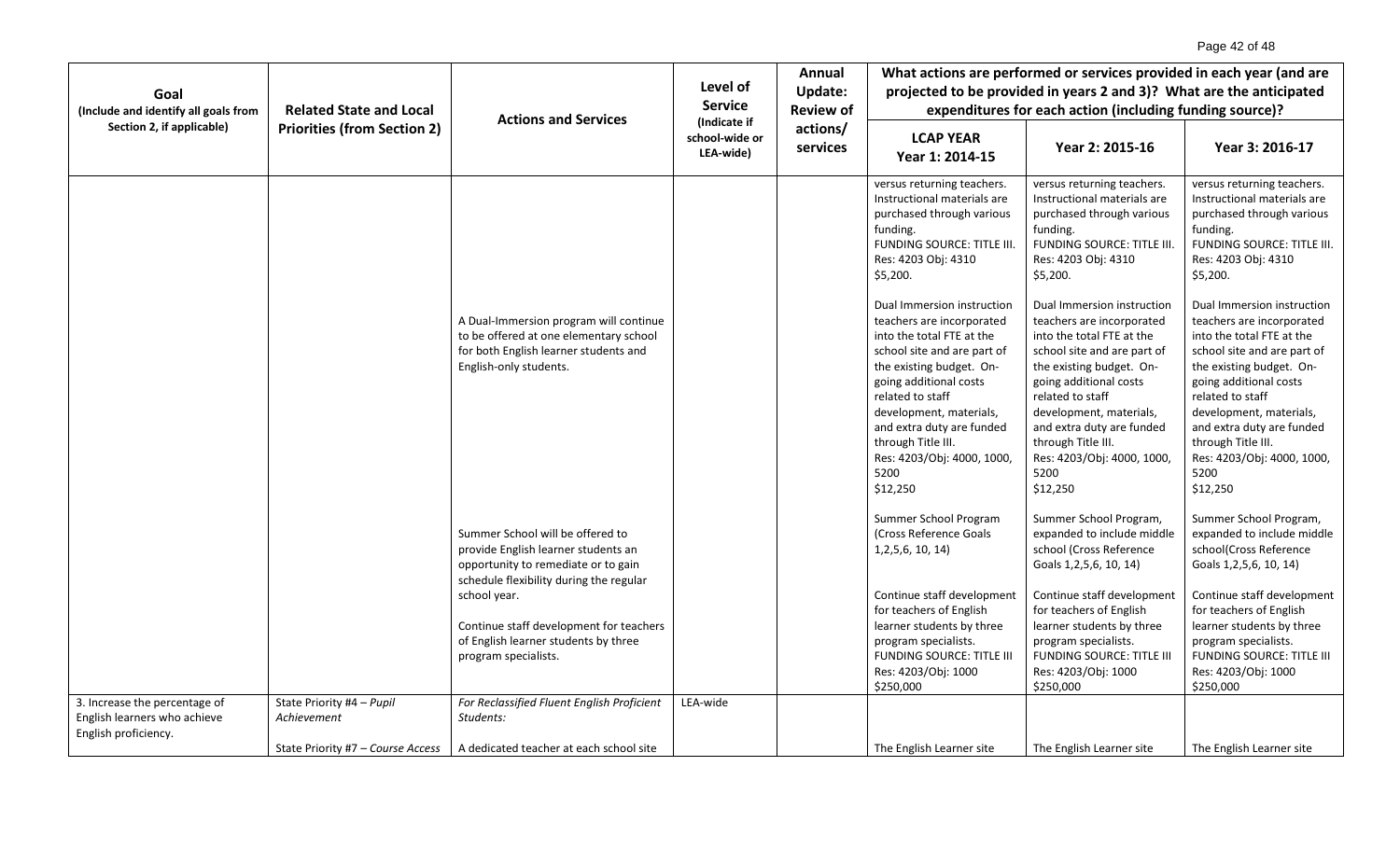| Goal                                                                                                                                                                                                                                 | <b>Related State and Local</b>                                                                                                                                          | <b>Actions and Services</b>                                                                                                                                                                                                                                                        | Level of<br><b>Service</b>                  | Annual<br><b>Update:</b><br><b>Review of</b><br>actions/<br>services | What actions are performed or services provided in each year (and are<br>projected to be provided in years 2 and 3)? What are the anticipated<br>expenditures for each action (including funding source)?             |                                                                                                                                                                                                                                               |                                                                                                                                                                                                                                               |  |
|--------------------------------------------------------------------------------------------------------------------------------------------------------------------------------------------------------------------------------------|-------------------------------------------------------------------------------------------------------------------------------------------------------------------------|------------------------------------------------------------------------------------------------------------------------------------------------------------------------------------------------------------------------------------------------------------------------------------|---------------------------------------------|----------------------------------------------------------------------|-----------------------------------------------------------------------------------------------------------------------------------------------------------------------------------------------------------------------|-----------------------------------------------------------------------------------------------------------------------------------------------------------------------------------------------------------------------------------------------|-----------------------------------------------------------------------------------------------------------------------------------------------------------------------------------------------------------------------------------------------|--|
| (Include and identify all goals from                                                                                                                                                                                                 |                                                                                                                                                                         |                                                                                                                                                                                                                                                                                    |                                             |                                                                      |                                                                                                                                                                                                                       |                                                                                                                                                                                                                                               |                                                                                                                                                                                                                                               |  |
| Section 2, if applicable)                                                                                                                                                                                                            | <b>Priorities (from Section 2)</b>                                                                                                                                      |                                                                                                                                                                                                                                                                                    | (Indicate if<br>school-wide or<br>LEA-wide) |                                                                      | <b>LCAP YEAR</b><br>Year 1: 2014-15                                                                                                                                                                                   | Year 2: 2015-16                                                                                                                                                                                                                               | Year 3: 2016-17                                                                                                                                                                                                                               |  |
| 4. Increase the English learner<br>reclassification rate.                                                                                                                                                                            | Board Value #2 - Student<br>opportunities<br>Board Value # $4 -$ Equal access<br>to college and career pathways.                                                        | serves as the English learner site leader.<br>That site leader provides on-going<br>monitoring of RFEP students for two<br>years after re-designation and identifies<br>students in need of interventions.                                                                         |                                             |                                                                      | leader is an existing teacher<br>at each school site and is<br>integrated into the existing<br>FTE.                                                                                                                   | leader is an existing teacher<br>at each school site and is<br>integrated into the existing<br>FTE.                                                                                                                                           | leader is an existing teacher<br>at each school site and is<br>integrated into the existing<br>FTE.                                                                                                                                           |  |
|                                                                                                                                                                                                                                      | Community Cabinet #4 -<br><b>Academic and Career Readiness</b>                                                                                                          | Writing intervention and test<br>preparation is provided to RFEP students<br>as needed.                                                                                                                                                                                            |                                             |                                                                      | Writing interventions and<br>test preparation is provided<br>as part of the current<br>Response to Intervention<br>pyramid of interventions<br>and are incorporated into<br>the site budget allocation.               | Writing interventions and<br>test preparation is provided<br>as part of the current<br>Response to Intervention<br>program as part of the<br>existing pyramid of<br>interventions and are<br>incorporated into the site<br>budget allocation. | Writing interventions and<br>test preparation is provided<br>as part of the current<br>Response to Intervention<br>program as part of the<br>existing pyramid of<br>interventions and are<br>incorporated into the site<br>budget allocation. |  |
|                                                                                                                                                                                                                                      |                                                                                                                                                                         | Summer School is offered to RFEP<br>students to remediate coursework or to<br>gain schedule flexibility.                                                                                                                                                                           |                                             |                                                                      | Summer School Program<br>(Cross Reference Goals)<br>1, 2, 5, 6, 10, 14                                                                                                                                                | Summer School Program<br>(Cross Reference Goals)<br>1, 2, 5, 6, 10, 14                                                                                                                                                                        | Summer School Program<br>(Cross Reference Goals<br>1, 2, 5, 6, 10, 14                                                                                                                                                                         |  |
| 1. Increase the percentage of<br>students who are career ready.<br>2. Increase the percentage of<br>students who are prepared for<br>college.<br>5. Increase the percentage of<br>students who pass the Advanced<br>Placement exams. | State Priority #2 -<br><b>Implementation of Common</b><br>Core State Standards<br>State Priority #3 - Parent<br>Involvement<br>State Priority #4 - Pupil<br>Achievement | For foster youth:<br>Foster youth enrollment processes are<br>fast tracked. Schools are required to<br>furnish cumulative records within two<br>days to insure students are enrolled<br>properly. New foster youth students are<br>enrolled on an immediate basis into<br>classes. | LEA-Wide                                    |                                                                      | Foster Youth enrollment<br>procedures are provided to<br>all school sites during<br>annual training.                                                                                                                  | Foster Youth enrollment<br>procedures are provided to<br>all school sites during<br>annual training.                                                                                                                                          | Foster Youth enrollment<br>procedures are provided to<br>all school sites during<br>annual training.                                                                                                                                          |  |
| 6. Increase the percentage of<br>students determined ready for<br>college by the Early Assessment<br>Program (EAP).<br>7. Increase the number of students<br>achieving grade level reading                                           | State Priority #5 - Pupil<br>Engagement<br>State Priority #6 - School<br>Climate<br>State Priority #7 - Course Access                                                   | Foster youth students are entitled to<br>additional educational services beyond<br>the $12^{th}$ grade to assist in meeting<br>graduation requirements.<br>Foster youth students receive tutoring<br>services through San Bernardino County                                        |                                             |                                                                      | Post-12 <sup>th</sup> grade educational<br>services are provided to<br>foster youth as part of the<br>total school site FTE and are<br>part of the existing budget.<br>San Bernardino County<br>Foster Youth tutoring | Post-12 <sup>th</sup> grade educational<br>services are provided to<br>foster youth as part of the<br>total school site FTE and are<br>part of the existing budget.<br>San Bernardino County<br>Foster Youth tutoring                         | Post-12 <sup>th</sup> grade educational<br>services are provided to<br>foster youth as part of the<br>total school site FTE and are<br>part of the existing budget.<br>San Bernardino County<br>Foster Youth tutoring                         |  |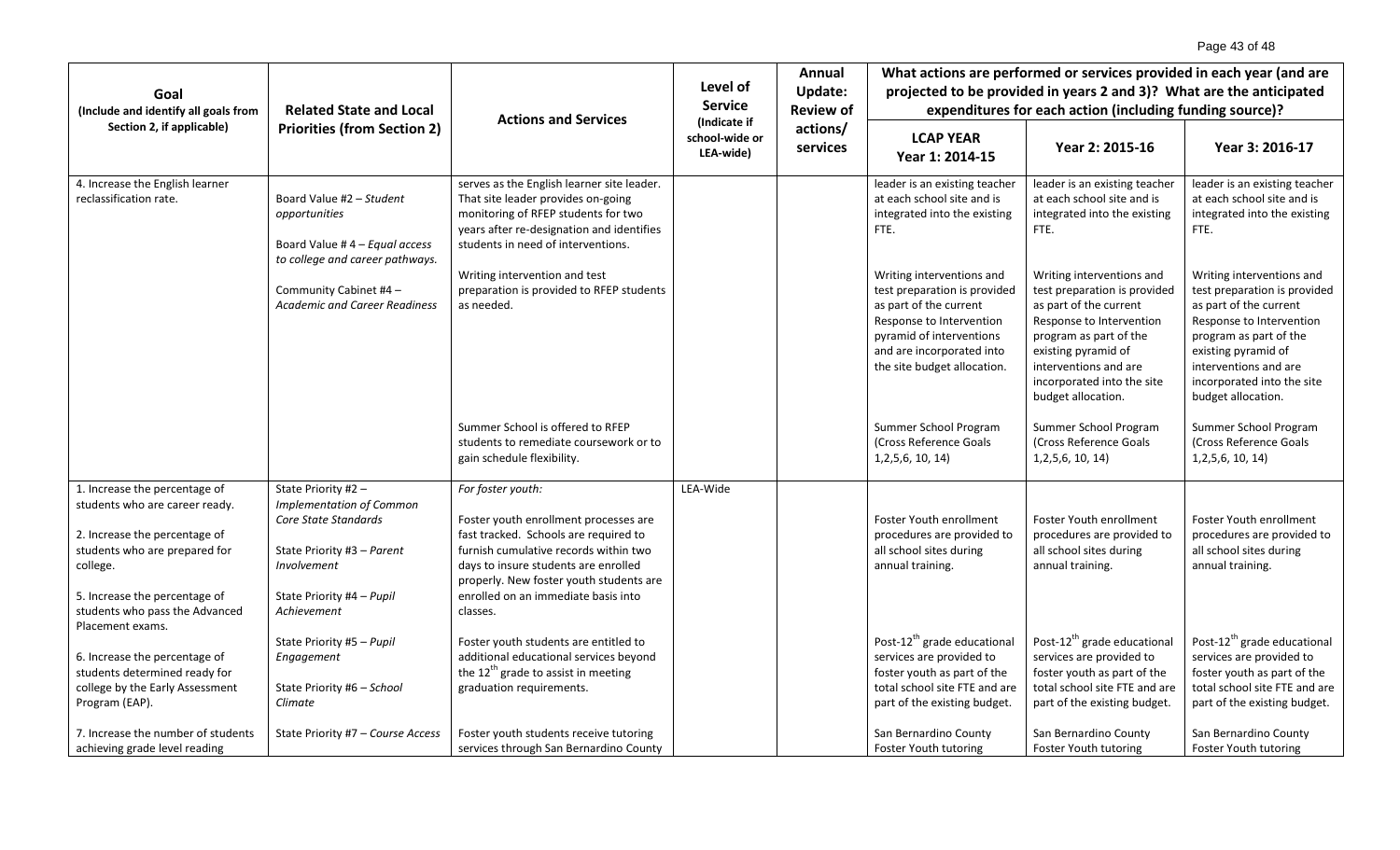|                                                                            |                                                                       |                                                                                                                              |                                             | Annual                                                     | What actions are performed or services provided in each year (and are                 |                                                                                       |                                                                                       |  |
|----------------------------------------------------------------------------|-----------------------------------------------------------------------|------------------------------------------------------------------------------------------------------------------------------|---------------------------------------------|------------------------------------------------------------|---------------------------------------------------------------------------------------|---------------------------------------------------------------------------------------|---------------------------------------------------------------------------------------|--|
| Goal                                                                       |                                                                       |                                                                                                                              | Level of<br><b>Service</b>                  | <b>Update:</b><br><b>Review of</b><br>actions/<br>services | projected to be provided in years 2 and 3)? What are the anticipated                  |                                                                                       |                                                                                       |  |
| (Include and identify all goals from                                       | <b>Related State and Local</b>                                        |                                                                                                                              |                                             |                                                            | expenditures for each action (including funding source)?                              |                                                                                       |                                                                                       |  |
| Section 2, if applicable)                                                  | <b>Actions and Services</b><br><b>Priorities (from Section 2)</b>     |                                                                                                                              | (Indicate if<br>school-wide or<br>LEA-wide) |                                                            | <b>LCAP YEAR</b><br>Year 1: 2014-15                                                   | Year 2: 2015-16                                                                       | Year 3: 2016-17                                                                       |  |
| proficiency by third grade.<br>8. Increase the number of students          | State Priority #8 - Other Pupil<br><b>Outcomes</b>                    | Foster Youth Services through<br>coordination with the district's Foster<br>Youth Liaison.                                   |                                             |                                                            | services are provided by the<br>county to our students at<br>no cost to the district. | services are provided by the<br>county to our students at<br>no cost to the district. | services are provided by the<br>county to our students at<br>no cost to the district. |  |
| achieving grade level competency in<br>ELA/Math by the end of sixth grade. | Community Cabinet #2 - Mental<br>and Physical Health and<br>Awareness | Foster youth students have an alternate<br>graduation requirement based on 130                                               |                                             |                                                            | High school counselors are<br>provided training to address                            | High school counselors are<br>provided training to address                            | High school counselors are<br>provided training to address                            |  |
| 9. Maintain high attendance rates in<br>excess of 95%.                     | Community Cabinet #3 -<br>Literacy                                    | units completed if it is determined that<br>there is insufficient time for them to<br>complete the district requirements for |                                             |                                                            | foster youth graduation<br>requirements and to<br>counsel students and their          | foster youth graduation<br>requirements and to<br>counsel students and their          | foster youth graduation<br>requirements and to<br>counsel students and their          |  |
| 10. Increase the district-wide<br>graduation rates.                        | Community Cabinet #4 -<br><b>Academic and Career Readiness</b>        | graduation and the student was moved<br>during their junior or senior year.                                                  |                                             |                                                            | guardians on the<br>requirements.                                                     | guardians on the<br>requirements.                                                     | guardians on the<br>requirements.                                                     |  |
| 11. Decrease the district-wide drop-<br>out rates.                         | Board Value #1 - Clean<br>environments                                | Foster youth students have access to<br>counseling services through South Coach<br>Counseling Services.                      |                                             |                                                            | South Coast Counseling<br>Services are provided<br>through grant funding at no        | South Coast Counseling<br>Services are provided<br>through grant funding at no        | South Coast Counseling<br>Services are provided<br>through grant funding at no        |  |
| 12. Continue to reduce the district-                                       |                                                                       |                                                                                                                              |                                             |                                                            | charge to the district.                                                               | charge to the district.                                                               | charge to the district.                                                               |  |
| wide suspension rates.                                                     | Board Value #2 - Student                                              | School site staff receives training on<br>enrollment procedures and available                                                |                                             |                                                            |                                                                                       |                                                                                       |                                                                                       |  |
| 13. Continue to reduce the district-                                       | opportunities                                                         | interventions for foster youths during                                                                                       |                                             |                                                            | Enrollment training is<br>provided on an annual basis                                 | Enrollment training is<br>provided on an annual basis                                 | Enrollment training is<br>provided on an annual basis                                 |  |
| wide expulsion rates.                                                      | Board Value #3 - Quality staff<br>development                         | annual trainings.                                                                                                            |                                             |                                                            | to new and existing staff.                                                            | to new and existing staff.                                                            | to new and existing staff.                                                            |  |
| 14. Increase the percentage of                                             |                                                                       |                                                                                                                              |                                             |                                                            |                                                                                       |                                                                                       |                                                                                       |  |
| students passing Algebra I on the<br>first attempt.                        | Board Value #4 - Equal access<br>to college and career pathways.      | Foster youth students will have access<br>to school based social worker.                                                     |                                             |                                                            | Addition of 1 school social<br>worker to be shared<br>between all school sites.       | Continuation of 1 school<br>social worker to be shared<br>between all school sites.   | Continuation of 1 school<br>social worker to be shared<br>between all school sites.   |  |
| 15. All students will have access to<br>standards aligned instructional    | Board Value #5 - Caring staff                                         |                                                                                                                              |                                             |                                                            | (Cross Reference Goals 9,<br>12, 13)                                                  |                                                                                       |                                                                                       |  |
| materials.                                                                 | Board Value #6 - Parent and<br>community                              |                                                                                                                              |                                             |                                                            |                                                                                       |                                                                                       |                                                                                       |  |
| 19. Implement all academic<br>content and performance standards            | involvement                                                           |                                                                                                                              |                                             |                                                            |                                                                                       |                                                                                       |                                                                                       |  |
| adopted by the state.                                                      | Board Value #7 - Access to<br>programs                                |                                                                                                                              |                                             |                                                            |                                                                                       |                                                                                       |                                                                                       |  |
| 20. The district will continue to                                          |                                                                       |                                                                                                                              |                                             |                                                            |                                                                                       |                                                                                       |                                                                                       |  |
| promote parental participation at                                          | Board Value #8 - Quality                                              |                                                                                                                              |                                             |                                                            |                                                                                       |                                                                                       |                                                                                       |  |
| the district and individual school<br>site level.                          | Resources                                                             |                                                                                                                              |                                             |                                                            |                                                                                       |                                                                                       |                                                                                       |  |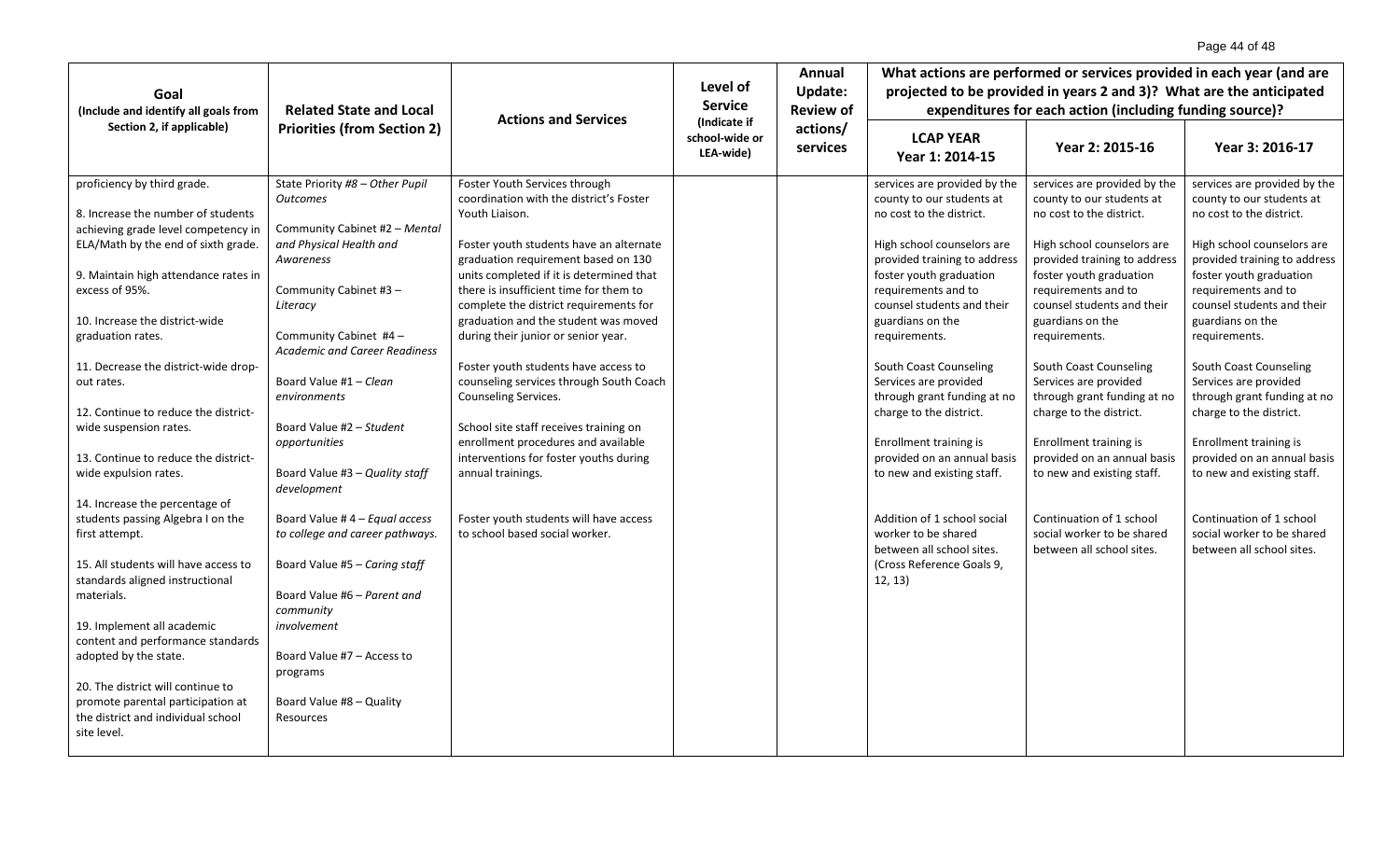| Goal<br>(Include and identify all goals from<br>Section 2, if applicable) | <b>Related State and Local</b><br><b>Priorities (from Section 2)</b> | <b>Actions and Services</b> | Level of<br><b>Service</b><br>(Indicate if<br>school-wide or<br>LEA-wide) | Annual<br>Update:<br><b>Review of</b><br>actions/<br>services | What actions are performed or services provided in each year (and are<br>projected to be provided in years 2 and 3)? What are the anticipated<br>expenditures for each action (including funding source)? |                 |                 |
|---------------------------------------------------------------------------|----------------------------------------------------------------------|-----------------------------|---------------------------------------------------------------------------|---------------------------------------------------------------|-----------------------------------------------------------------------------------------------------------------------------------------------------------------------------------------------------------|-----------------|-----------------|
|                                                                           |                                                                      |                             |                                                                           |                                                               | <b>LCAP YEAR</b><br>Year 1: 2014-15                                                                                                                                                                       | Year 2: 2015-16 | Year 3: 2016-17 |
| 21. The district will seek parent                                         |                                                                      |                             |                                                                           |                                                               |                                                                                                                                                                                                           |                 |                 |
| input in decision making.                                                 |                                                                      |                             |                                                                           |                                                               |                                                                                                                                                                                                           |                 |                 |
| 22. Provide site based local control                                      |                                                                      |                             |                                                                           |                                                               |                                                                                                                                                                                                           |                 |                 |
| of allocations of funding.                                                |                                                                      |                             |                                                                           |                                                               |                                                                                                                                                                                                           |                 |                 |
| 23. Promote a positive and healthy                                        |                                                                      |                             |                                                                           |                                                               |                                                                                                                                                                                                           |                 |                 |
| school environment by supporting                                          |                                                                      |                             |                                                                           |                                                               |                                                                                                                                                                                                           |                 |                 |
| the health needs of students during                                       |                                                                      |                             |                                                                           |                                                               |                                                                                                                                                                                                           |                 |                 |
| the school day.                                                           |                                                                      |                             |                                                                           |                                                               |                                                                                                                                                                                                           |                 |                 |

C. Describe the LEA's increase in funds in the LCAP year calculated on the basis of the number and concentration of low income, foster youth, and English learner pupils as determined pursuant to 5 CCR 15496(a)(5). Describe how the LEA is expending these funds in the LCAP year. Include a description of, and justification for, the use of any funds in a districtwide, schoolwide, countywide, or charterwide manner as specified in 5 CCR 15496. For school districts with below 55 percent of enrollment of unduplicated pupils in the district or below 40 percent of enrollment of unduplicated pupils at a school site in the LCAP year, when using supplemental and concentration funds in a districtwide or schoolwide manner, the school district must additionally describe how the services provided are the most effective use of funds to meet the district's goals for unduplicated pupils in the state priority areas. (See 5 CCR 15496(b) for guidance.)

The district's LCFF supplemental and concentration grant target amount at full implementation is estimated to be \$51,880,494. 2012/13 expenditures in support of unduplicated students was \$4,046,610. Using the estimated gap funding percentage for 2014/15 of 28.05%, the increase in estimated supplemental and concentration grant funding is \$13,422,188. The total estimated supplemental and concentration grant allocation for 2014/15 is \$17,468,798.

- Restoration of the student attendance calendar from 175 days to 180 days of attendance. Restore work days for teachers and other staff on a district wide basis. Restoration of the student attendance calendar results in five additional days of instruction which benefits the district's unduplicated students, as well as all students and contributes towards meeting the goals in the state priority areas and the locally defined priorities. (Goals 1, 2, 5, 6, 14)
- Implement the Positive Behavior Intervention and Supports (PBIS) frameworks at all school sites to provide social, emotional and academic to support, including the introduction of school socialworker position to provide additional support to students. A school social worker provides additional support to the district's low-income and foster-youth student population beyond what is provided to all students. (Goals 10, 11, 12, 13)
- □ Reinstate a full-time assistant principal at each elementary school district-wide, to provide additional school-level academic and behavior support for unduplicated pupils, as well as all students. (Goals 12, 13)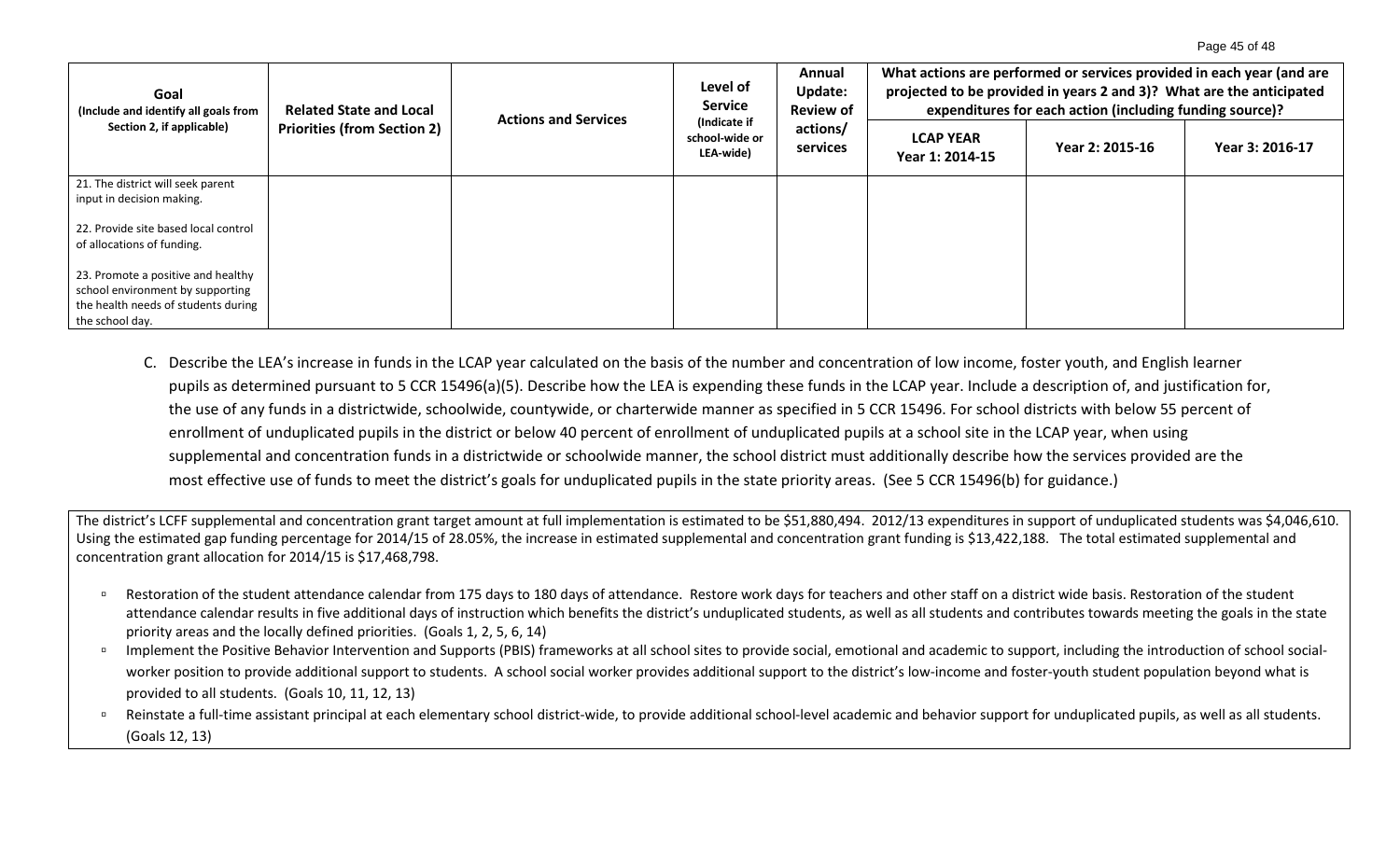- Expand the Linked Learning Career Education Program to all three comprehensive high schools district-wide, with a total of seven pathways to be offered. Begin the implementation of STEM focused curriculum through the Project Lead the Way program. Both Linked Learning and STEM provided increased access to career education and college preparation programs benefitting all students. (Goals 1, 10, 11)
- □ Provide summer school to high school students district-wide to remediate classes and gain schedule flexibility. The summer school program is offered to all students, but is of the largest benefit to unduplicated students. English learner students, low-income, and foster youth will benefit from the additional coursework opportunities which gains schedule flexibility, remediation of courses and an opportunity to complete coursework in preparation for college and/or a career. (Goals 1, 2, 5, 6, 14)
- □ Continue implementation of Common Core State Standards district-wide through staff development and integration of CCSS expectations. Effective initial instruction of the new standards benefits all students, particularly English learner students, foster-youth and low income as it aims to close the achievement gap. (Goals 8, 19)
- □ Provide two full-time English learner counselors to support EL students district-wide. The English learner counselors provide additional counseling support specifically to English learner students beyond what is provided by the regular on-site academic counselors. (Goals 3, 4)
- **Increase the health services provided to students district-wide, by increasing the number and availability of credentialed school nurses to address health issues for all students, provide support on** the prevention of health issues, and consultations for health matters which impede a student's school experience. (Goal 23)
- □ Provide for the on-going maintenance of facilities district-wide to insure school sites are maintained in good repair and increase the custodial, grounds and maintenance services, which benefits all students district-wide by insuring that students have access to clean and well maintained facilities which is conducive to learning. (Goal 18)
- □ Continue to staff the Language Assessment Center and Language Support Services to assess, monitor and oversee English learner students at on a district-wide level. The language assessment center provides services specifically targeted to English learner students, district-wide to test and provide placement for new and ongoing EL students. (Goals 3, 4)
- Implement two Educational Technology teachers on assignment to provide resources for teachers to integrate technology into the classrooms on a district-wide level. Increasing the use of technology in the classroom provides an educational benefit to all students, particularly to low-income students who may not have regular access to technology in the home environment. (Goal 8, 19)
- <sup>D</sup> Reinstate the elementary counseling program and add one school social worker to provide support, guidance and outreach to students and their families on a district-wide level. Counseling services and social worker services are targeted towards addressing issues faced by foster youth students and low-income students and identifying barriers to student learning, however, services will be made available to all students. (Goals 12, 13)
- <sup>o</sup> Continue the use of an on-line assessment reporting system to provide data relating to assessments on student performance. Implement a web-based test preparation program at all three comprehensive high schools, district-wide. The increase of technology and access to data to make instructional decisions supports the implementation of the new common core state standards, and increases the opportunities to provide interventions for students, particularly low-income and English learner students. (Goals 2, 5, 6, 7, 14)
- □ Provide an allocation of funding to the school sites to provide site-based local control from the total allocation of supplemental and concentration grant funds. School sites will expend the funding based on their individual site needs, including services and programs which support the eight state priorities, concentrating on improving and increasing services to unduplicated pupils. These expenditures are used on a school-wide basis. (Goal 2, 5, 6, 7, 8, 14, 22)

Resources are allocated in a district-wide manner based on the total unduplicated pupils across the district. With 83.7% of unduplicated pupils district-wide and no school with less than 40% of unduplicated pupils, the district is able to provide services which support all students.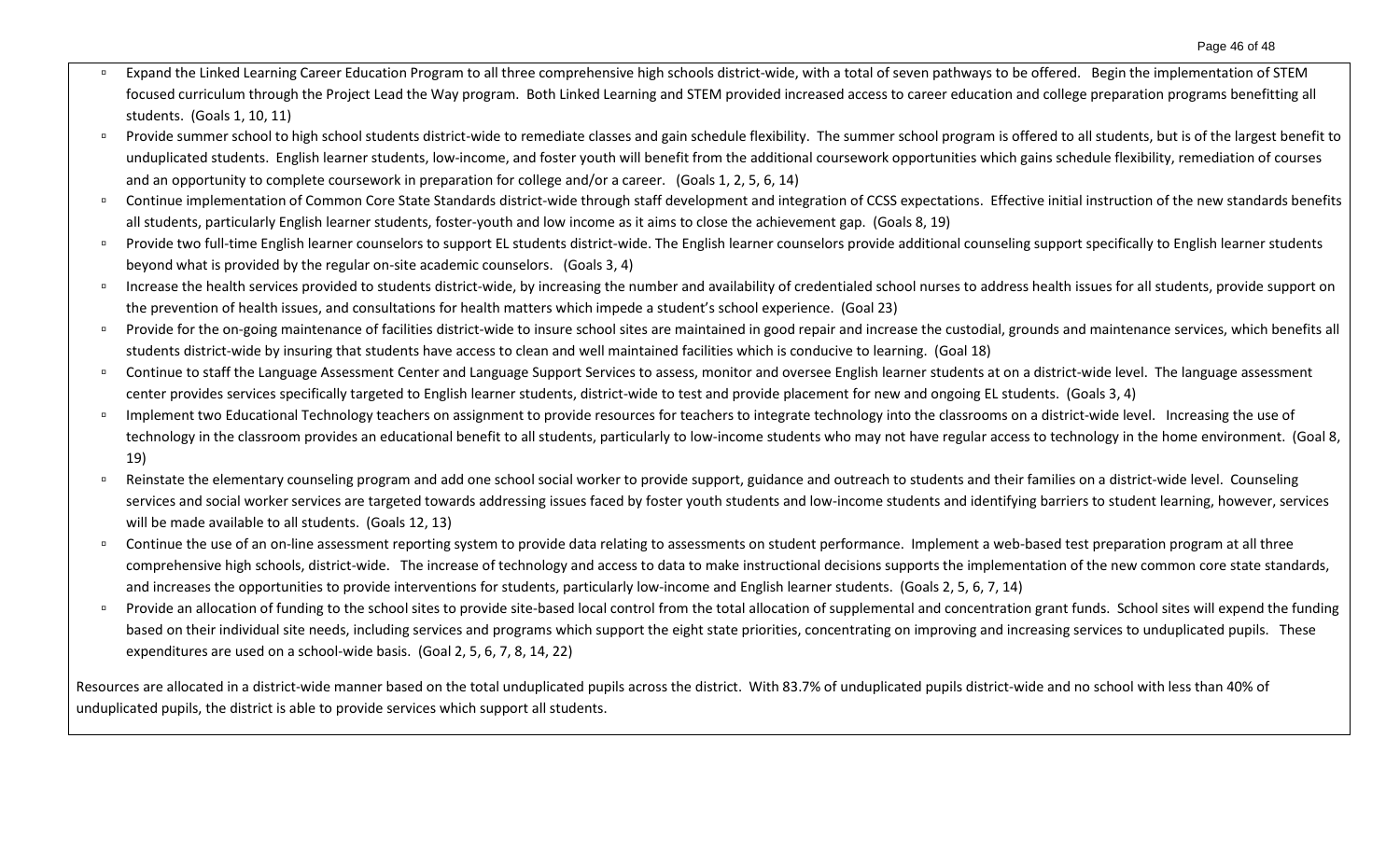D. Consistent with the requirements of 5 CCR 15496, demonstrate how the services provided in the LCAP year for low income pupils, foster youth, and English learners provide for increased or improved services for these pupils in proportion to the increase in funding provided for such pupils in that year as calculated pursuant to 5 CCR 15496(a)(7). Identify the percentage by which services for unduplicated pupils must be increased or improved as compared to the services provided to all pupils in the LCAP year as calculated pursuant to 5 CCR 15496(a). An LEA shall describe how the proportionality percentage is met using a quantitative and/or qualitative description of the increased and/or improved services for unduplicated pupils as compared to the services provided to all pupils.

The percentage by which services for unduplicated students must be increased or improved as compared to the services provided to all pupils in the LCAP year is calculated as 11.40%. Consistent with the requirements of 5 CCR 15496, the actions and services provided in the LCAP year demonstrate increased and improved services for the unduplicated pupils.

The district has provided actions and services targeted towards low-income, foster youth and English learner students which supplement the services provided to all students.

Actions and services designated above include the expansion of the Positive Behavior and Supports framework, which reduces behavior barriers to learning by providing students with positive behavior strategies to reduce suspensions and expulsions and increase the opportunities for students to participate wholly in the educational opportunities available in the district. PBIS frameworks create a stable and predictable learning environment which is particularly beneficial to students of poverty who oftentimes have an unpredictable home environment, including high mobility and a lack of structure. Although the PBIS frameworks are being integrated into schools district-wide, they are a higher benefit to low income students as a strategy to create a safe and structured learning environment.

In recognition of the link between a student's physical health, positive attendance and a learning environment which is free from distractions, the district will be providing additional staff to provide health, emotional and social support for students. The district will be hiring three additional credentialed school nurses, adding ten new elementary assistant principals, reinstating the elementary counseling positions, and creating a new school social worker position. These positions provide targeted support which is of the greatest benefit to both low-income and foster youth students, while making the services available to all students. These services are designed again to reduce barriers to student learning and lessen the impact of negative outside influences on the learning environment.

A number of programs are being implemented to assist students on their path to college and careers, including the reinstatement of the summer school program at the high school level. The summer school program, which will particularly aid English learner and special education students, provides students an opportunity to remediate coursework in addition to an opportunity to complete courses to achieve scheduling flexibility for the following school year. English learner and special education students benefit from the program based on the number of classes that they are enrolled in during the regular school year including a double block of English and/or instructional support delivered through the special education program.

Career education will begin full implementation in 2014/15 through the expansion of the Linked Learning program. In 2013/14 one school site piloted a Linked Learning pathway in the area of health sciences. The program will be expanded to all three comprehensive high schools, with a total of seven industry-driven career pathways. Additional career education pathways will expand the opportunities available to students, including the addition of Science, Technology, Engineering and Math (STEM) focused pathways through the Project Lead the Way (PLTW) program. With an 83.53% population of low-income students, the expansion of the career education program will provide the greatest benefit to low-income students.

The district has been making great strides in increasing the availability of technology in classrooms and integrating technology into the classrooms. In 2014/15, the district will be adding two educational